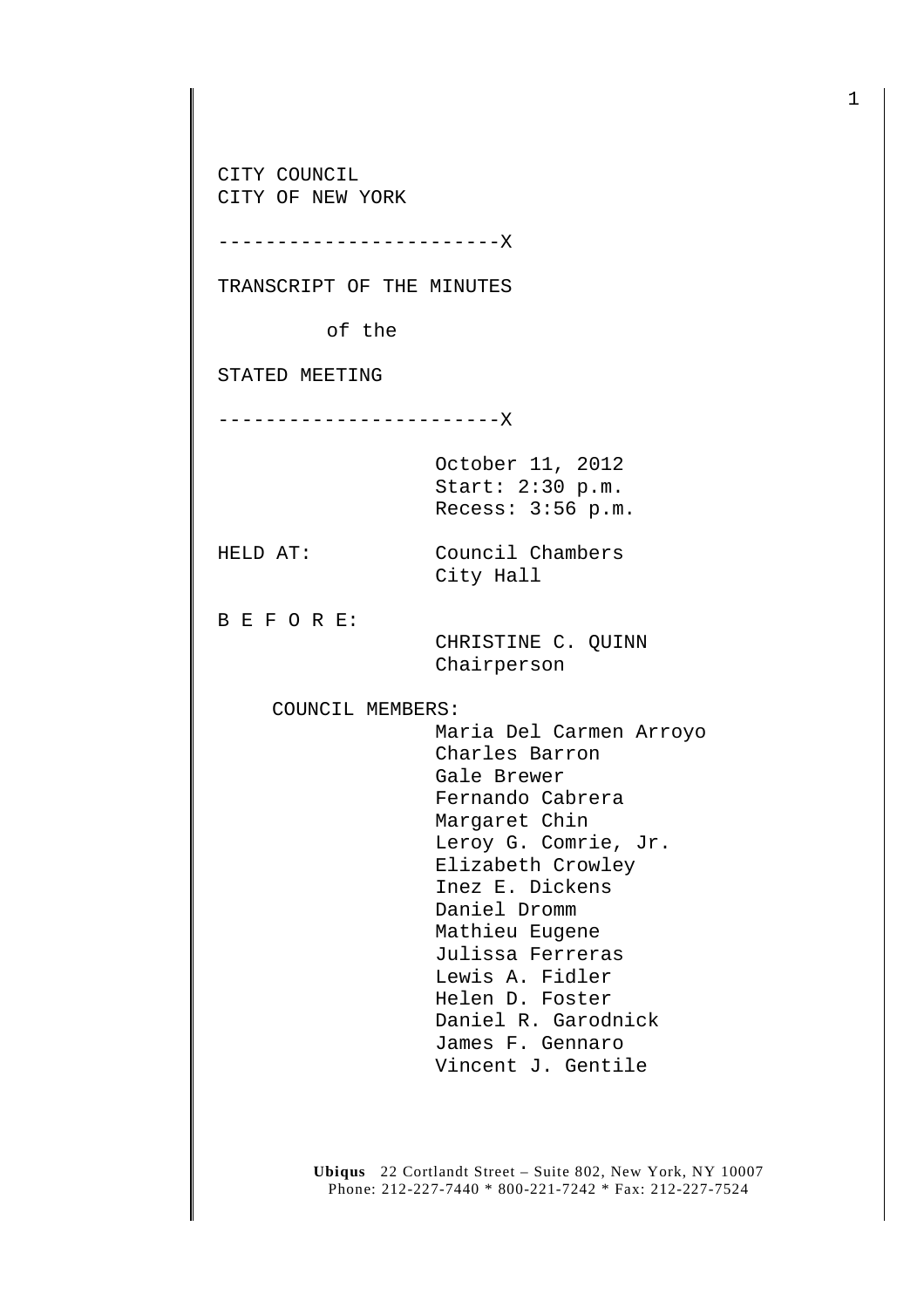## A P P E A R A N C E S

COUNCIL MEMBERS:

 Sara M. Gonzalez David G. Greenfield Daniel J. Halloran III Vincent Ignizio Robert Jackson Letitia James Peter Koo G. Oliver Koppell Karen Koslowitz Brad Lander Jessica S. Lappin Stephen Levin Melissa Mark-Viverito Darlene Mealy Rosie Mendez Michael C. Nelson James S. Oddo Annabel Palma Domenic M. Recchia, Jr. Joel Rivera Ydanis A. Rodriguez Deborah L. Rose James Sanders, Jr. Larry B. Seabrook Eric A. Ulrich James Vacca Peter F. Vallone, Jr. James G. Van Bramer Albert Vann Mark S. Weprin Jumaane D. Williams Rubin Wills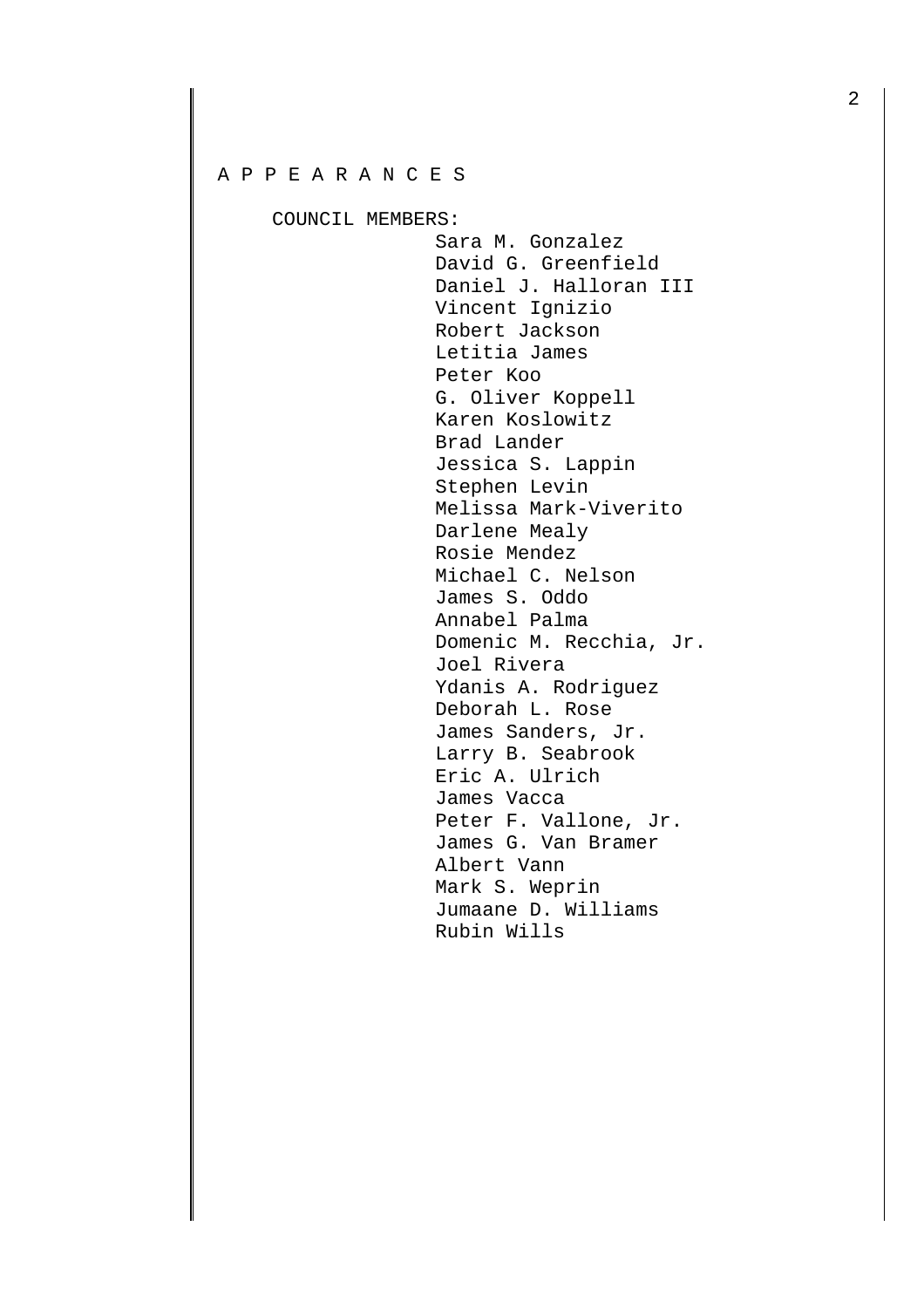## A P P E A R A N C E S (CONTINUED)

Rodney Plummer NYC Bus Driver Metropolitan Transit Authority

Daneek Miller President Local 1056

Reverend Vanessa Brown Pastor Rivers at Rehoboth Church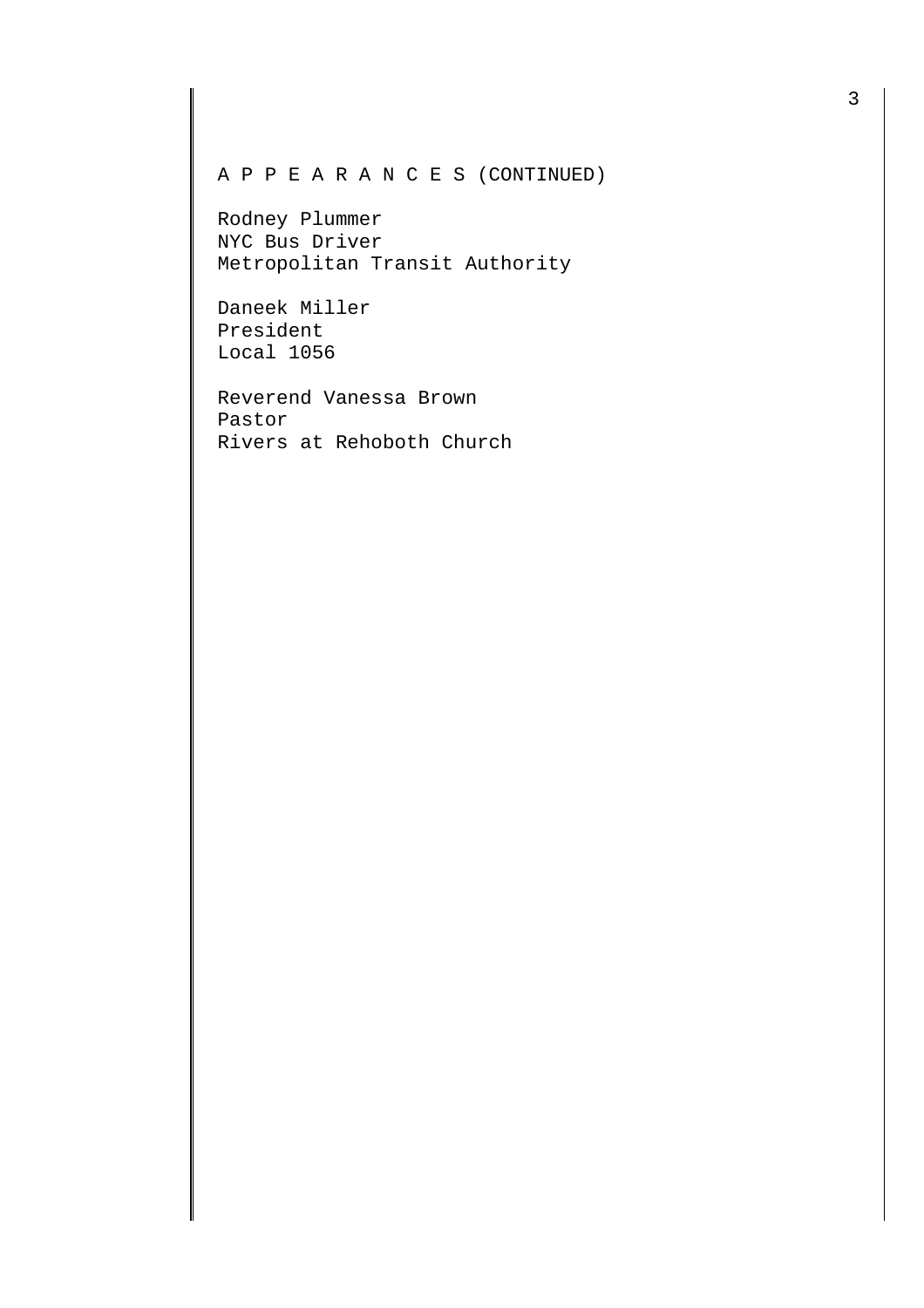| $\mathbf 1$    | 4<br>STATED COUNCIL MEETING                             |
|----------------|---------------------------------------------------------|
| $\overline{2}$ | SPEAKER QUINN: The first one is so                      |
| 3              | important it may be one of our only ceremonials to      |
| 4              | come with video and audio, so I just want you guys      |
| 5              | to know how excited we are about this. So before        |
| 6              | I say anything else, or Council Member Dromm or         |
| 7              | anybody else has anything, let's first go to the        |
| 8              | video.                                                  |
| 9              | [Start of Video]                                        |
| 10             | NEWS ANNOUNCER: Finally, some City                      |
| 11             | Council summer interns are helping to bridge the        |
| 12             | gap between young and old people in the community.      |
| 13             | New York One's Agnes Chung introduces us to our         |
| 14             | Queens People of the Week.                              |
| 15             | MS. CHUNG: Council Member Daniel                        |
| 16             | Dromm's summer interns got some firsthand               |
| 17             | experience serving constituents in the 25 <sup>th</sup> |
| 18             | District this summer.                                   |
| 19             | FEMALE INTERN: So what we're doing                      |
| 20             | is, we're going around to all the local senior          |
| 21             | centers in the district, and we're talking to           |
| 22             | seniors, just asking them questions about the           |
| 23             | neighborhood, specifically transportation, how          |
| 24             | they live, how they stay healthy. And they're           |
| 25             | letting us know, you know, what's important to          |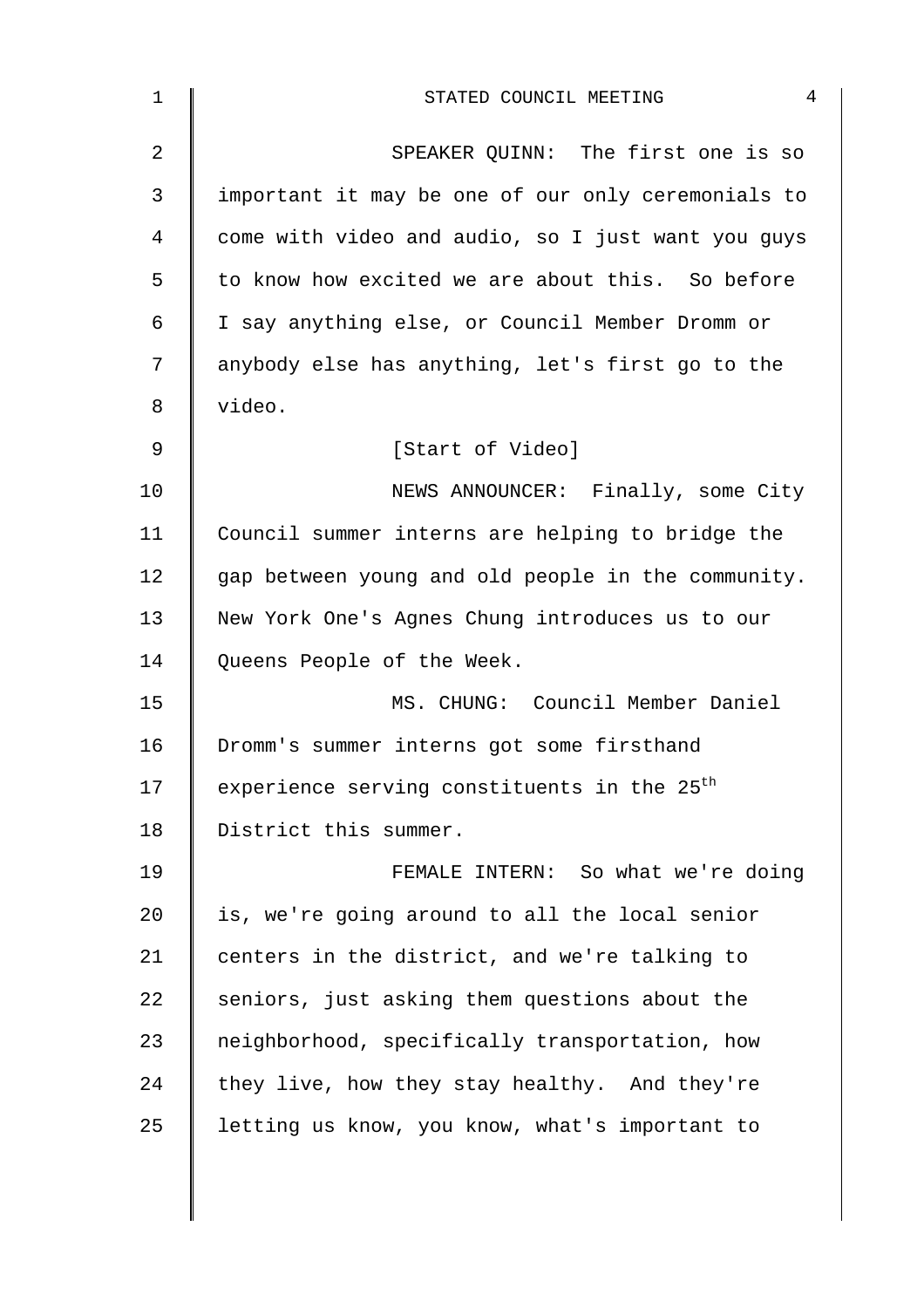| $\mathbf 1$ | 5<br>STATED COUNCIL MEETING                        |
|-------------|----------------------------------------------------|
| 2           | them, what changes do they want.                   |
| 3           | MS. CHUNG: Dromm's office is                       |
| 4           | taking part in the age-friendly NYC initiative.    |
| 5           | The program's goal is to make New York City a      |
| 6           | better place to grow old.                          |
| 7           | COUNCIL MEMBER DROMM: What I                       |
| 8           | really love about this program is the interaction  |
| 9           | between the kids and the adults, and oftentimes    |
| 10          | our youth don't have an opportunity to interact    |
| 11          | like that with seniors, and the same thing for     |
| 12          | seniors, they don't have an opportunity to         |
| 13          | interact with the youth.                           |
| 14          | MS. CHUNG: The intern staff                        |
| 15          | visited every senior center in Dromm's district    |
| 16          | this summer. While the staff spent time talking    |
| 17          | to seniors and helping them fill out surveys, the  |
| 18          | real work begins when they get back to the office. |
| 19          | The interns analyze their information and try to   |
| 20          | help solve specific problems. Queens College       |
| 21          | graduate Abigail Kantos was able to prevent a      |
| 22          | mother and daughter she met at the senior center   |
| 23          | from being evicted.                                |
| 24          | MS. KANTOS: We were so happy to be                 |
| 25          | a part of that, because she was so grateful, you   |
|             |                                                    |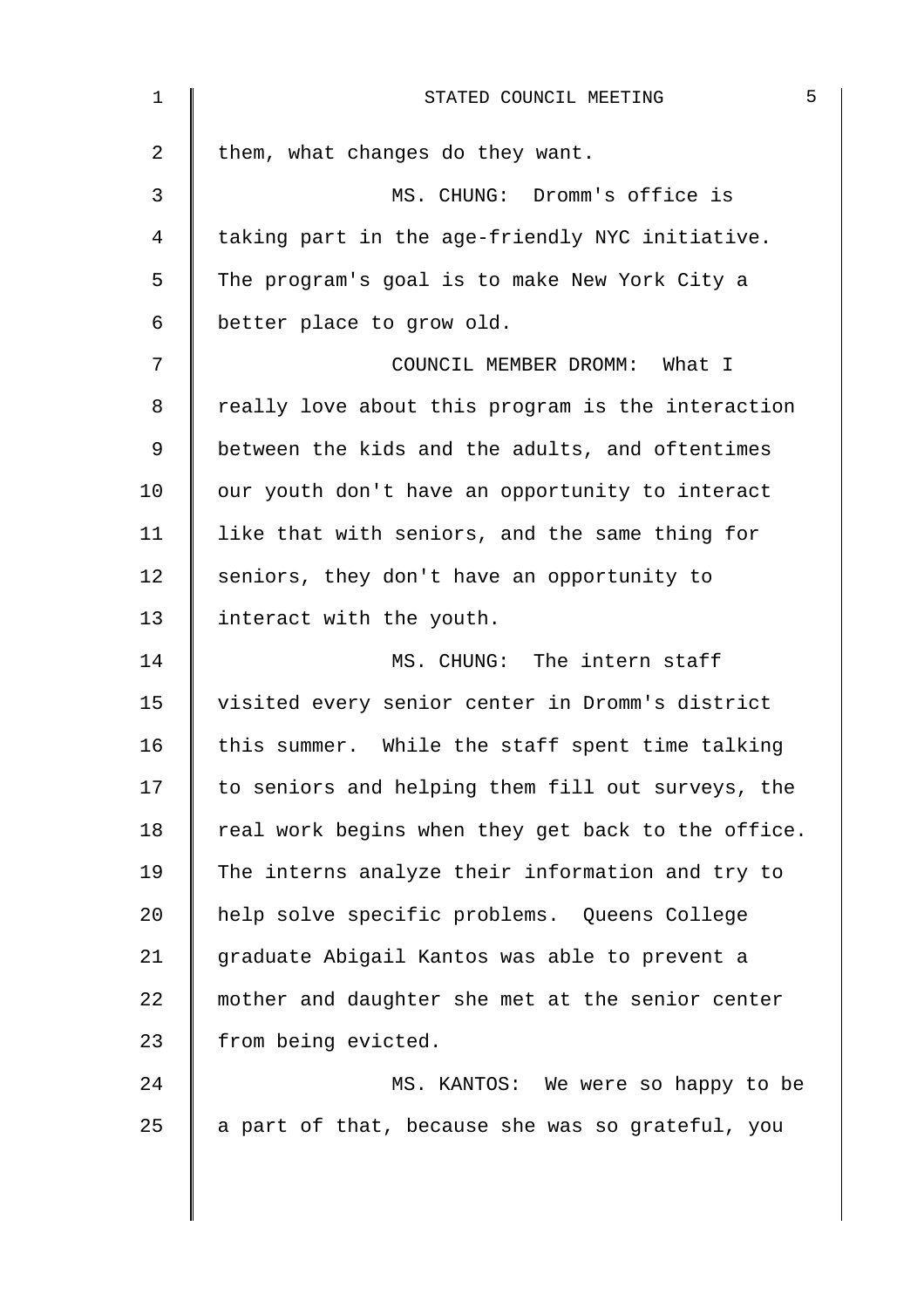| $\mathbf 1$    | 6<br>STATED COUNCIL MEETING                        |
|----------------|----------------------------------------------------|
| $\overline{a}$ | know, she's 85 and her mother is 101.              |
| 3              | MS. CHUNG: Oh my God.                              |
| 4              | MS. KANTOS: So, you know, to know                  |
| 5              | that they're going to have a home and they don't   |
| 6              | have to worry about finding somewhere to go, is    |
| 7              | very relieving to us.                              |
| 8              | MS. CHUNG: The interns say it                      |
| 9              | should be a priority to help seniors in the        |
| 10             | community.                                         |
| 11             | MALE INTERN: We're the next                        |
| 12             | generation, and every generation needs to learn    |
| 13             | about what's going on, you know, not just within   |
| 14             | their own age group, but also people out of their  |
| 15             | age group, especially seniors.                     |
| 16             | MS. KANTOS: They did so much for                   |
| 17             | the country, they served in the military, they     |
| 18             | helped bring this generation up, it's the least we |
| 19             | can do, we have to take care of them.              |
| 20             | MS. CHUNG: And so, for dedicating                  |
| 21             | their summer to make life better for the golden-   |
| 22             | agers, these interns are Queens People of the      |
| 23             | Week. Agnes Chung, New York One.                   |
| 24             | [End of Video]                                     |
| 25             | SPEAKER QUINN: All right, so as                    |
|                |                                                    |
|                |                                                    |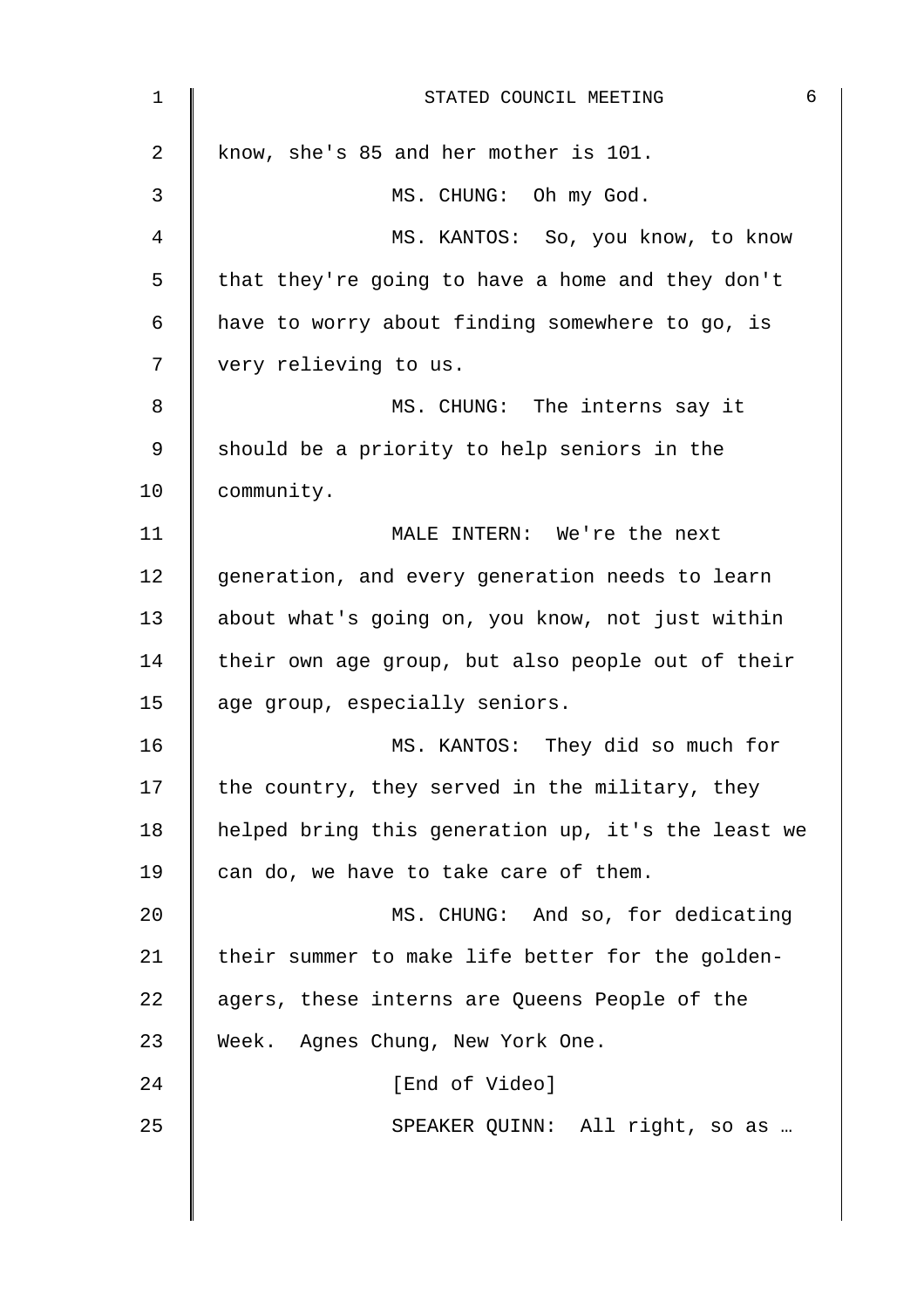| $\mathbf 1$ | STATED COUNCIL MEETING<br>7                        |
|-------------|----------------------------------------------------|
| 2           | yeah, there you go, Danny  well, I just want to    |
| 3           | first thank Danny and his staff for -- Danny is    |
| 4           | going to give these out -- organizing this great   |
| 5           | internship program. But more importantly, I want   |
| 6           | to thank all of you who were part of this          |
| 7           | internship program. You know, our age-friendly     |
| 8           | work, which I hope you know is part of the World   |
| 9           | Health Organization's call to create age-friendly  |
| 10          | cities, so what you're doing is part of an         |
| 11          | international effort, not just a New York City     |
| 12          | effort, but you really make us enormously proud,   |
| 13          | we're incredibly grateful to all of you for taking |
| 14          | the policy work we've developed and putting it in  |
| 15          | action. We're also incredibly grateful for you     |
| 16          | helping people stay in their homes, an 85-year-old |
| 17          | daughter and a 101-year-old mother, you don't hear |
| 18          | about cases like that every day, and what a sin    |
| 19          | that would have been if those women had to end up  |
| 20          | at a shelter at that point in their lives. So      |
| 21          | Danny, I'm not surprised you have a great program  |
| 22          | like this, knowing how much you support and love   |
| 23          | young people, and through your career as a teacher |
| 24          | know the real potential that they have to make our |
| 25          | city a better place. So thank you, and you guys,   |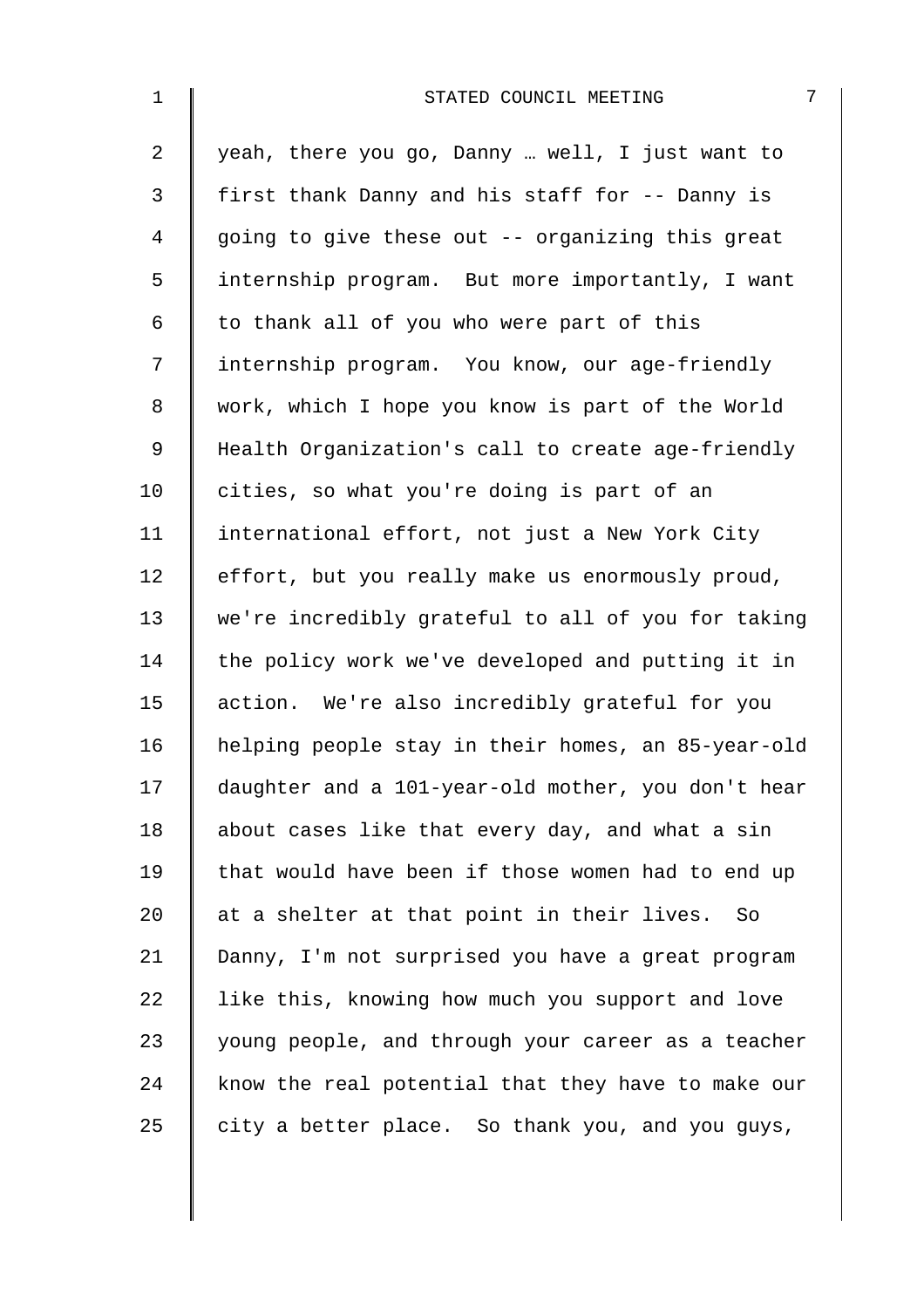| $\mathbf{1}$   | 8<br>STATED COUNCIL MEETING                        |
|----------------|----------------------------------------------------|
| $\overline{2}$ | thank you so much. My only requirement for you     |
| 3              | getting this proclamation is that you come back    |
| 4              | for more internships with the City Council,        |
| 5              | because we really need you. So congratulations,    |
| 6              | let me ask Council Member Dromm to say a few       |
| $7\phantom{.}$ | words, and then maybe some of the interns or       |
| 8              | others.                                            |
| 9              | COUNCIL MEMBER DROMM: Thank you                    |
| 10             | very much, Madam Speaker, it was great to have     |
| 11             | these kids in my office. We had 13 interns this    |
| 12             | summer. I took lessons from Council Member Gale    |
| 13             | Brewer, and from Council Member Melissa Mark-      |
| 14             | Viverito, who actually did the training on the     |
| 15             | age-friendly program, and I would recommend that   |
| 16             | to anyone. But what these kids did was that they   |
| 17             | fanned out across all the senior centers, I joined |
| 18             | them over the summer, we met in every single       |
| 19             | center, and then it was their responsibility to    |
| 20             | get back on every constituent issue that was       |
| 21             | brought up. They did an excellent job, and I just  |
| 22             | hope that none of them run against me, Madam       |
| 23             | Speaker, in the future.                            |
| 24             | SPEAKER QUINN: Because you're                      |
| 25             | toast, Danny.                                      |
|                |                                                    |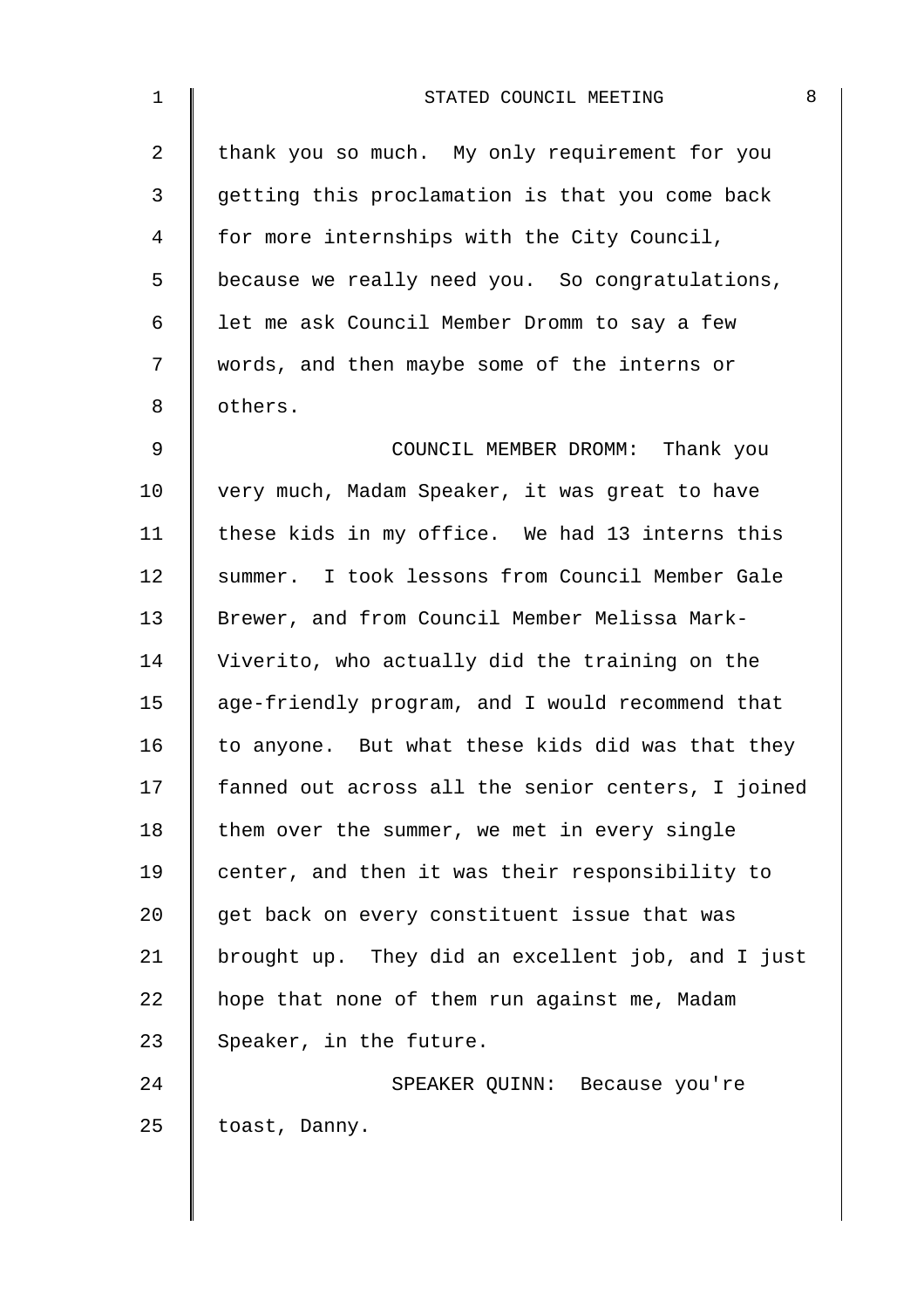| $\mathbf 1$    | 9<br>STATED COUNCIL MEETING                        |
|----------------|----------------------------------------------------|
| $\overline{2}$ | COUNCIL MEMBER DROMM: Exactly.                     |
| 3              | And I want to make special mention, although all   |
| 4              | of them are special to me, but Alvaro was my       |
| 5              | fourth-grade student. So it was really nice to be  |
| 6              | able to honor him as well. So I want to say thank  |
| 7              | you to all the interns, and thank you to my        |
| 8              | colleagues for allowing me to indulge in this      |
| 9              | moment.                                            |
| 10             | SPEAKER QUINN: Do any of them want                 |
| 11             | to say anything?                                   |
| 12             | COUNCIL MEMBER DROMM: Sure.                        |
| 13             | MALE INTERN: Okay. I thank you                     |
| 14             | for, I mean, honoring us and taking note of our    |
| 15             | work, and I'm very happy that I could work with,   |
| 16             | you know, all of these great people, and, you      |
| 17             | know, the Councilman and his staff, and if anybody |
| 18             | else wants to say anything.                        |
| 19             | FEMALE INTERN: I would also like                   |
| 20             | to thank everyone for honoring us, and I would say |
| 21             | that's an honor for us to work with Council Member |
| 22             | Daniel Dromm, because we learned a lot from him    |
| 23             | and all of his staff. They were all great to us,   |
| 24             | they taught us everything and we know everything   |
| 25             | because they taught it to us.                      |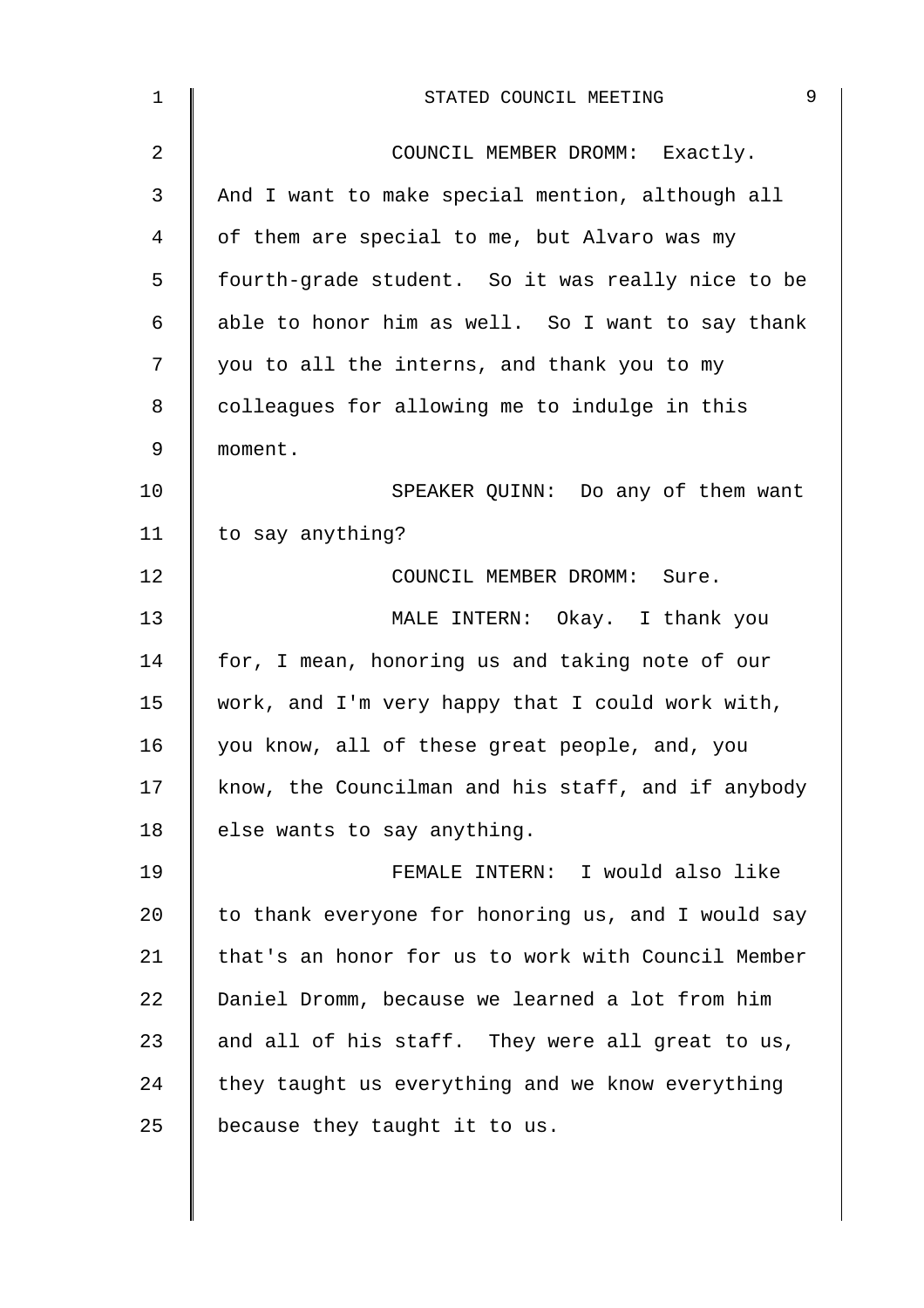| $\mathbf 1$    | 10<br>STATED COUNCIL MEETING                       |
|----------------|----------------------------------------------------|
| $\overline{2}$ | MALE INTERN: Yeah again, just                      |
| 3              | rehashing what people previous to me said, thanks  |
| 4              | to everybody, to the Council Member, thanks to     |
| 5              | Speaker Quinn for honoring us today, and everybody |
| 6              | else here in the Council, thanks for letting us    |
| 7              | hog up your time today. But no, it's been great    |
| 8              | working, you know, it's not just an individual     |
| 9              | effort, it's been a team effort between all of us, |
| 10             | you know. Some of us are not here today, but they  |
| 11             | also deserve recognition, but, you know, it's been |
| 12             | a team effort, we learned a lot. As a team we      |
| 13             | worked as a team, and well, we really helped a lot |
| 14             | of people as a team, and we can honestly say that, |
| 15             | you know, it's been a changing experience for all  |
| 16             | of us, just because we get to see what other       |
| 17             | people suffer through, and what other people have  |
| 18             | to go through as they age. So it's been  it's a    |
| 19             | welcome experience to learn.                       |
| 20             | FEMALE INTERN: I just want to                      |
| 21             | thank Council Member Dromm for this opportunity.   |
| 22             | I actually came into the program through the       |
| 23             | Summer Youth Employment Program, so I was very     |
| 24             | happy to be placed with Council Member Dromm and   |
| 25             | everybody, the whole staff, was very amazing with  |
|                |                                                    |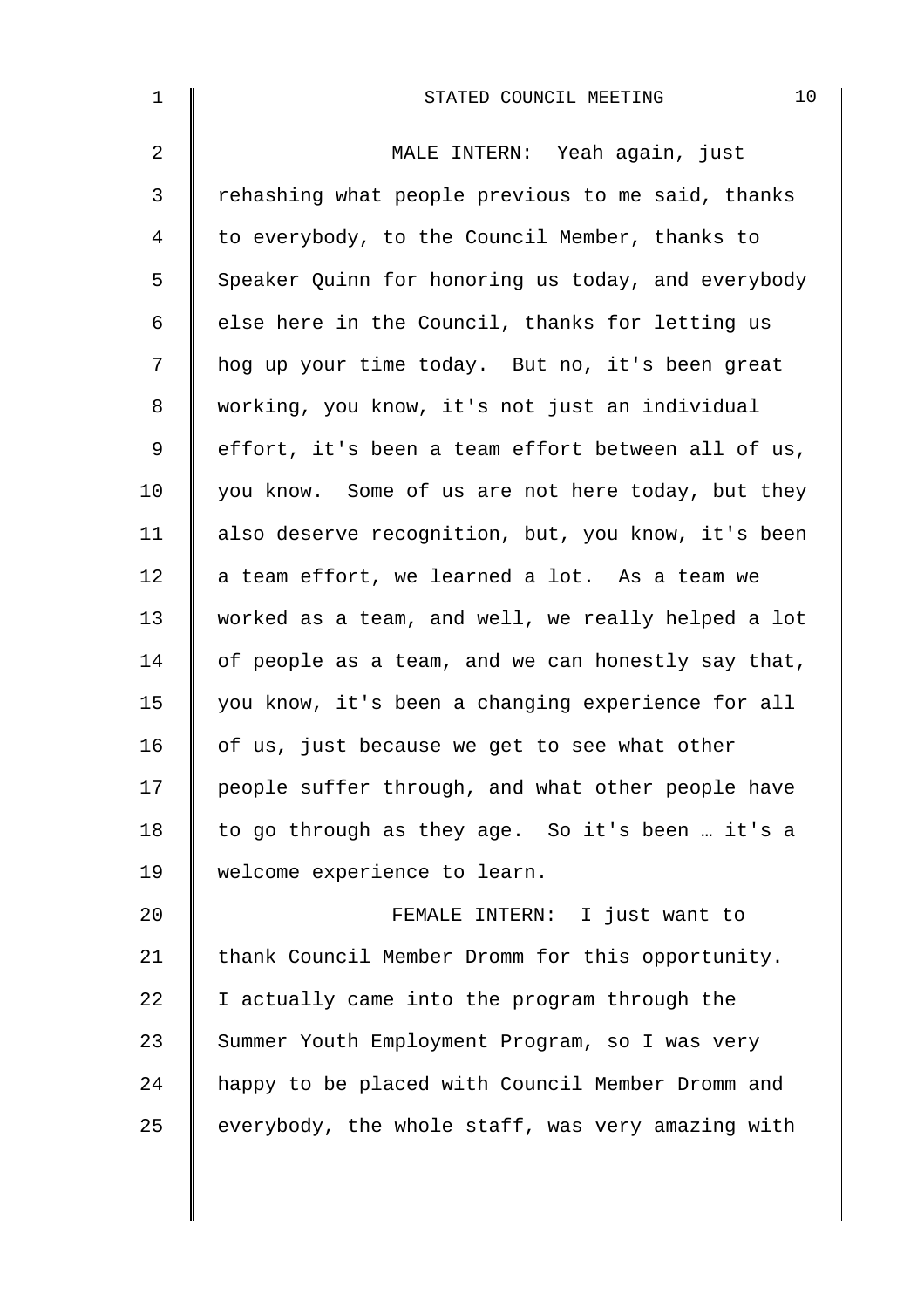| $\mathbf 1$ | 11<br>STATED COUNCIL MEETING                       |
|-------------|----------------------------------------------------|
| 2           | all of us, they took their time to train us, they  |
| 3           | were very patient, and they really helped us along |
| 4           | the way, and we're very grateful for the Summer    |
| 5           | Youth Employment Program for having us intern and  |
| 6           | everything that we were able to learn. Thank you   |
| 7           | so much.                                           |
| 8           | INTERN ALVARO: Thank you once                      |
| 9           | again, all of you, staff.                          |
| 10          | SPEAKER QUINN: Was he a good                       |
| 11          | teacher?                                           |
| 12          | INTERN ALVARO: Of course,                          |
| 13          | definitely, an excellent teacher. It's been an     |
| 14          | honor working with everyone, every single one of   |
| 15          | you, especially working with senior citizens, it's |
| 16          | something  there's no words to describe it, it's   |
| 17          | thank you.                                         |
| 18          | SPEAKER QUINN: Thank you, guys.                    |
| 19          | Are you good? All right, thank you guys very       |
| 20          | much. Thanks, guys. All right, our next            |
| 21          | ceremonial is going to be led by Council Member    |
| 22          | Leroy Comrie, we're going to honor, excuse me, two |
| 23          | extraordinary bus drivers who helped New Yorkers   |
| 24          | in need. So if those folks could make their way    |
| 25          | up, that would be great.                           |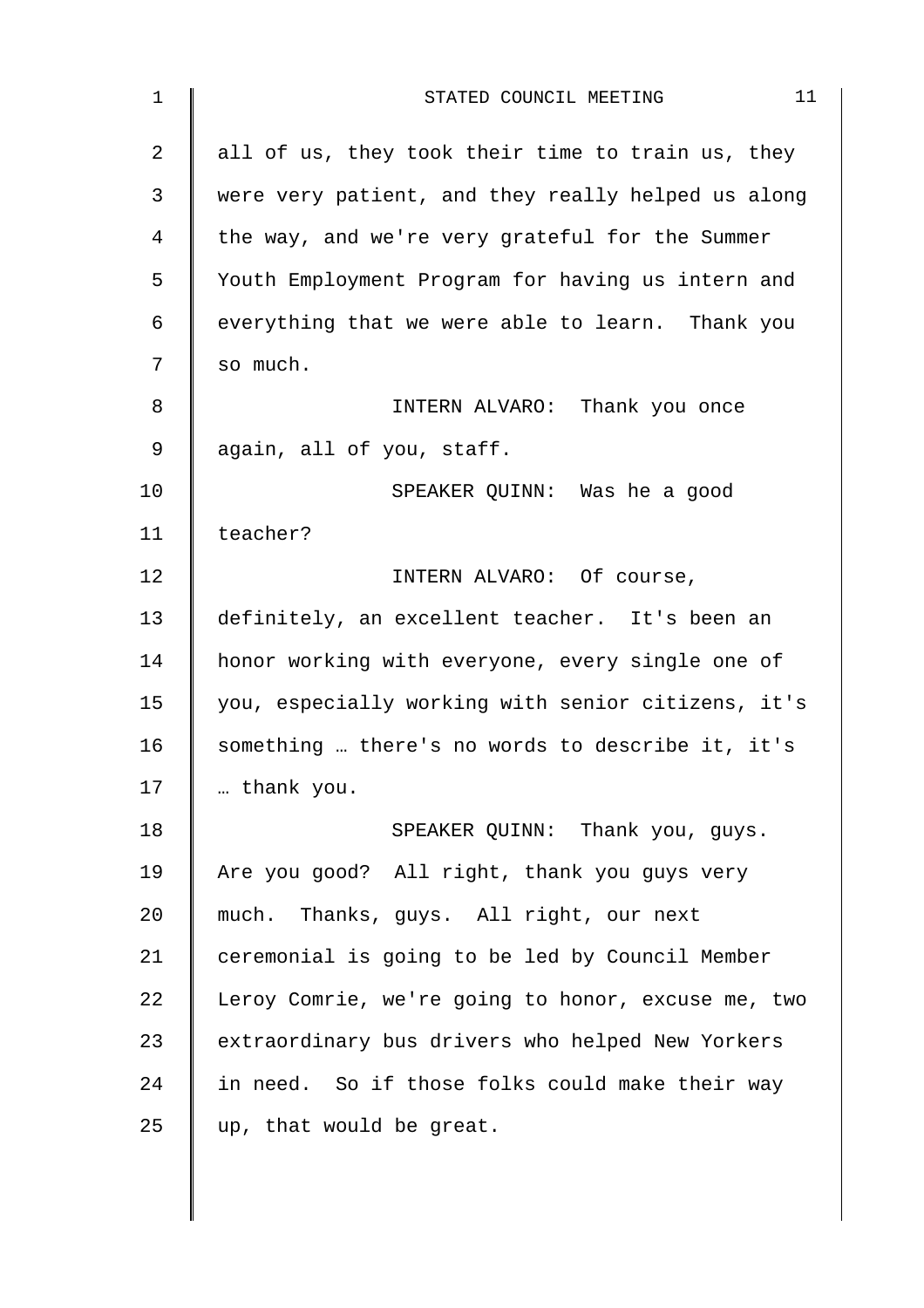| $\mathbf 1$ | 12<br>STATED COUNCIL MEETING                       |
|-------------|----------------------------------------------------|
| 2           | COUNCIL MEMBER COMRIE, JR.: Good                   |
| 3           | afternoon everyone, I just want to take the        |
| 4           | opportunity to let everyone know that during our   |
| 5           | critical times when people have to make snap       |
| 6           | decisions, we all don't respond the same way. But  |
| 7           | we had two bus drivers in two different            |
| 8           | situations, Mr. Rodney Plummer, and Shalonda       |
| 9           | Gibson, who's a native of Queens, and Rodney       |
| 10          | Plummer, who is a native of Queens also, they both |
| 11          | acted as heroes. On  while driving his bus, the    |
| 12          | M79 route in Manhattan, helping New Yorkers, he    |
| 13          | noticed that a 79-year-old woman on the back of    |
| 14          | bus had slumped over and dozed off. She was        |
| 15          | having a stroke and was in dire need of help. Mr.  |
| 16          | Plummer stepped up and he was right there by her   |
| 17          | side, he noticed, stopped the bus, he alerted the  |
| 18          | authorities and worked with EMS to make sure that  |
| 19          | she was taken care of, and he was able to insure   |
| 20          | that she got to the hospital in less than half an  |
| 21          | hour, which was, as you know, critical to saving   |
| 22          | her life. Mr. Plummer has continued to stay in     |
| 23          | contact and, you know, we have to really thank him |
| 24          | for stepping up and, you know, bus drivers who are |
| 25          | always abused and picked on by people and ignored  |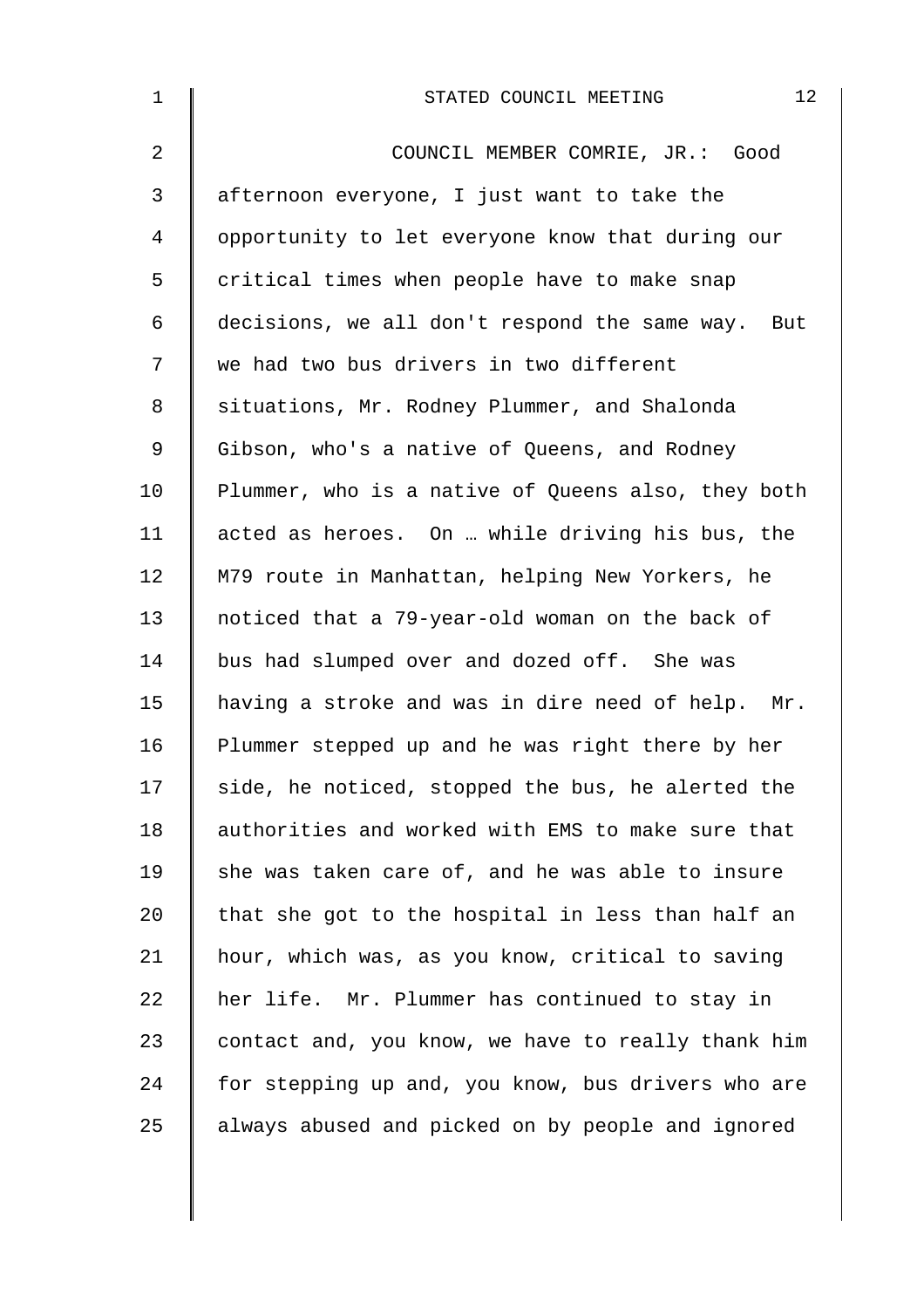| $\mathbf 1$    | 13<br>STATED COUNCIL MEETING                                 |
|----------------|--------------------------------------------------------------|
| $\overline{a}$ | by us as they move during their daily lives,                 |
| 3              | always have to be vigilant of everything that's              |
| 4              | happening on their bus, being vigilant of                    |
| 5              | everything that's going on around them, not only             |
| 6              | for their own safety, but also for security. And             |
| 7              | Mr. Plummer did not hesitate to come to a person             |
| 8              | in need and make sure that everyone that was on              |
| 9              | his bus was taken care of. And also we have                  |
| 10             | Shalonda Gibson, who was also  who is actually               |
| 11             | just a two-year veteran, Mr. Plummer has been                |
| 12             | working for 36 years. November 1 <sup>st</sup> it will be 36 |
| 13             | years working for the MTA, for sister Gibson is a            |
| 14             | two-year veteran, but she has 18 years of nursing            |
| 15             | experience, where she was driving on the Q27 bus             |
| 16             | in Queens and one afternoon she was making, during           |
| 17             | her regular stop she saw a young man giving the              |
| 18             | sign for choking, he was literally choking to                |
| 19             | death. She took him and got him in the proper                |
| 20             | position, gave him the Heimlich maneuver, and                |
| 21             | saving his life. So he was apparently just                   |
| 22             | chewing candy and it slipped down his windpipe,              |
| 23             | and she was able to save his life. So for this               |
| 24             | courageous act, we are honoring Shalonda for not             |
| 25             | hesitating to step up in need when there was                 |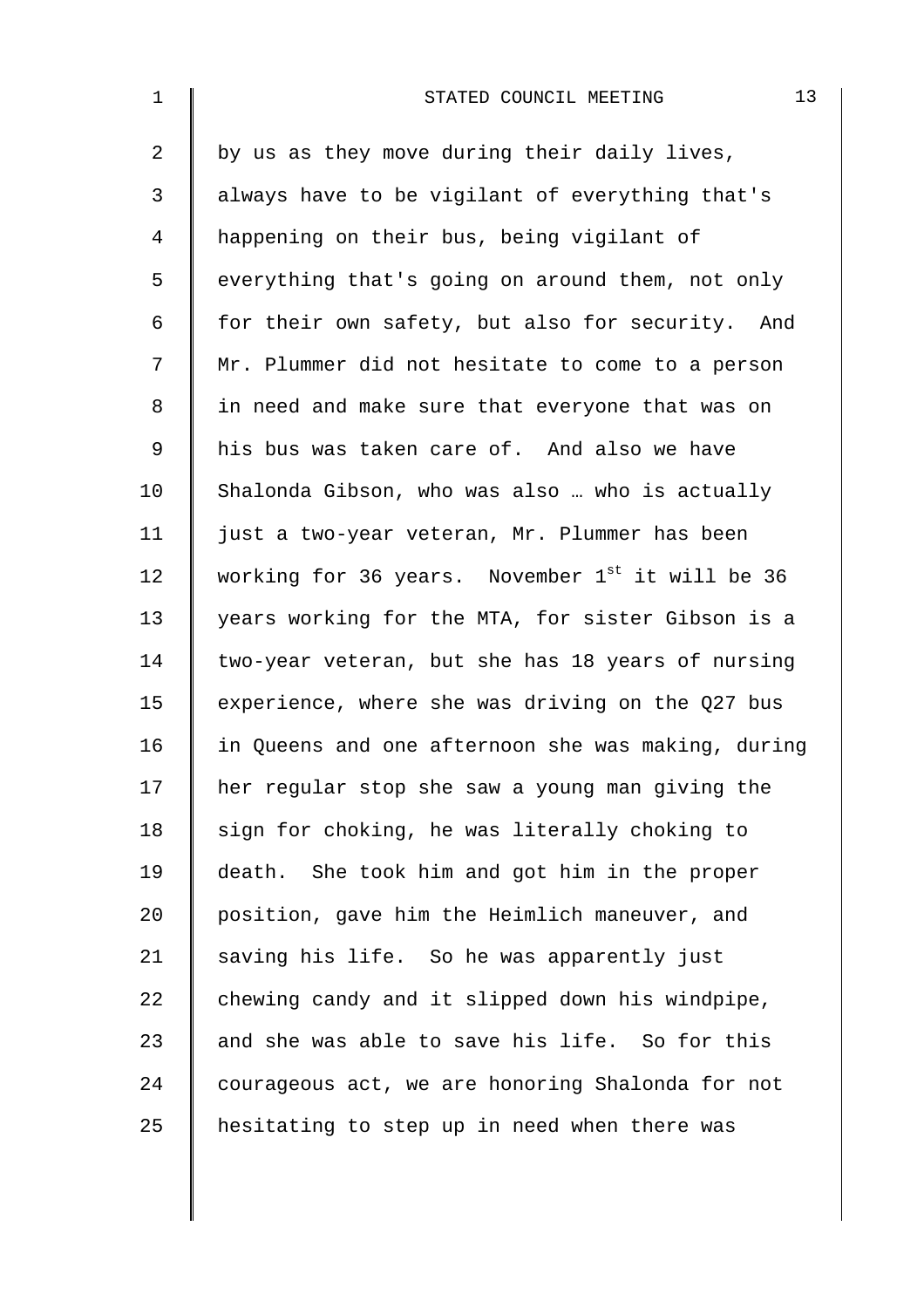| $\mathbf 1$    | 14<br>STATED COUNCIL MEETING                       |
|----------------|----------------------------------------------------|
| $\overline{a}$ | someone on their bus, and again, you know, we owe  |
| $\mathsf{3}$   | so much to our bus drivers who get us to our       |
| 4              | places on time, put up with people that are not in |
| 5              | the best of health or in the right frame of mind,  |
| 6              | they're attacked all the time when we need to make |
| 7              | sure that they get the partitions and the other    |
| 8              | safety indicators for them. But both to Shalonda   |
| 9              | and to Rodney, we have two people that are         |
| 10             | consistently caring, consistently insuring that    |
| 11             | they are doing everything they can to protect      |
| 12             | their passengers and be great representatives of   |
| 13             | New York. And we also have the president of Local  |
| 14             | 1056, the Bus Drivers' Union in Queens, Daneek     |
| 15             | Miller is here, who is looking out for his         |
| 16             | drivers. I don't know if you want to say           |
| 17             | something, Daneek, I'm putting you on the spot, so |
| 18             | come on, come on.                                  |
| 19             | MR. MILLER: You know, thank you,                   |
| 20             | Speaker Quinn, for having us, and all the Council  |
| 21             | and to you, Council Member Comrie. I want to       |
| 22             | thank you for acknowledging the hard work that the |
| 23             | men and women of the Transit Authority do, and the |
| 24             | men and women civil servants in the City of New    |
| 25             | York, and the citizens here, the ordinary people   |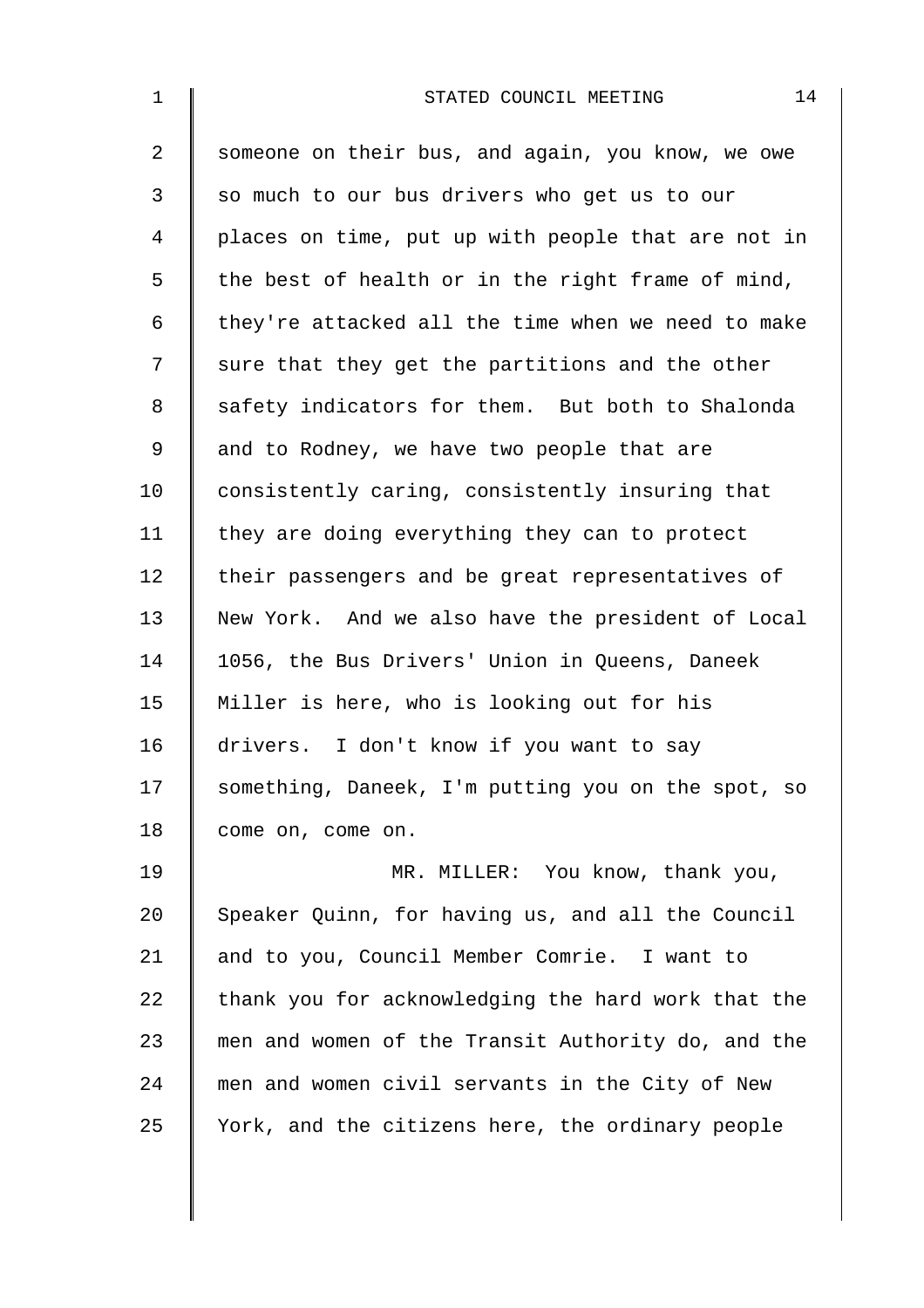| 15<br>STATED COUNCIL MEETING                      |
|---------------------------------------------------|
| that come here and get recognized for doing some  |
| extraordinary things, and as Leroy said, it's     |
| tough out there doing the job that we do, and     |
| every once in a while we want to know that we're  |
| doing the right thing, and so we appreciate the   |
| support that we get, partitions and all the rest  |
| of the stuff, and don't get me started on what we |
| need. But, you know, we  and Debbie, thank you    |
| so much for your piece in Staten Island with the  |
| fair vision and all that. So thank you so much    |
| for having us and see.                            |
| COUNCIL MEMBER ROSE: Thank you.                   |
| Thank you, comrade.                               |
| COUNCIL MEMBER COMRIE, JR.: Mr.                   |
| Plummer, do you want to say something?            |
| MR. PLUMMER: I'm thankful for the                 |
| support of the community, the Daily News, and my  |
| councilman, who goes to the same dry cleaner I go |
| to. God bless.                                    |
| COUNCIL MEMBER COMRIE, JR.: Thank                 |
| you, and actually that's, you know, it was my     |
| local dry cleaner that reminded me that the story |
| was in the Daily News, so I have to give Nuclear  |
| Dry Cleaners and Sister Williams at the dry       |
|                                                   |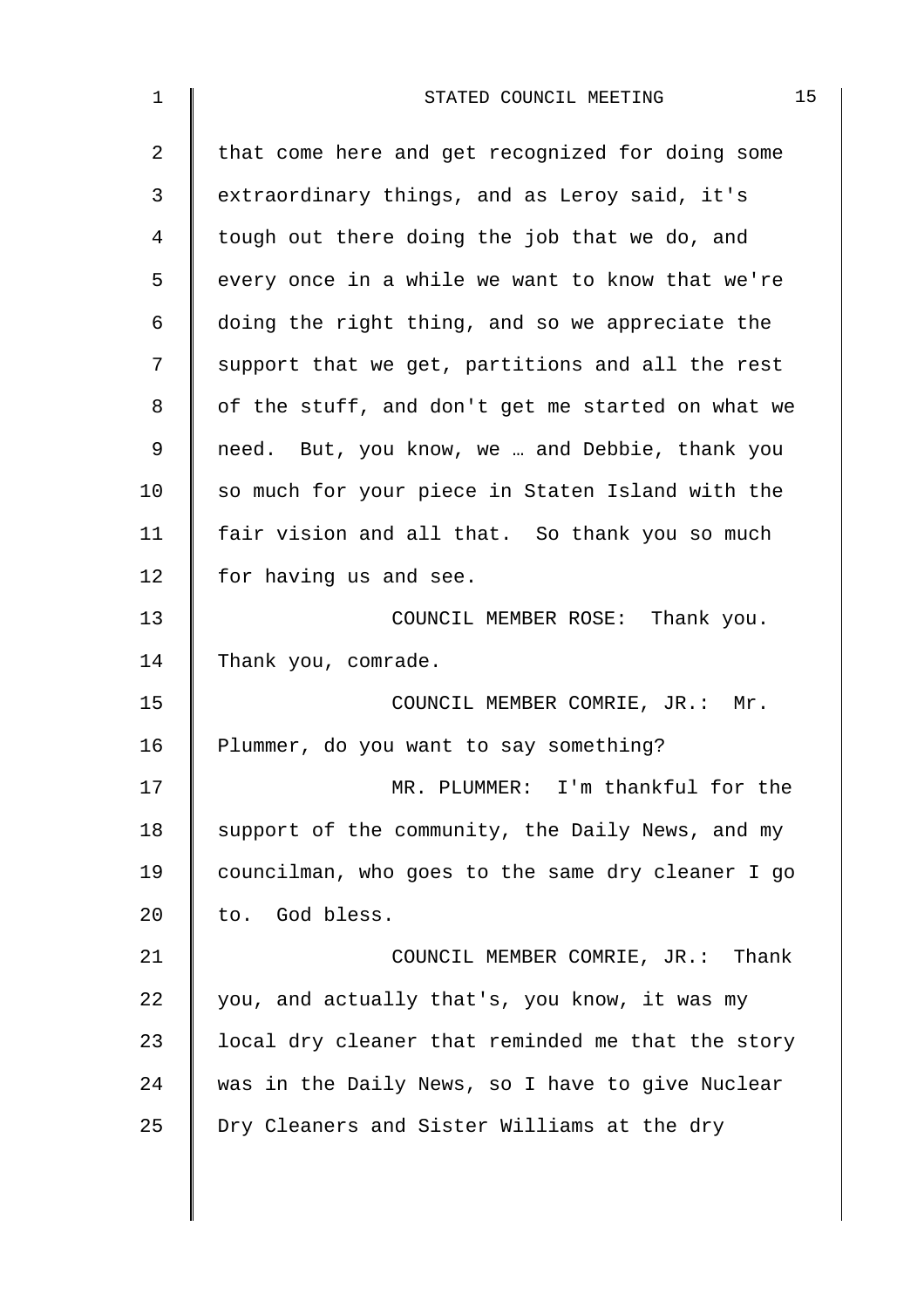| $\mathbf 1$ | 16<br>STATED COUNCIL MEETING                      |
|-------------|---------------------------------------------------|
| 2           | cleaners, because she watches New York One, and   |
| 3           | she watches us, so I have to let her know that it |
| 4           | was my constituent at my local dry cleaners that  |
| 5           | reminded me  no, I'm not going to do the address, |
| 6           | but it was  that reminded me of the heroics of    |
| 7           | Mr. Plummer, so she made sure that this happened  |
| 8           | today, so I have to give her credit as well.      |
| 9           | Thank you, Speaker Quinn.                         |
| 10          | SPEAKER QUINN: All right, well,                   |
| 11          | thank you, guys, and that concludes ceremonials   |
| 12          | for the day. Thank you, everybody.                |
| 13          | SERGEANT-AT-ARMS: Ladies and                      |
| 14          | gentlemen, can I have your attention please? Can  |
| 15          | I please have your attention? At this time,       |
| 16          | please place all cell phones and pagers to        |
| 17          | vibrate. Will all non-Council employees, non-     |
| 18          | Council employees please leave the main floor of  |
| 19          | the chambers. Thank you.                          |
| 20          | COUNCIL MEMBER RIVERA:<br>Мy                      |
| 21          | colleagues, please rise for the pledge of         |
| 22          | allegiance.                                       |
| 23          | ALL: I pledge allegiance to the                   |
| 24          | flag of the United States of America, and to the  |
| 25          | Republic for which it stands, one nation, under   |
|             |                                                   |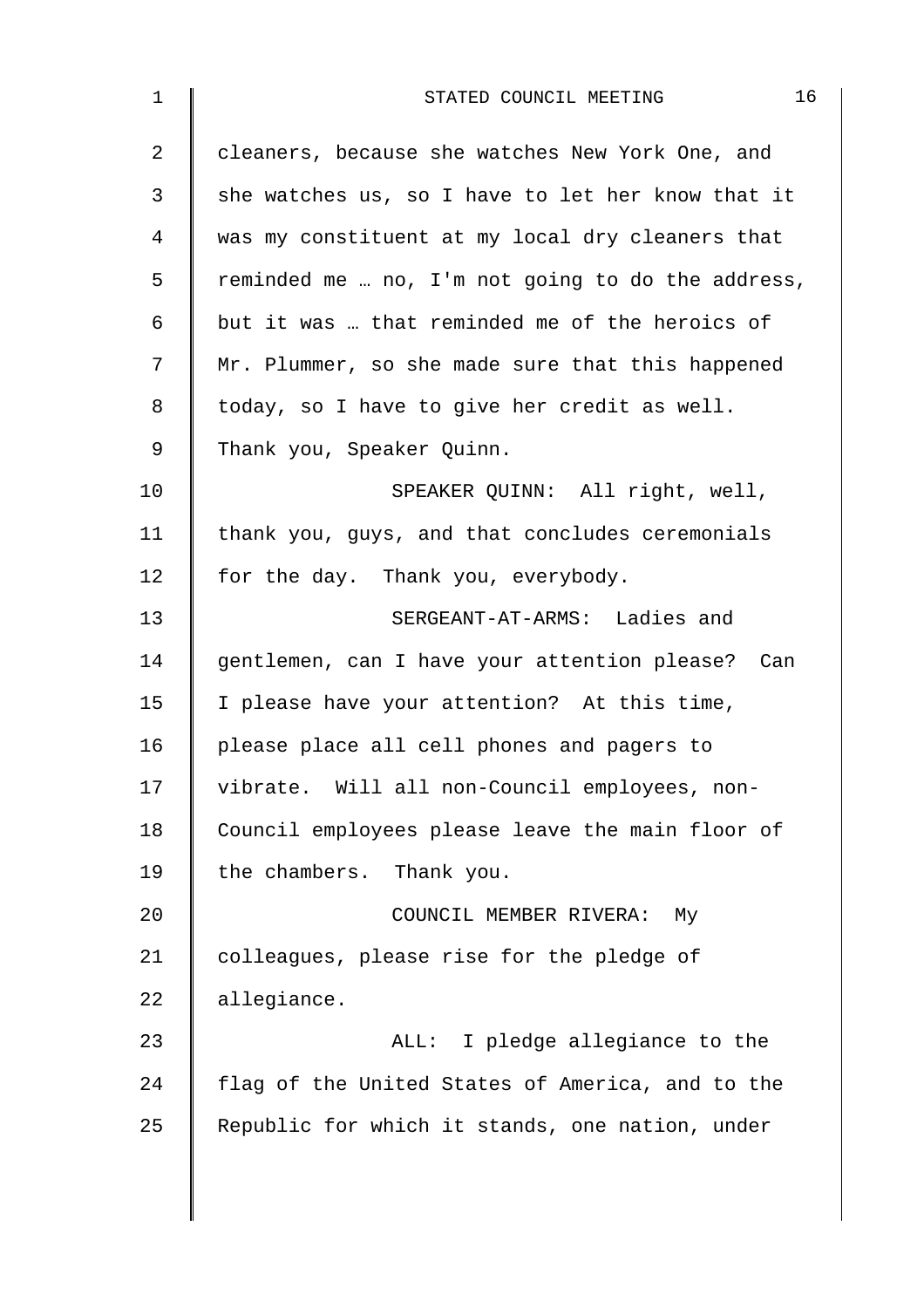| $\mathbf 1$    | 17<br>STATED COUNCIL MEETING                   |
|----------------|------------------------------------------------|
| $\overline{a}$ | God, indivisible, with liberty and justice for |
| 3              | all.                                           |
| 4              | COUNCIL MEMBER RIVERA: Roll call.              |
| 5              | Mv3 Arroyo.                                    |
| 6              | COUNCIL MEMBER ARROYO: Here.                   |
| 7              | Mv3 Barron.                                    |
| 8              | COUNCIL MEMBER BARRON: Here.                   |
| 9              | Mv3 Brewer.                                    |
| 10             | COUNCIL MEMBER BREWER: Here.                   |
| 11             | Mv3 Cabrera.                                   |
| 12             | COUNCIL MEMBER CABRERA: Here.                  |
| 13             | Mv3 Chin.                                      |
| 14             | COUNCIL MEMBER CHIN: Here.                     |
| 15             | Mv3 Comrie.                                    |
| 16             | COUNCIL MEMBER COMRIE, JR.: Here.              |
| 17             | Mv3 Crowley.                                   |
| 18             | COUNCIL MEMBER CROWLEY: Here.                  |
| 19             | Mv3 Dickens. Dilan. Dromm.                     |
| 20             | COUNCIL MEMBER DROMM: Here.                    |
| 21             | Mv3 Eugene.                                    |
| 22             | COUNCIL MEMBER EUGENE: Here.                   |
| 23             | Mv3 Ferreras. Fidler. Foster.                  |
| 24             | Garodnick. Gennaro. Gentile.                   |
| 25             | COUNCIL MEMBER GENTILE: Here.                  |
|                |                                                |
|                |                                                |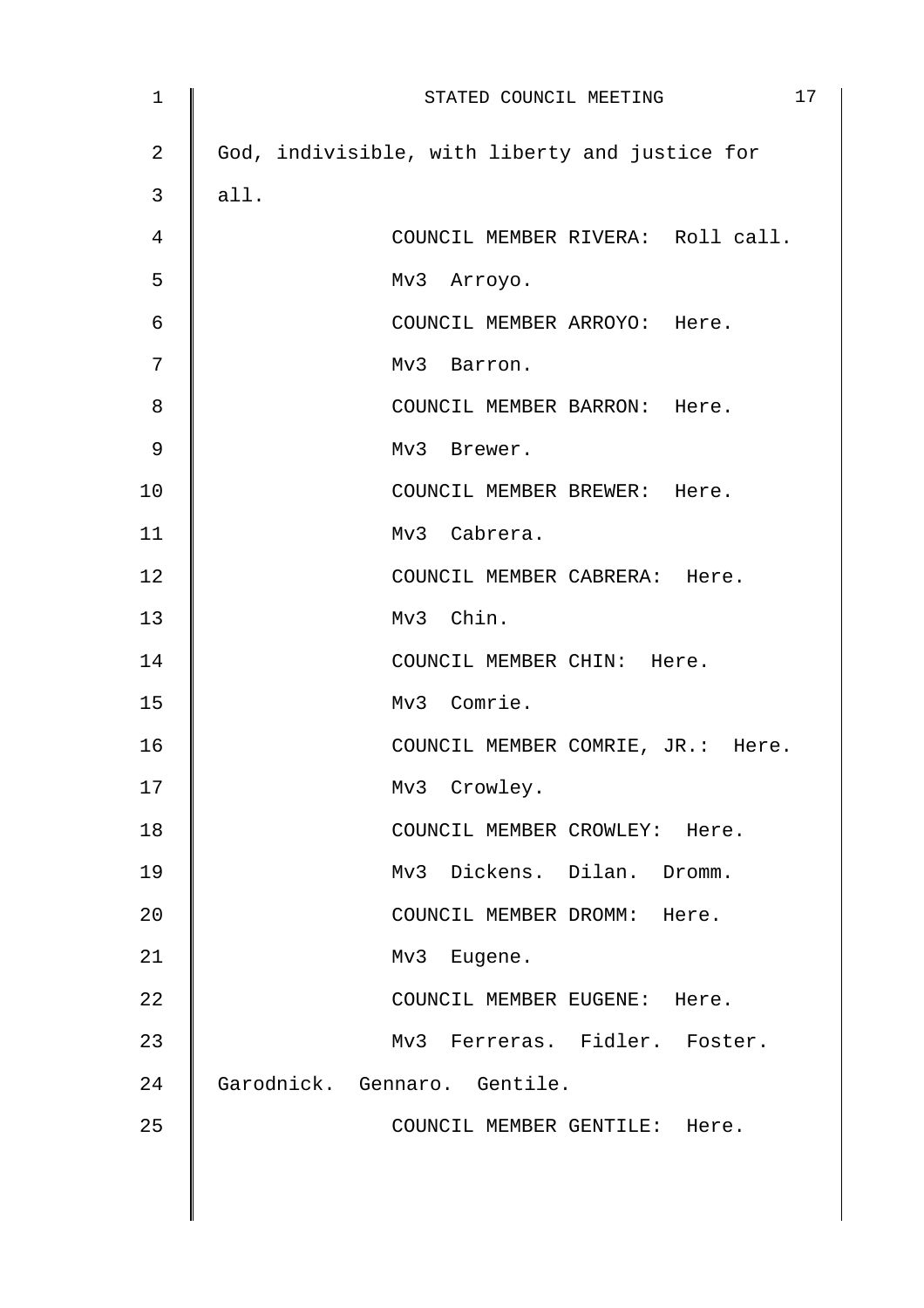| $\mathbf{1}$   | 18<br>STATED COUNCIL MEETING       |
|----------------|------------------------------------|
| $\overline{2}$ | Mv3 Gonzalez.                      |
| 3              | COUNCIL MEMBER GONZALEZ: Here.     |
| 4              | Mv3 Greenfield.                    |
| 5              | COUNCIL MEMBER GREENFIELD: Here.   |
| $\epsilon$     | Mv3 Halloran.                      |
| 7              | COUNCIL MEMBER HALLORAN III: Here. |
| 8              | Mv3 Ignizio.                       |
| 9              | COUNCIL MEMBER IGNIZIO: Here.      |
| 10             | Mv3 Jackson.                       |
| 11             | COUNCIL MEMBER JACKSON: Here.      |
| 12             | Mv3 James.                         |
| 13             | COUNCIL MEMBER JAMES: Here.        |
| 14             | Mv3 Koo.                           |
| 15             | COUNCIL MEMBER KOO: Present.       |
| 16             | Mv3 Koppell.                       |
| 17             | COUNCIL MEMBER KOPPELL:<br>Here.   |
| 18             | Mv3 Koslowitz.                     |
| 19             | COUNCIL MEMBER KOSLOWITZ: Here.    |
| 20             | Mv3 Lander.                        |
| 21             | COUNCIL MEMBER LANDER: Here.       |
| 22             | Mv3 Lappin.                        |
| 23             | COUNCIL MEMBER LAPPIN: Here.       |
| 24             | Mv3 Levin. Mark-Viverito.          |
| 25             | COUNCIL MEMBER MARK-VIVERITO:      |
|                |                                    |
|                |                                    |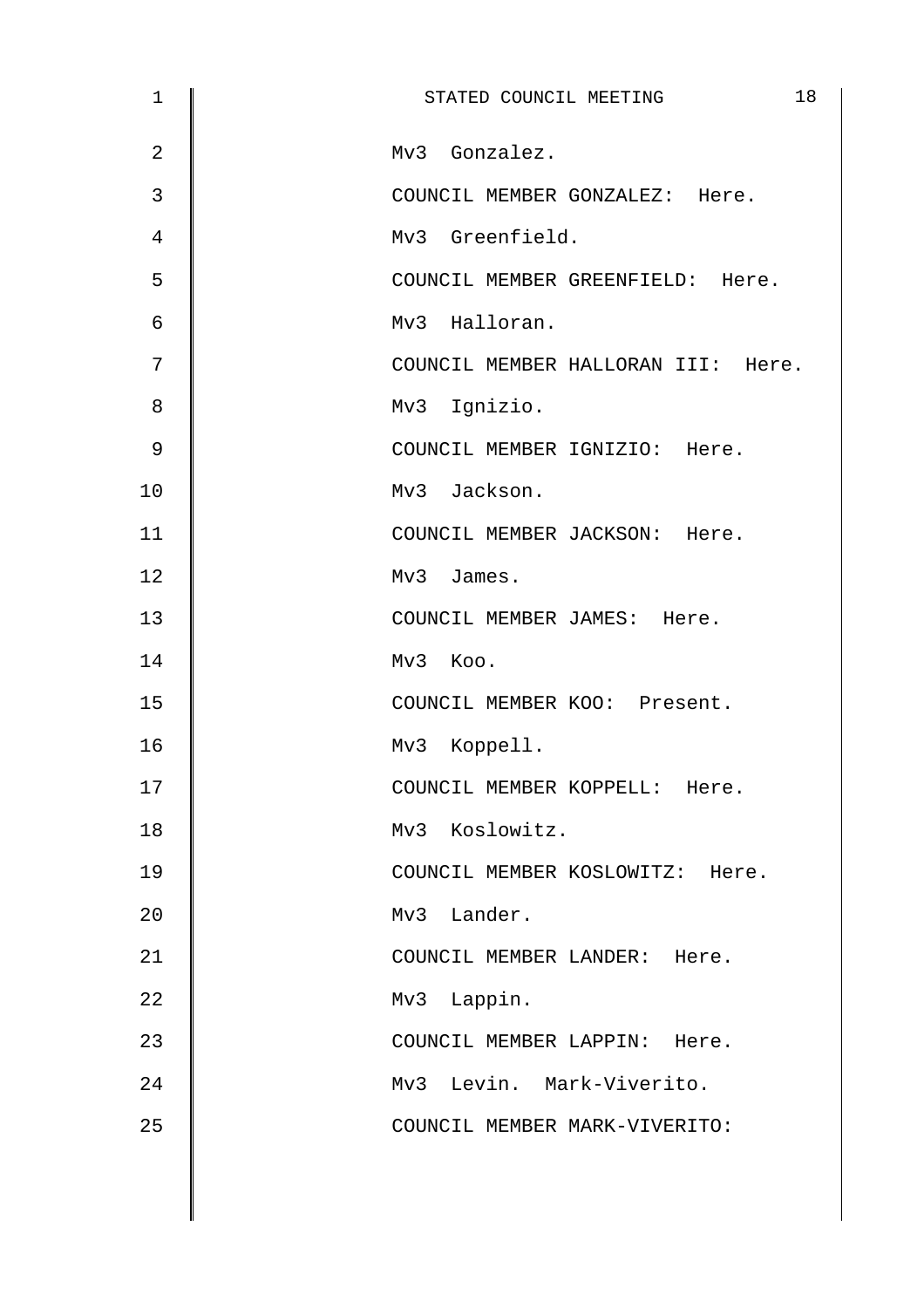| $1\,$          |                   | STATED COUNCIL MEETING           | 19 |
|----------------|-------------------|----------------------------------|----|
| $\overline{a}$ | Here.             |                                  |    |
| 3              |                   | Mv3 Mealy. Mendez.               |    |
| $\overline{4}$ |                   | COUNCIL MEMBER MENDEZ: Here.     |    |
| 5              |                   | Mv3 Nelson. Palma. Recchia.      |    |
| 6              | Reyna. Rodriguez. |                                  |    |
| 7              |                   | COUNCIL MEMBER RODRIGUEZ: Here.  |    |
| 8              |                   | Mv3 Levin.                       |    |
| $\mathsf 9$    |                   | COUNCIL MEMBER LEVIN: Here.      |    |
| 10             |                   | Mv3 Rose.                        |    |
| 11             |                   | COUNCIL MEMBER ROSE: Here.       |    |
| 12             |                   | Mv3 Sanders.                     |    |
| 13             |                   | COUNCIL MEMBER SANDERS, JR.:     |    |
| 14             | Present.          |                                  |    |
| 15             |                   | Mv3 Ulrich. Vacca.               |    |
| 16             |                   | COUNCIL MEMBER VACCA: Here.      |    |
| 17             |                   | Mv3 Vallone. Van Bramer.         |    |
| 18             |                   | COUNCIL MEMBER VAN BRAMER: Here. |    |
| 19             |                   | Mv3 Vann.                        |    |
| 20             |                   | COUNCIL MEMBER VANN: Here.       |    |
| 21             |                   | Mv3 Weprin. Williams.            |    |
| 22             |                   | COUNCIL MEMBER WILLIAMS: Here.   |    |
| 23             |                   | Mv3 Wills.                       |    |
| 24             |                   | COUNCIL MEMBER WILLS: Here.      |    |
| 25             |                   | Mv3 Oddo.                        |    |
|                |                   |                                  |    |
|                |                   |                                  |    |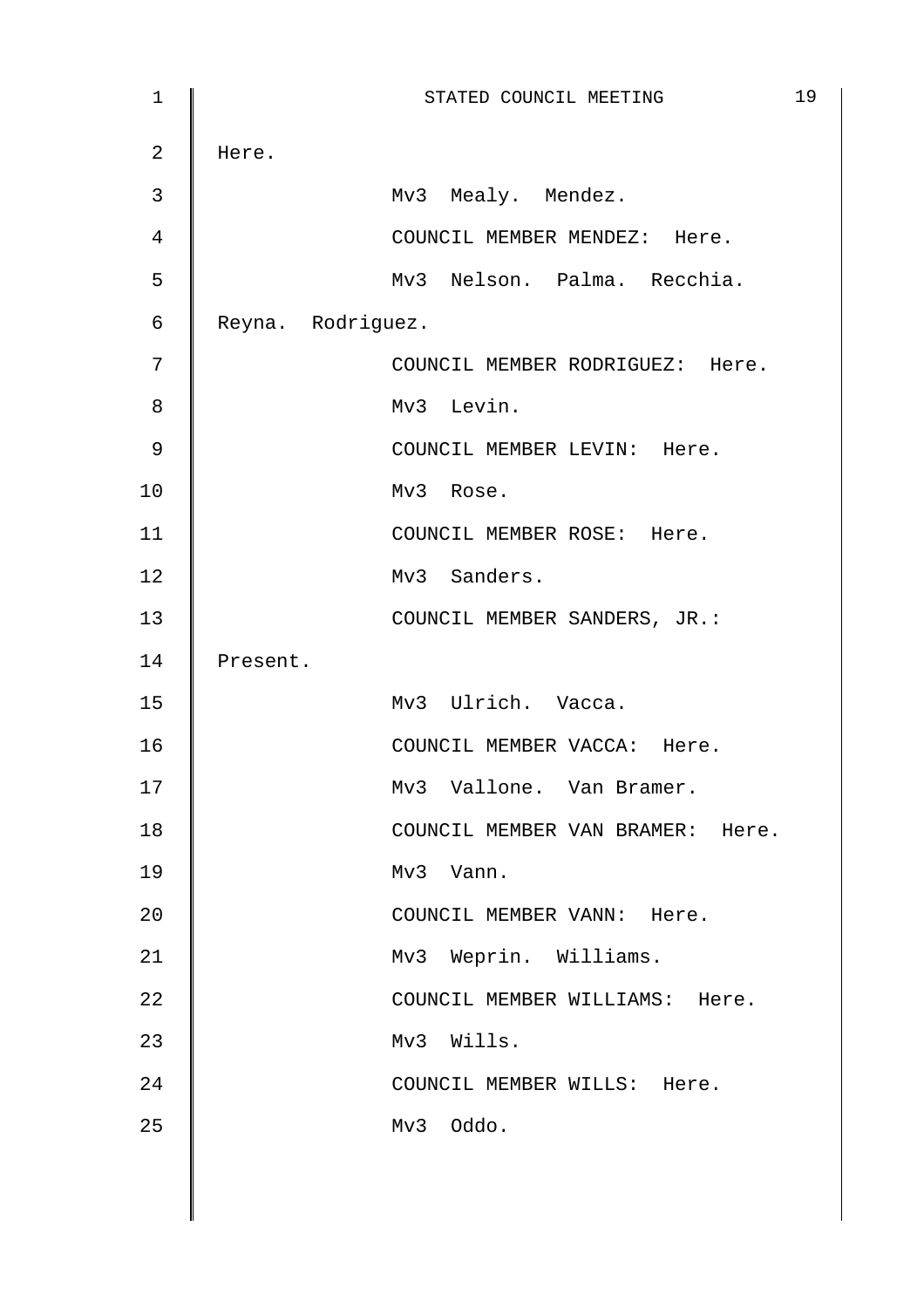| 1              | 20<br>STATED COUNCIL MEETING                       |
|----------------|----------------------------------------------------|
| $\overline{2}$ | COUNCIL MEMBER ODDO: Here.                         |
| 3              | Mv3 Rivera.                                        |
| 4              | COUNCIL MEMBER RIVERA: Here.                       |
| 5              | Mv3 Speaker Quinn.                                 |
| 6              | SPEAKER QUINN: Here.                               |
| 7              | Mv3 We have a quorum.                              |
| 8              | COUNCIL MEMBER RIVERA: A quorum is                 |
| 9              | present, my colleagues, please rise for the        |
| 10             | invocation being delivered today by Reverend       |
| 11             | Vanessa Brown.                                     |
| 12             | REV. BROWN: Let us pray.                           |
| 13             | Universal loving God, thank you for this day,      |
| 14             | thank you for your creation, we marvel at your     |
| 15             | work. We thank you for our New York City Council   |
| 16             | members and those who are assembled here in this   |
| 17             | Council chamber. We thank you for those who are    |
| 18             | active in our city government, those that have     |
| 19             | been appointed by the people and by your hand to   |
| 20             | look after this city. We pray for them, and lift   |
| 21             | them up before you, as they govern over this city. |
| 22             | We lift up all of our city officials, we pray for  |
| 23             | skillful godly wisdom through this City Council,   |
| 24             | as they exercise their ability to make decisions   |
| 25             | in the best interests of the people and this city. |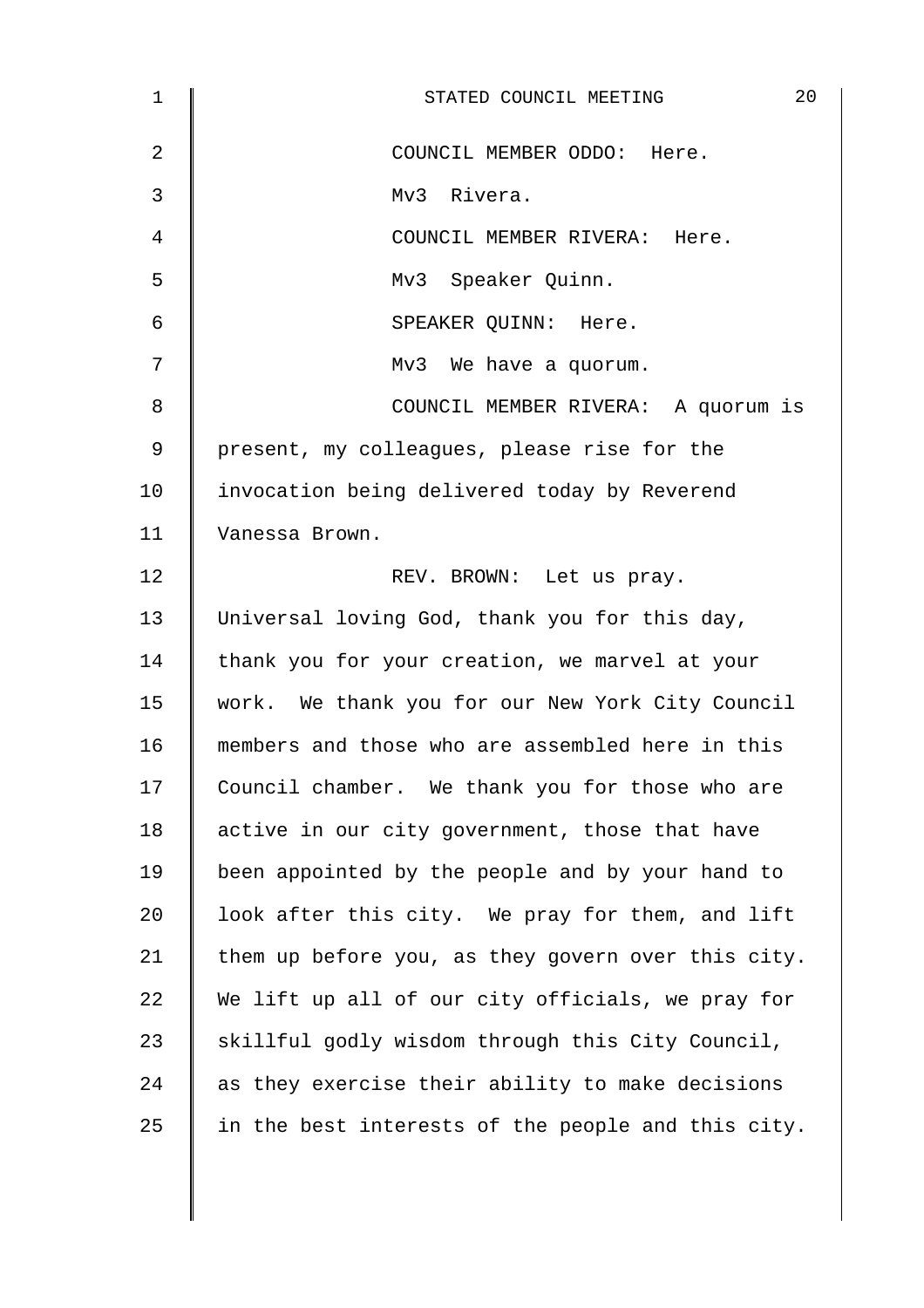| 1  | 21<br>STATED COUNCIL MEETING                       |
|----|----------------------------------------------------|
| 2  | We pray for this session that will take place      |
| 3  | right now, we pray that you will be with them as   |
| 4  | they speak of this city, as this legislative body  |
| 5  | prepares to vote on today, let their decisions be  |
| 6  | right and good. We thank you for giving this       |
| 7  | session new and refreshing ways to re-energize     |
| 8  | this city and revitalize our boroughs. We thank    |
| 9  | you for giving them innovative ideas to make our   |
| 10 | communities better. We thank you, God, for         |
| 11 | hearing our prayer this afternoon. We pray in the  |
| 12 | name of all that is righteous, just, sacred,       |
| 13 | loving, kind and merciful. Amen.                   |
| 14 | COUNCIL MEMBER RIVERA: Council                     |
| 15 | Member Jackson?                                    |
| 16 | COUNCIL MEMBER JACKSON: Thank you,                 |
| 17 | Majority Leader, and my colleagues, Reverend       |
| 18 | Vanessa Brown is a pastor, she pastors in my       |
| 19 | district at the St. Luke's AME Church, she pastors |
| 20 | a church that does not have a permanent home as of |
| 21 | yet, but you understand that she is a person of    |
| 22 | God that spreads that all over wherever she goes,  |
| 23 | and the church in which she pastors is Rivers at   |
| 24 | Rehoboth Church, an open and affirming LGBT        |
| 25 | church. So Reverend, we thank you for spreading    |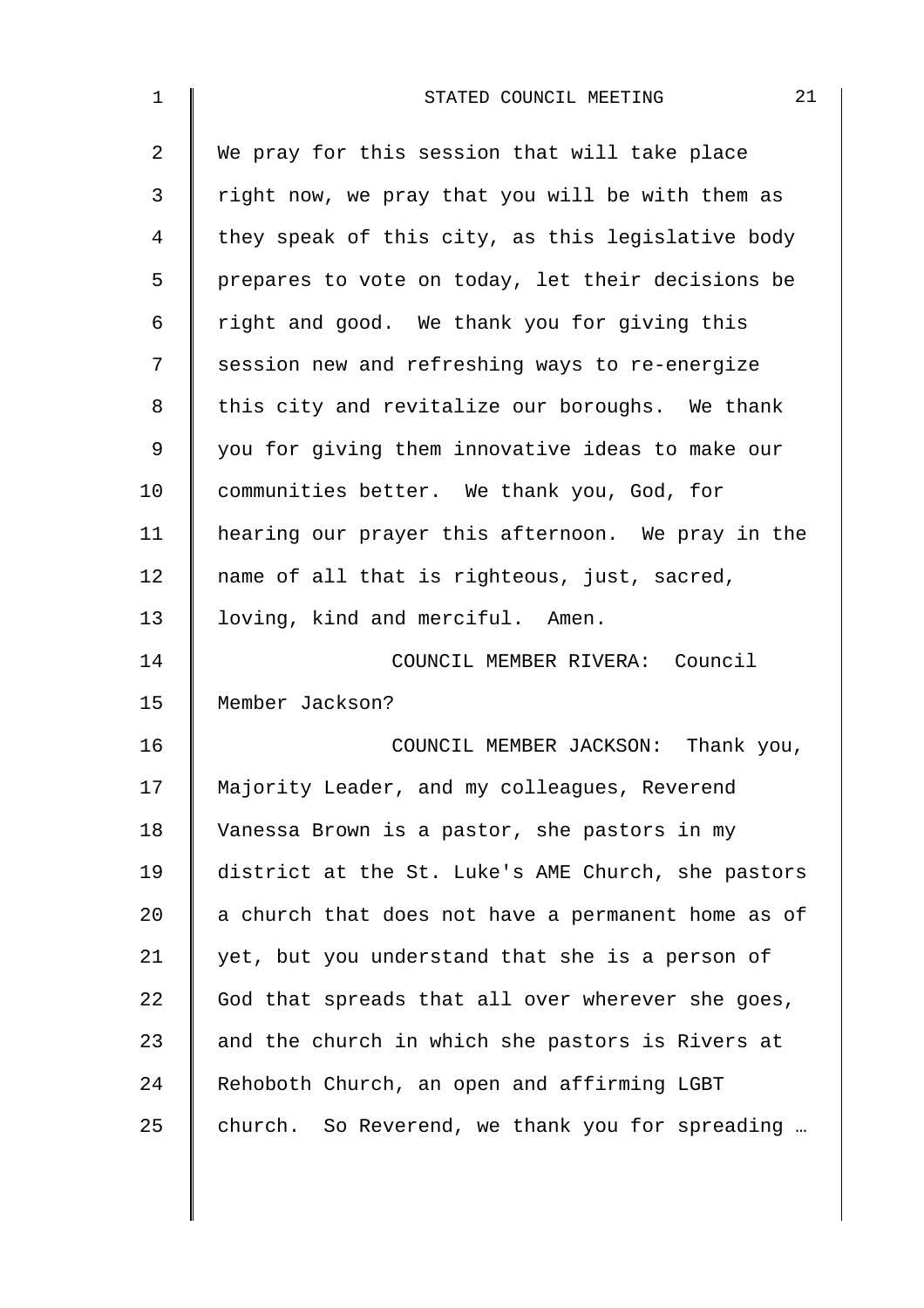| $\mathbf 1$ | 22<br>STATED COUNCIL MEETING                               |
|-------------|------------------------------------------------------------|
| 2           | for giving us the prayer this morning  this                |
| 3           | afternoon, and I spread the invocation upon the            |
| 4           | record.                                                    |
| 5           | SPEAKER QUINN: And if I could ask                          |
| 6           | my colleagues to again rise. On October 7 <sup>th</sup> ,  |
| 7           | William Karas, 92, the father of our deputy                |
| 8           | general counsel and long-time City Council staff           |
| 9           | member, Jim Karas, passed away suddenly at his             |
| 10          | home in New Jersey. Born in Manhattan in 1920,             |
| 11          | William was raised in Queens and was a sergeant in         |
| 12          | the Army Air Corps during World War II. He                 |
| 13          | attended college under the GI Bill, became a CPA           |
| 14          | and established his own accounting firm in                 |
| 15          | Hoboken, New Jersey. An active member of St. John          |
| 16          | the Theologian Greek Orthodox Cathedral in                 |
| 17          | Tenafly, William Karas was married for 51 years to         |
| 18          | his beloved wife Tina and was so very proud of his         |
| 19          | sons Nicholas and Jim, and his grandson William.           |
| 20          | William Karas's funeral was held this morning, his         |
| 21          | wake was yesterday, and our thoughts and prayers           |
| 22          | go out to Jim, his mother and brother, and the             |
| 23          | entire Karas family. On September 30 <sup>th</sup> , 2012, |
| 24          | Brooklyn Heights resident Barry Commoner, who was          |
| 25          | 95, a founder of modern ecology who was a leader           |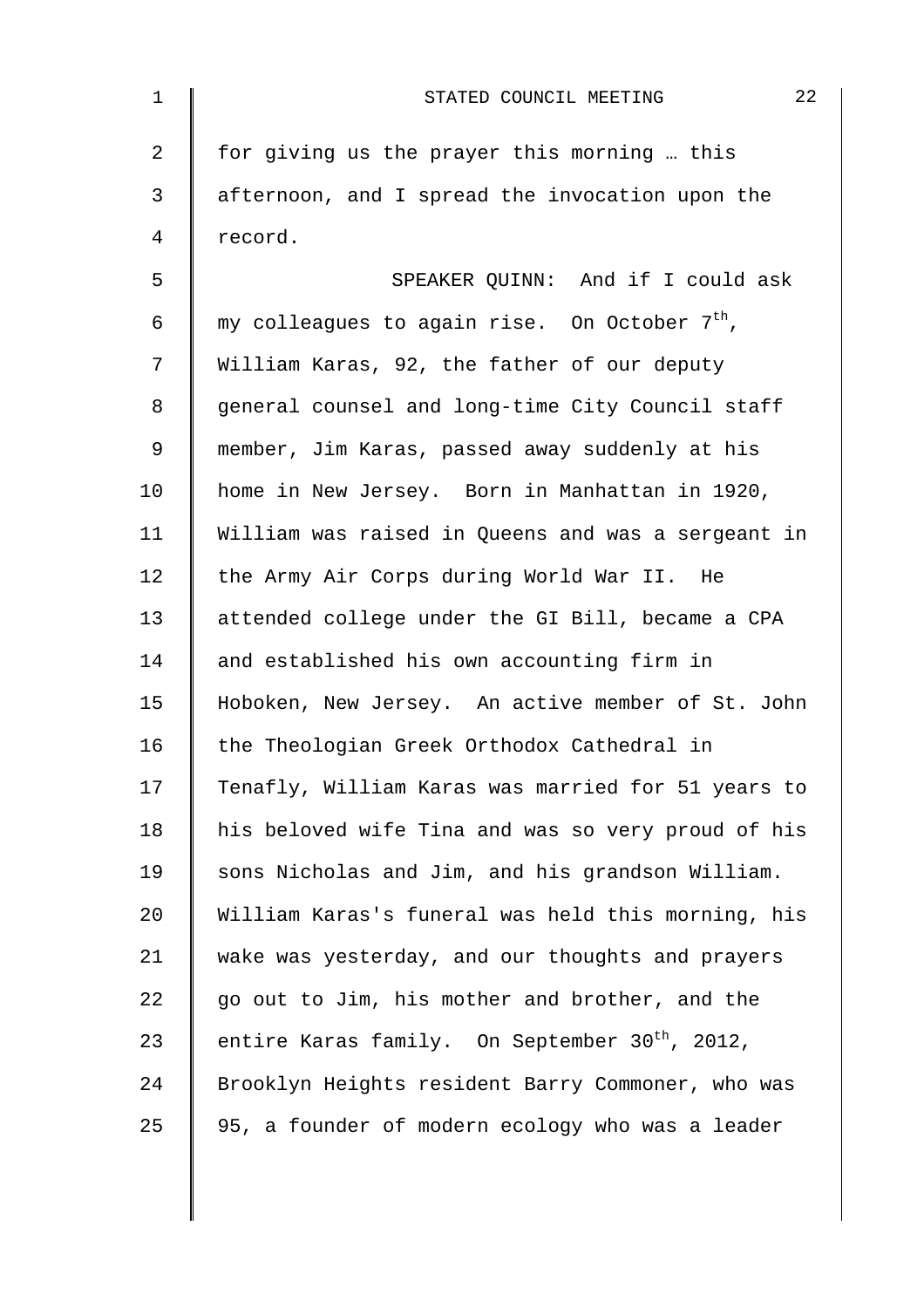| $\mathbf 1$    | 23<br>STATED COUNCIL MEETING                       |
|----------------|----------------------------------------------------|
| $\overline{2}$ | among scientist-activists who recognized the toxic |
| 3              | consequences of America's post-World War II        |
| 4              | technology boom, passed away. Dr. Commoner's work  |
| 5              | on the global effects of radioactive fallout       |
| 6              | contributed to the passage of the Nuclear Test Ban |
| 7              | Treaty signed by President Kennedy in 1963. In     |
| 8              | 1970, the year of the first Earth Day, Time        |
| 9              | Magazine put Dr. Commoner on its cover and called  |
| 10             | him the "Paul Revere of Ecology". Born in          |
| 11             | Brooklyn in 1917 to Jewish immigrants from Russia, |
| 12             | he graduated James Madison High School before      |
| 13             | putting himself through Columbia. He earned a      |
| 14             | doctorate from Harvard, taught two years at Queens |
| 15             | College, and then rose to be a lieutenant in the   |
| 16             | Naval Air Corps during World War II. As founding   |
| 17             | director of the Center for Biology of Natural      |
| 18             | Sciences in St. Louis, his investigations included |
| 19             | lead poisoning, river pollution and organic        |
| 20             | farming. In 1981, Dr. Commoner moved the Center    |
| 21             | to Queens College, and was often seen testifying   |
| 22             | at City Council hearings on environmental issues.  |
| 23             | Dr. Barry Commoner is survived by his wife Lisa,   |
| 24             | his two children and a granddaughter. And I'd      |
| 25             | just like to now ask our Environmental Protection  |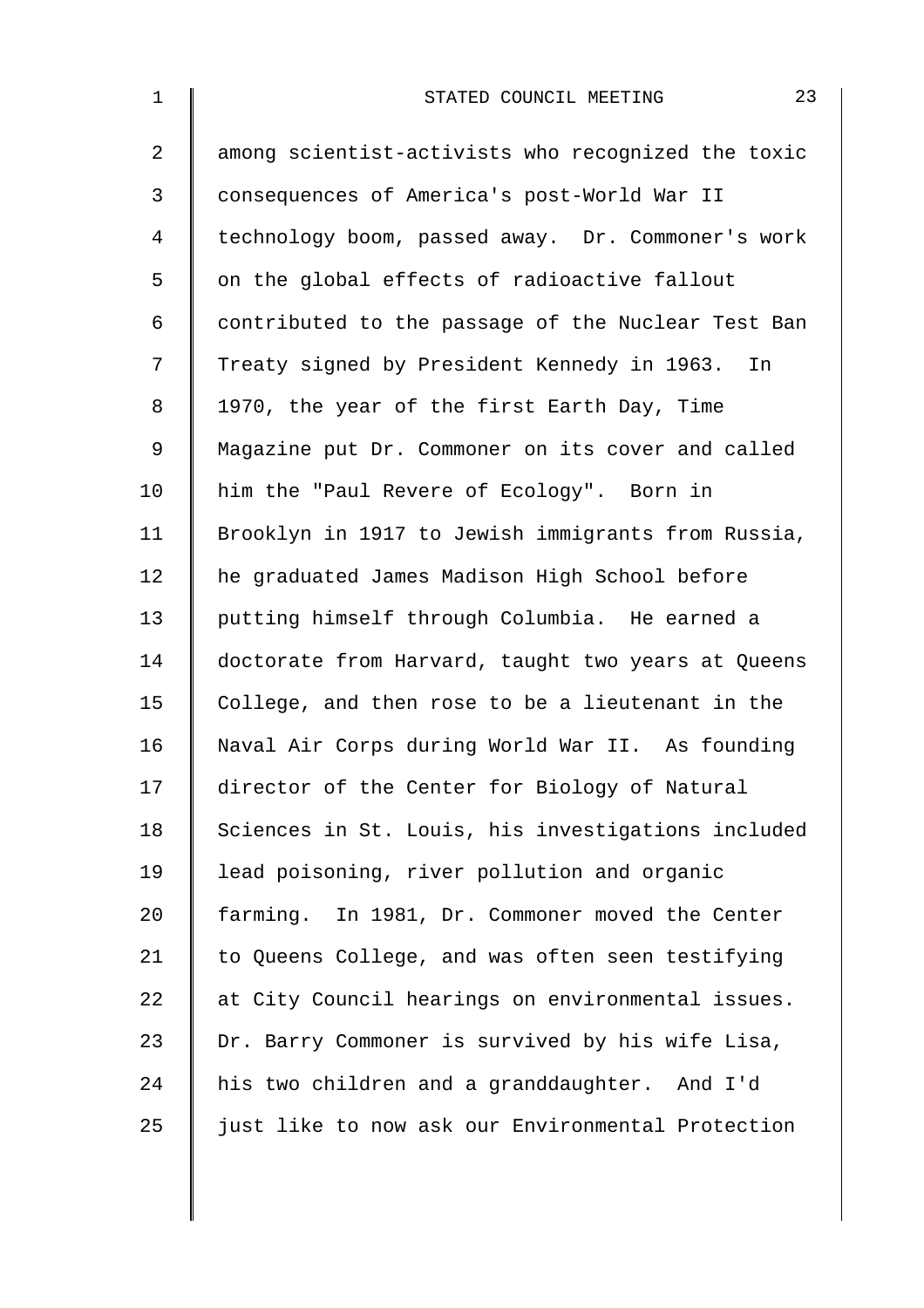| $\mathbf 1$ | 24<br>STATED COUNCIL MEETING                       |
|-------------|----------------------------------------------------|
| 2           | Chair, Jim Gennaro, to say a few words, and I just |
| 3           | want to say, I know Jim was someone who really     |
| 4           | followed Dr. Commoner's lead and Dr. Commoner's    |
| 5           | career, and he's someone who I know Jim worked     |
| 6           | with very closely at Queens College, worked        |
| 7           | closely when Jim was staff to the Environmental    |
| 8           | Protection Committee, and Jim, you are keeping his |
| $\mathsf 9$ | legacy alive. I had never thought to call you      |
| 10          | this before, but I think it's fair to say all      |
| 11          | would agree that you're the City Council's Paul    |
| 12          | Revere on the environment, so.                     |
| 13          | COUNCIL MEMBER GENNARO: Thank you,                 |
| 14          | Madam Speaker, you're very kind to say that and to |
| 15          | have my name, you know, mentioned in the same      |
| 16          | sentence as Barry is really terrific. It was       |
| 17          | wonderful to work with him, he was a fixture at    |
| 18          | many of the hearings we had on the Council.<br>He  |
| 19          | never had an entourage, always showed up by        |
| 20          | himself, and although we know much about his work, |
| 21          | one thing we'll never know is how many lives he    |
| 22          | actually saved by pushing the President to do the  |
| 23          | Nuclear Test Ban Treaty. He did the science that   |
| 24          | led to that, it was thought at the time that in    |
| 25          | all of the tests that were going on, testing all   |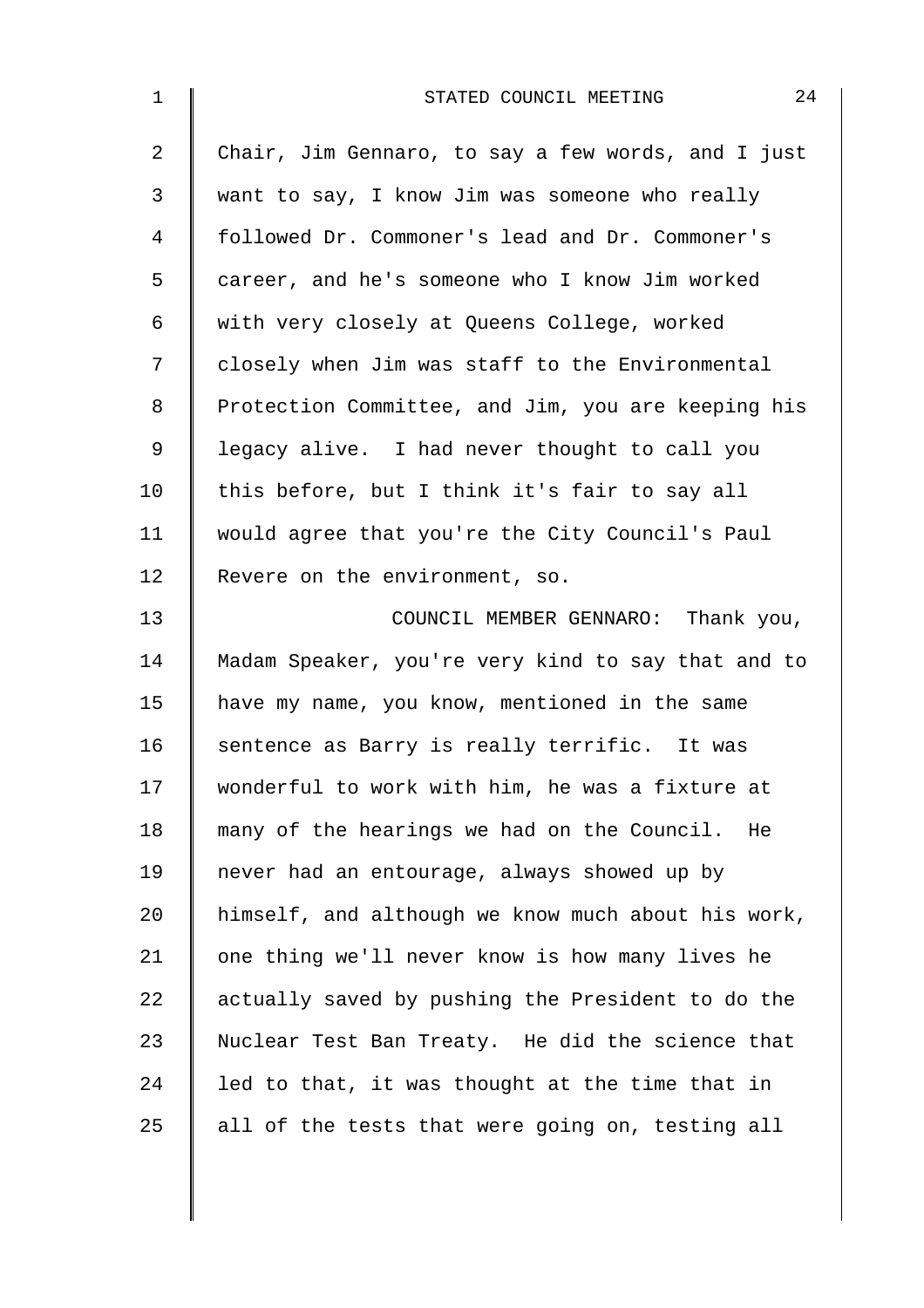| $\mathbf 1$ | 25<br>STATED COUNCIL MEETING                                 |
|-------------|--------------------------------------------------------------|
| 2           | the bombs, and so forth, it didn't have a                    |
| 3           | worldwide impact. He proved that it did, he                  |
| 4           | surveyed hundreds of thousands of baby teeth that            |
| 5           | would come out of babies once they come to a                 |
| 6           | certain age, and he was able to show that there              |
| 7           | was the presence of radioactive fallout in the               |
| 8           | teeth that was 50 times what it was just before              |
| 9           | they did the radioactive testing, and five years             |
| 10          | after the treaty went into effect, it had been               |
| 11          | decreased by 50%. And also with regard to cancer,            |
| 12          | he was one of the leading researchers that forged            |
| 13          | the connection between free radicals in the body             |
| 14          | and cancer. So we know much about his work, but              |
| 15          | we'll never know how many lives this great man               |
| 16          | saved. He was also an activist on many social                |
| 17          | issues, such as racial equality and sexual                   |
| 18          | equality, and when he ran for president in 1980 on           |
| 19          | a minor party, he had a woman running mate,                  |
| 20          | LaDonna Harris. On his 90 <sup>th</sup> birthday party, five |
| 21          | years ago, he talked about all the great things he           |
| 22          | had in the pipeline, all the things that he had              |
| 23          | left to do. He was a great man, but even better,             |
| 24          | he was a good man, he was a good friend to me, and           |
| 25          | he really encouraged me, and thank you, Madam                |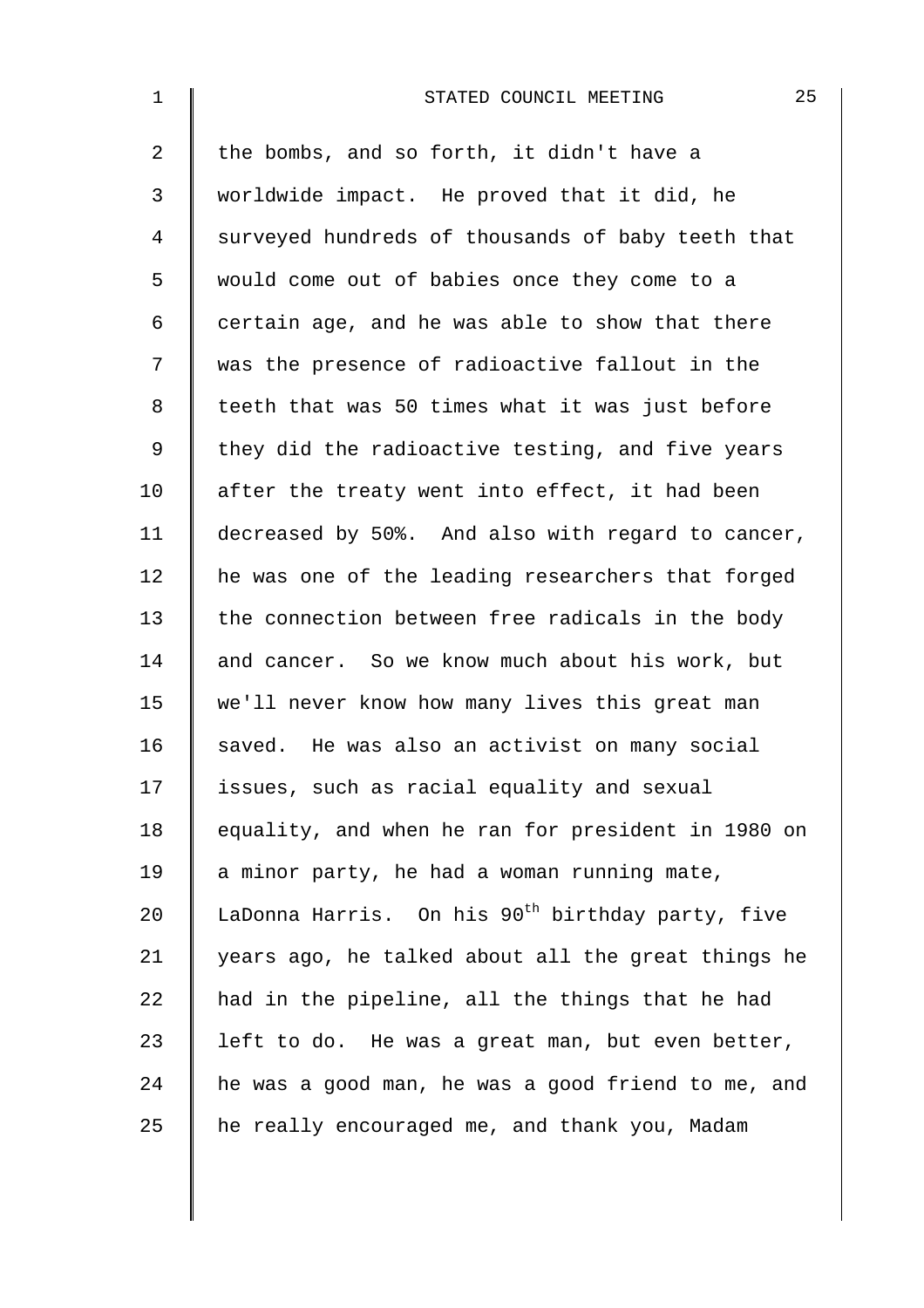| $\mathbf 1$    | 26<br>STATED COUNCIL MEETING                      |
|----------------|---------------------------------------------------|
| $\overline{2}$ | Speaker, for paying tribute to him on the floor   |
| 3              | today, he's a great friend and he will be missed. |
| 4              | Thank you, Madam Speaker.                         |
| 5              | SPEAKER QUINN: Thank you, Jim.                    |
| 6              | Thank you, Mr. Majority Leader.                   |
| 7              | COUNCIL MEMBER RIVERA: Thank you,                 |
| 8              | Madam Speaker. Council Member Wills, adoption of  |
| 9              | the minutes?                                      |
| 10             | COUNCIL MEMBER WILLS: I make the                  |
| 11             | motion that the minutes of the Stated Meeting of  |
| 12             | September $12^{th}$ , 2012 be adopted as printed. |
| 13             | COUNCIL MEMBER RIVERA: So ordered.                |
| 14             | Messages and papers from the Mayor?               |
| 15             | Mv3 M908, submitting the name of                  |
| 16             | Nicholas Scoppetta, appointment New York City     |
| 17             | Conflict of Interest Board.                       |
| 18             | SPEAKER QUINN: Rules, Privileges                  |
| 19             | and Elections.                                    |
| 20             | COUNCIL MEMBER RIVERA:                            |
| 21             | Communications from city, county and borough      |
| 22             | offices.                                          |
| 23             | SPEAKER QUINN: If we can get a                    |
| 24             | little quiet.                                     |
| 25             | Mv3 Pre-considered M909,                          |
|                |                                                   |
|                |                                                   |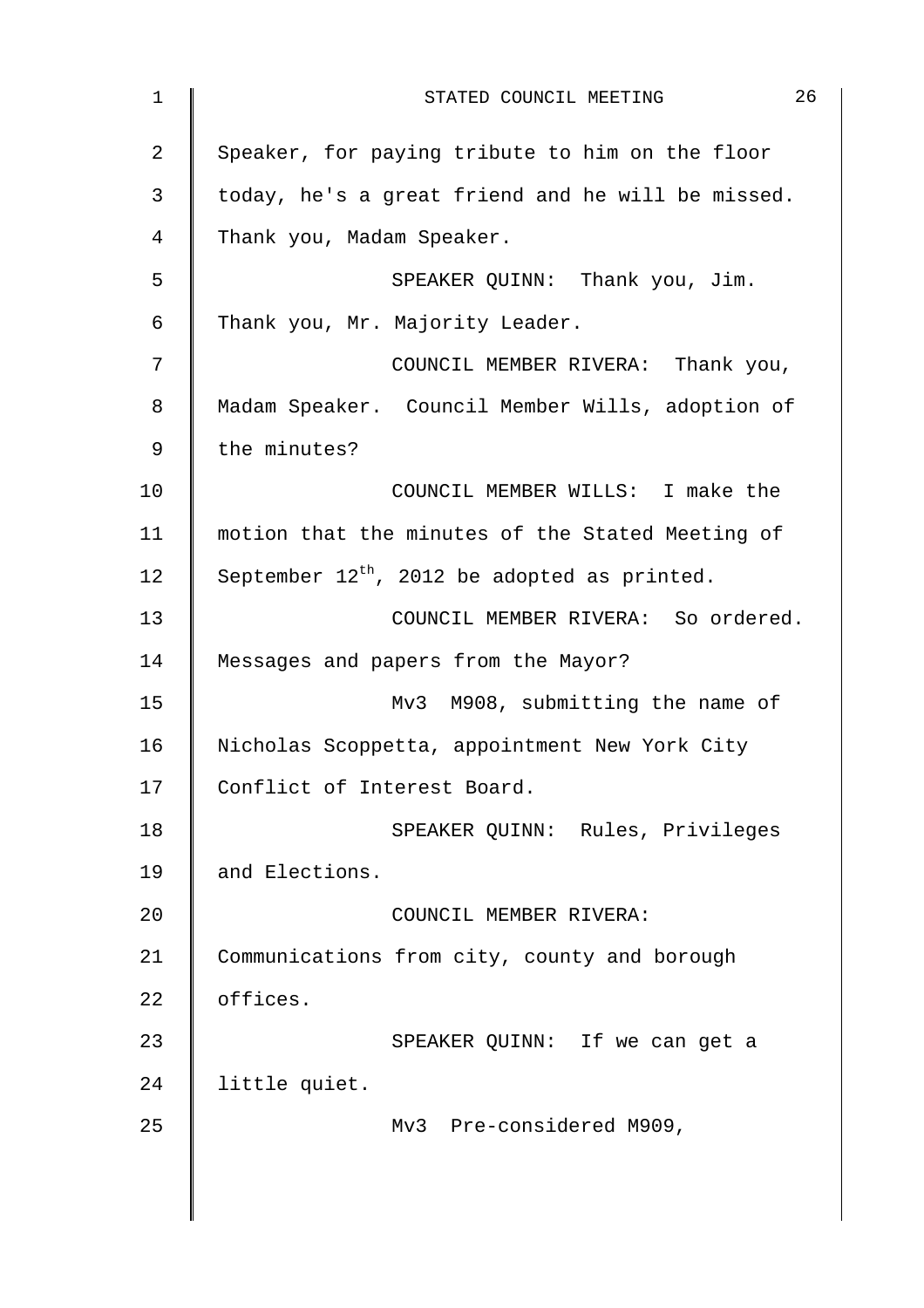| $\mathbf 1$    | 27<br>STATED COUNCIL MEETING                     |
|----------------|--------------------------------------------------|
| $\overline{2}$ | recommending the name of Jose M. Araujo,         |
| 3              | appointment to the New York City Board of        |
| $\overline{4}$ | Elections.                                       |
| 5              | SPEAKER QUINN: Rules, Privileges                 |
| $\epsilon$     | and Elections.                                   |
| 7              | Mv3 M910 on page two through M936                |
| 8              | on page five, new, renew and relocation of pay   |
| 9              | station licenses.                                |
| 10             | SPEAKER QUINN: Transportation.                   |
| 11             | COUNCIL MEMBER RIVERA: Petitions                 |
| 12             | and communications.                              |
| 13             | Mv3 None.                                        |
| 14             | COUNCIL MEMBER RIVERA: Land Use                  |
| 15             | call-ups.                                        |
| 16             | Mv3 M937 through M939 on page six.               |
| 17             | SPEAKER QUINN: If we could please                |
| 18             | have a roll call on the coupled Land Use call-up |
| 19             | vote.                                            |
| 20             | COUNCIL MEMBER RIVERA: So ordered.               |
| 21             | Mv3 Arroyo.                                      |
| 22             | COUNCIL MEMBER ARROYO: Aye.                      |
| 23             | Mv3 Barron.                                      |
| 24             | COUNCIL MEMBER BARRON: I request                 |
| 25             | unanimous consent, vote aye on all the general   |
|                |                                                  |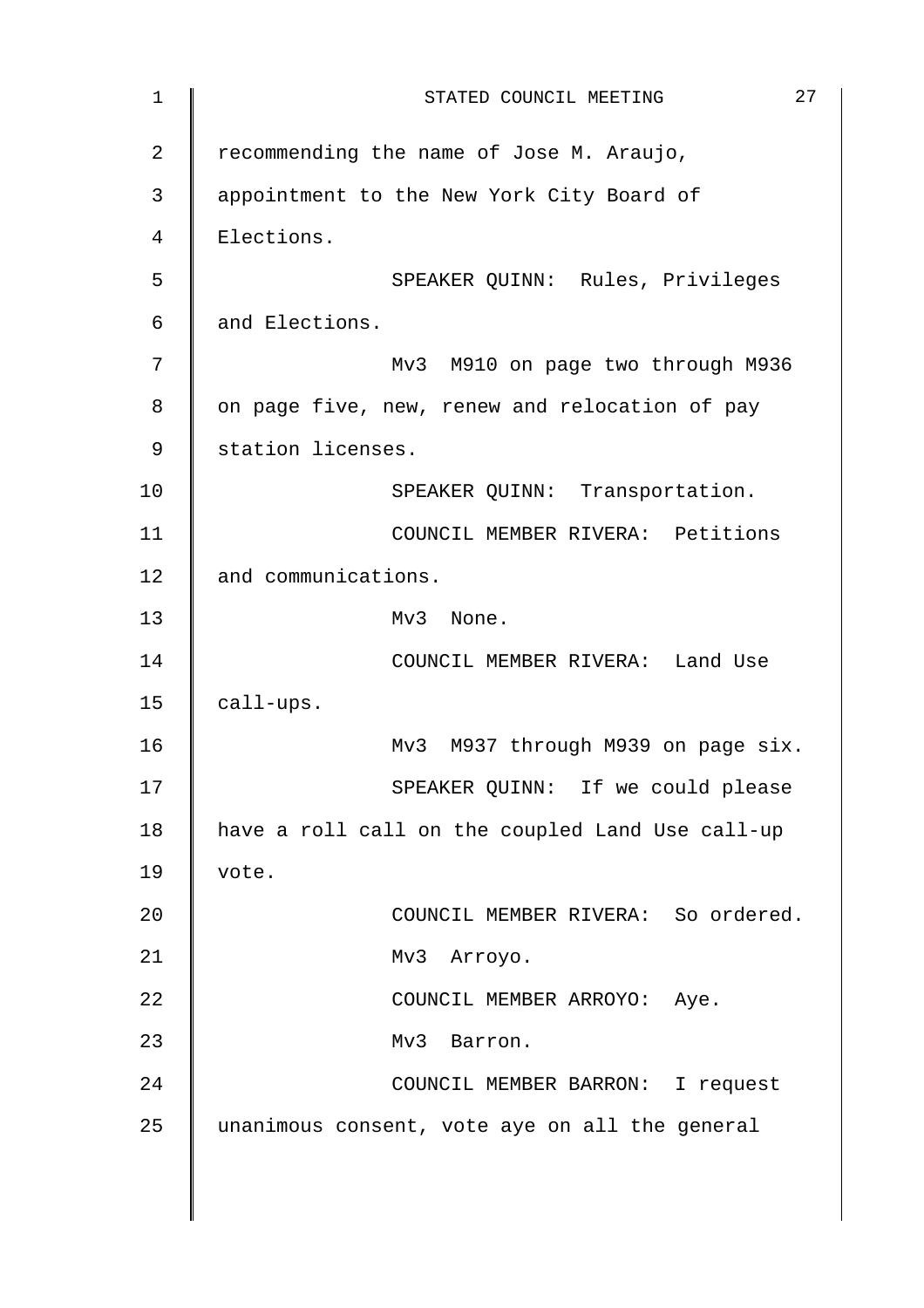| 1              | 28<br>STATED COUNCIL MEETING       |
|----------------|------------------------------------|
| $\overline{2}$ | order items.                       |
| 3              | COUNCIL MEMBER RIVERA: So ordered. |
| 4              | COUNCIL MEMBER BARRON: Aye on all. |
| 5              | Mv3 Brewer.                        |
| 6              | COUNCIL MEMBER BREWER: Aye.        |
| 7              | Mv3 Cabrera.                       |
| 8              | COUNCIL MEMBER CABRERA: Aye.       |
| 9              | Mv3 Chin.                          |
| 10             | COUNCIL MEMBER CHIN: Aye.          |
| 11             | Mv3 Comrie.                        |
| 12             | COUNCIL MEMBER COMRIE, JR.: Aye.   |
| 13             | Mv3 Crowley.                       |
| 14             | COUNCIL MEMBER CROWLEY: Aye.       |
| 15             | Mv3 Dickens.                       |
| 16             | COUNCIL MEMBER DICKENS: Oh, aye,   |
| 17             | aye.                               |
| 18             | Mv3 Dilan. Dromm.                  |
| 19             | COUNCIL MEMBER DROMM: Aye and I    |
| 20             | vote aye on all general orders.    |
| 21             | COUNCIL MEMBER RIVERA: So ordered. |
| 22             | COUNCIL MEMBER DROMM: I vote aye.  |
| 23             | Mv3 Eugene.                        |
| 24             | COUNCIL MEMBER EUGENE: Aye.        |
| 25             | Mv3 Ferreras.                      |
|                |                                    |
|                |                                    |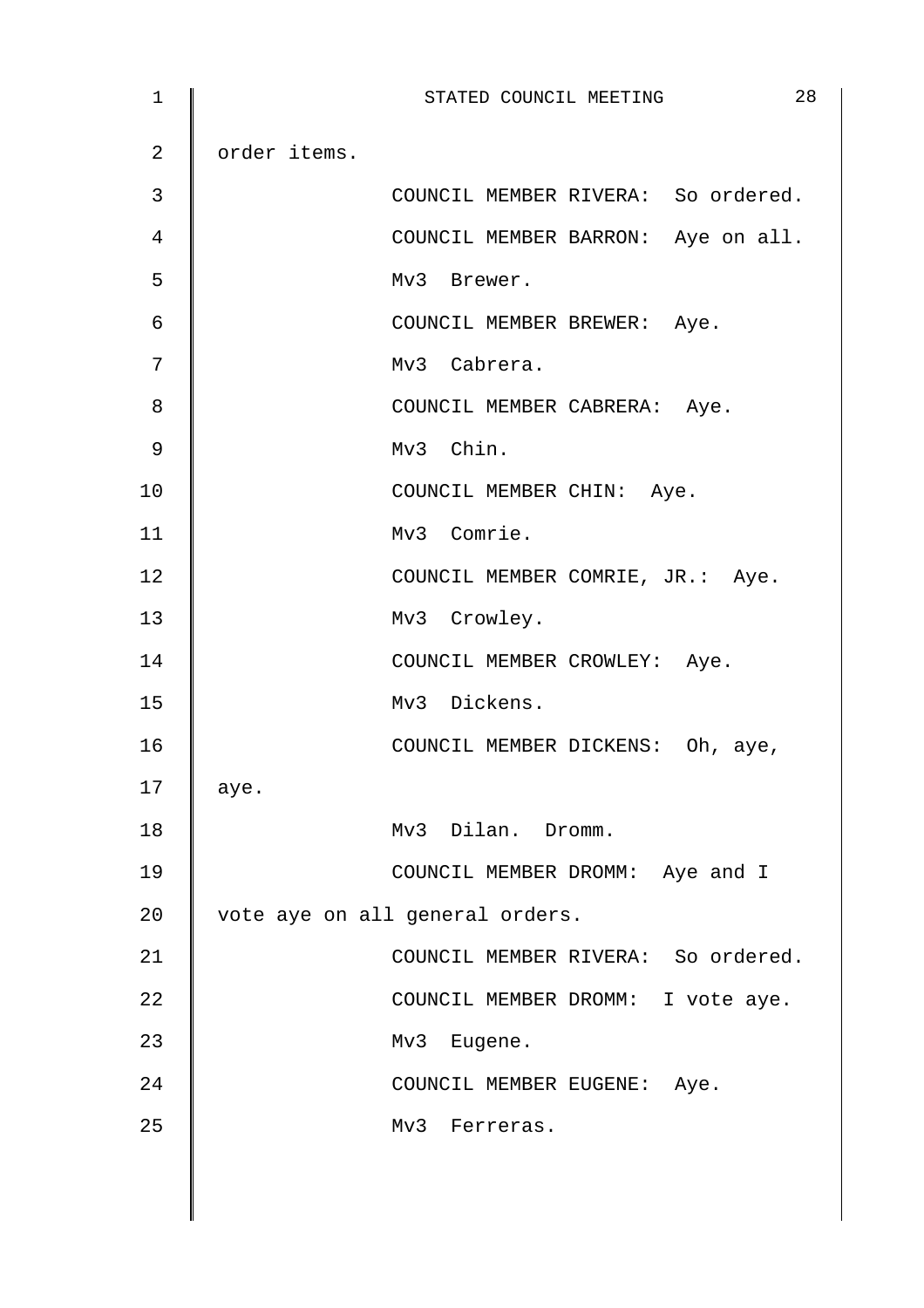| 1  | 29<br>STATED COUNCIL MEETING                |
|----|---------------------------------------------|
| 2  | COUNCIL MEMBER FERRERAS: Aye.               |
| 3  | Mv3 Fidler.                                 |
| 4  | COUNCIL MEMBER FIDLER: Aye.                 |
| 5  | Mv3 Foster.                                 |
| 6  | COUNCIL MEMBER FOSTER: Aye.                 |
| 7  | Mv3 Garodnick.                              |
| 8  | COUNCIL MEMBER GARODNICK: Aye.              |
| 9  | Mv3 Gennaro.                                |
| 10 | COUNCIL MEMBER GENNARO: Aye.                |
| 11 | Mv3 Gentile.                                |
| 12 | COUNCIL MEMBER GENTILE: Aye.                |
| 13 | Mv3 Gonzalez.                               |
| 14 | COUNCIL MEMBER GONZALEZ: Aye.               |
| 15 | Mv3 Greenfield.                             |
| 16 | COUNCIL MEMBER GREENFIELD: I vote           |
| 17 | aye and I request permission to vote on all |
| 18 | coupled and general orders.                 |
| 19 | COUNCIL MEMBER RIVERA: So ordered.          |
| 20 | COUNCIL MEMBER GREENFIELD: I vote           |
| 21 | aye, thank you.                             |
| 22 | Mv3 Halloran.                               |
| 23 | COUNCIL MEMBER HALLORAN III: I              |
| 24 | request permission to vote aye.             |
| 25 | COUNCIL MEMBER RIVERA: So ordered.          |
|    |                                             |
|    |                                             |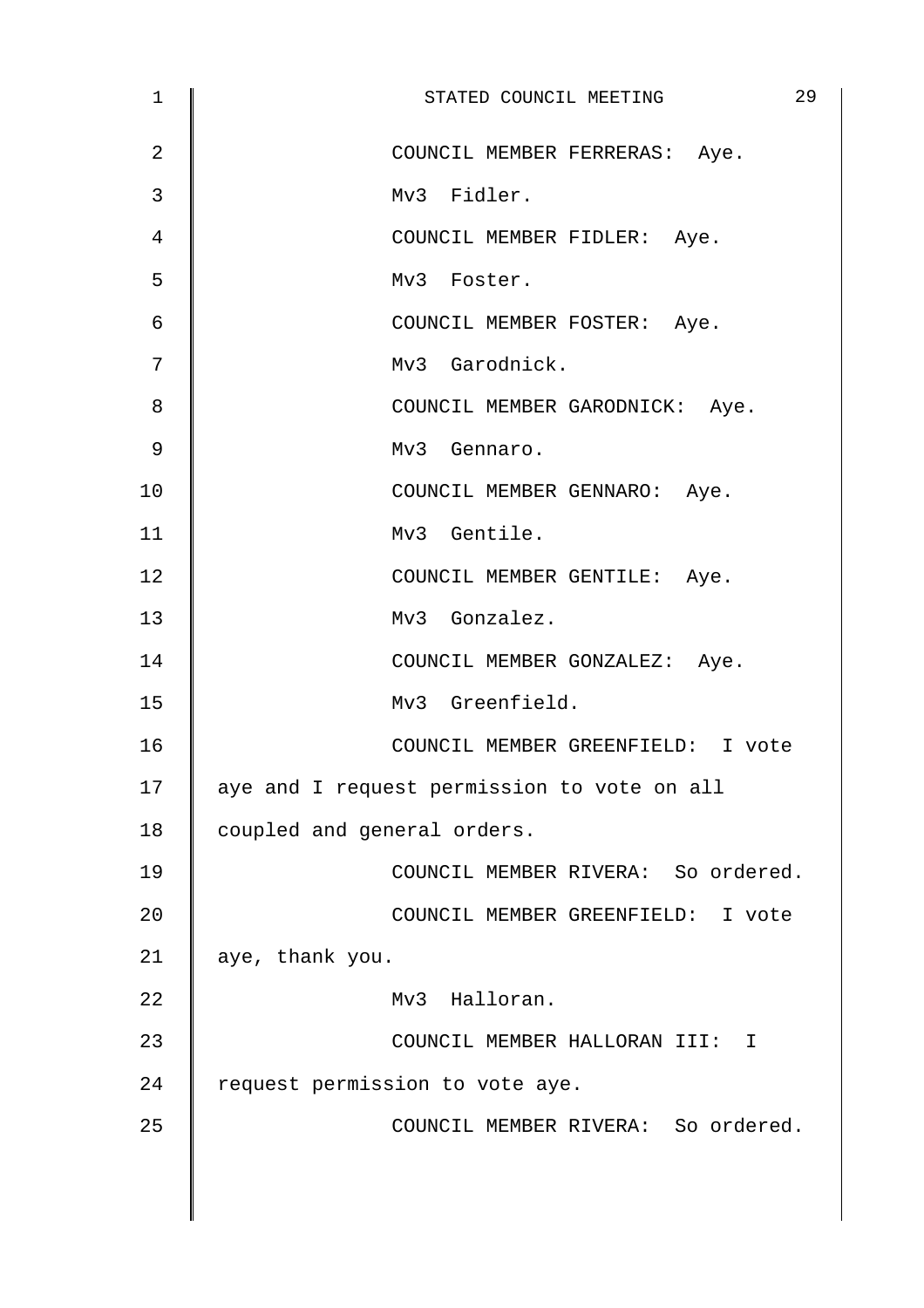1 || STATED COUNCIL MEETING 30 2 COUNCIL MEMBER HALLORAN III: Aye  $3 \parallel$  on all. 4 Mv3 Ignizio. 5 COUNCIL MEMBER IGNIZIO: Aye. 6 Mv3 Jackson. 7 || COUNCIL MEMBER JACKSON: Aye. 8 Mv3 James. 9 | COUNCIL MEMBER JAMES: Aye.  $10$   $\parallel$   $Mv3$  Koo. 11 | SPEAKER QUINN: I'm sorry, can we 12  $\parallel$  get a little quiet? 13 || COUNCIL MEMBER KOO: Request 14 | permission to vote on all the related items today. 15 | I vote aye on all. 16 **COUNCIL MEMBER RIVERA:** Thank you. 17 Mv3 Recchia. 18 | COUNCIL MEMBER RECCHIA, JR.: I 19 also request permission to vote on all coupled and 20 general orders. 21 **COUNCIL MEMBER RIVERA:** So ordered. 22 | COUNCIL MEMBER RECCHIA, JR.: 23  $\parallel$  Before I cast my vote, I would just like to say 24  $\parallel$  that I'd like to thank Lish Muckler from my staff 25 who will be leaving. I want to thank her, this is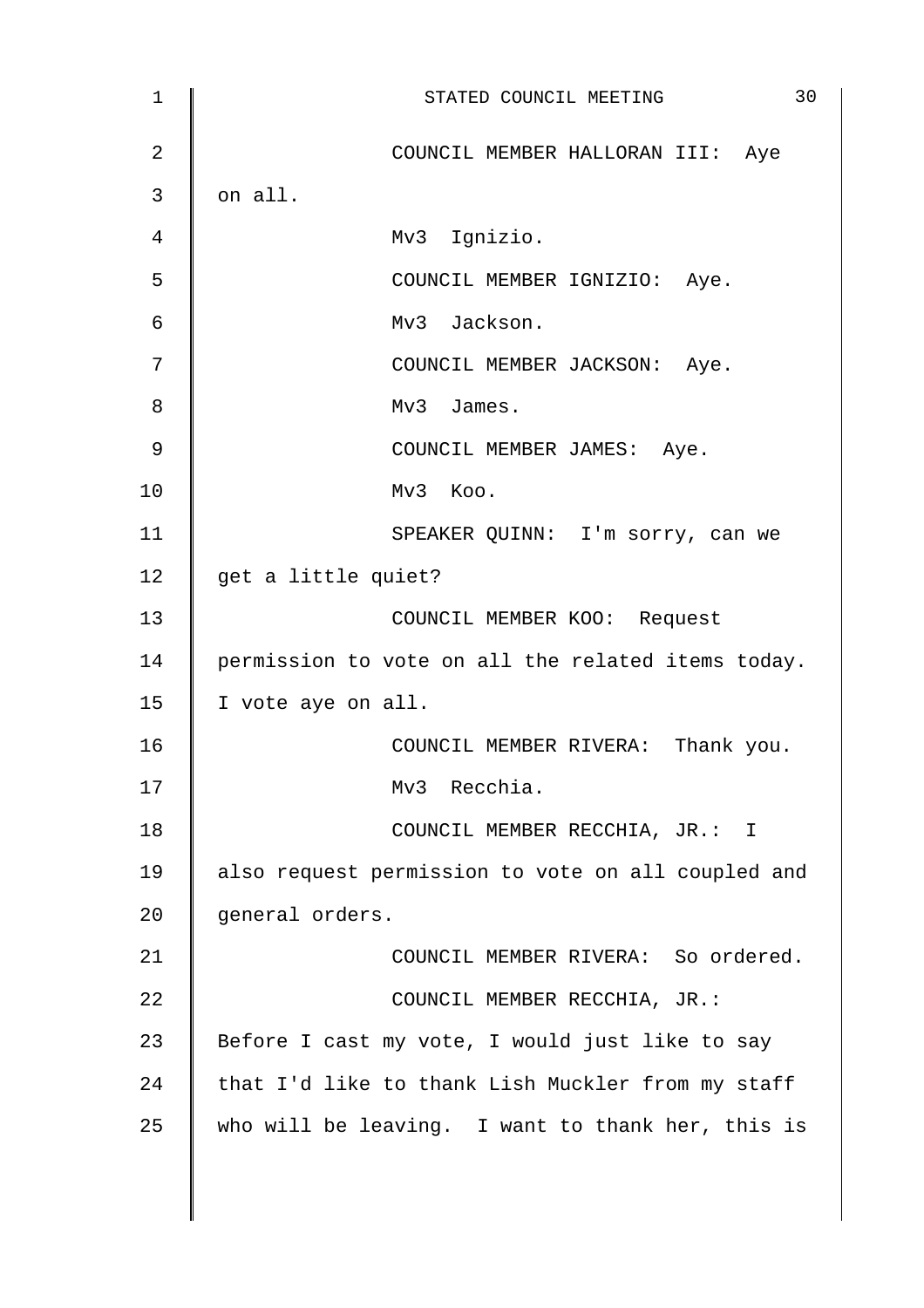| $\mathbf 1$    | 31<br>STATED COUNCIL MEETING                      |
|----------------|---------------------------------------------------|
| $\overline{2}$ | her last day at the meeting, and I want to thank  |
| 3              | her for all that she has done, she has been a     |
| 4              | great staffer to me. I also want to say thank you |
| 5              | to her, and also thank Christian Hylton from the  |
| 6              | Land Use Division who will be leaving. I want to  |
| 7              | thank him for all his hard work. And I vote aye.  |
| 8              | Mv3 Koppell.                                      |
| 9              | COUNCIL MEMBER KOPPELL: Aye.                      |
| 10             | Mv3 Koslowitz.                                    |
| 11             | COUNCIL MEMBER KOSLOWITZ: Aye.                    |
| 12             | Mv3 Lander.                                       |
| 13             | COUNCIL MEMBER LANDER: Aye.                       |
| 14             | Mv3 Lappin.                                       |
| 15             | COUNCIL MEMBER LAPPIN: Aye.                       |
| 16             | Mv3 Levin.                                        |
| 17             | COUNCIL MEMBER LEVIN: Aye.                        |
| 18             | Mv3 Mark-Viverito.                                |
| 19             | COUNCIL MEMBER MARK-VIVERITO: Aye.                |
| 20             | Mv3 Mealy.                                        |
| 21             | COUNCIL MEMBER MEALY: Aye.                        |
| 22             | Mv3 Mendez.                                       |
| 23             | COUNCIL MEMBER MENDEZ: Aye.                       |
| 24             | Mv3 Nelson. Palma.                                |
| 25             | COUNCIL MEMBER PALMA: Aye.                        |
|                |                                                   |
|                |                                                   |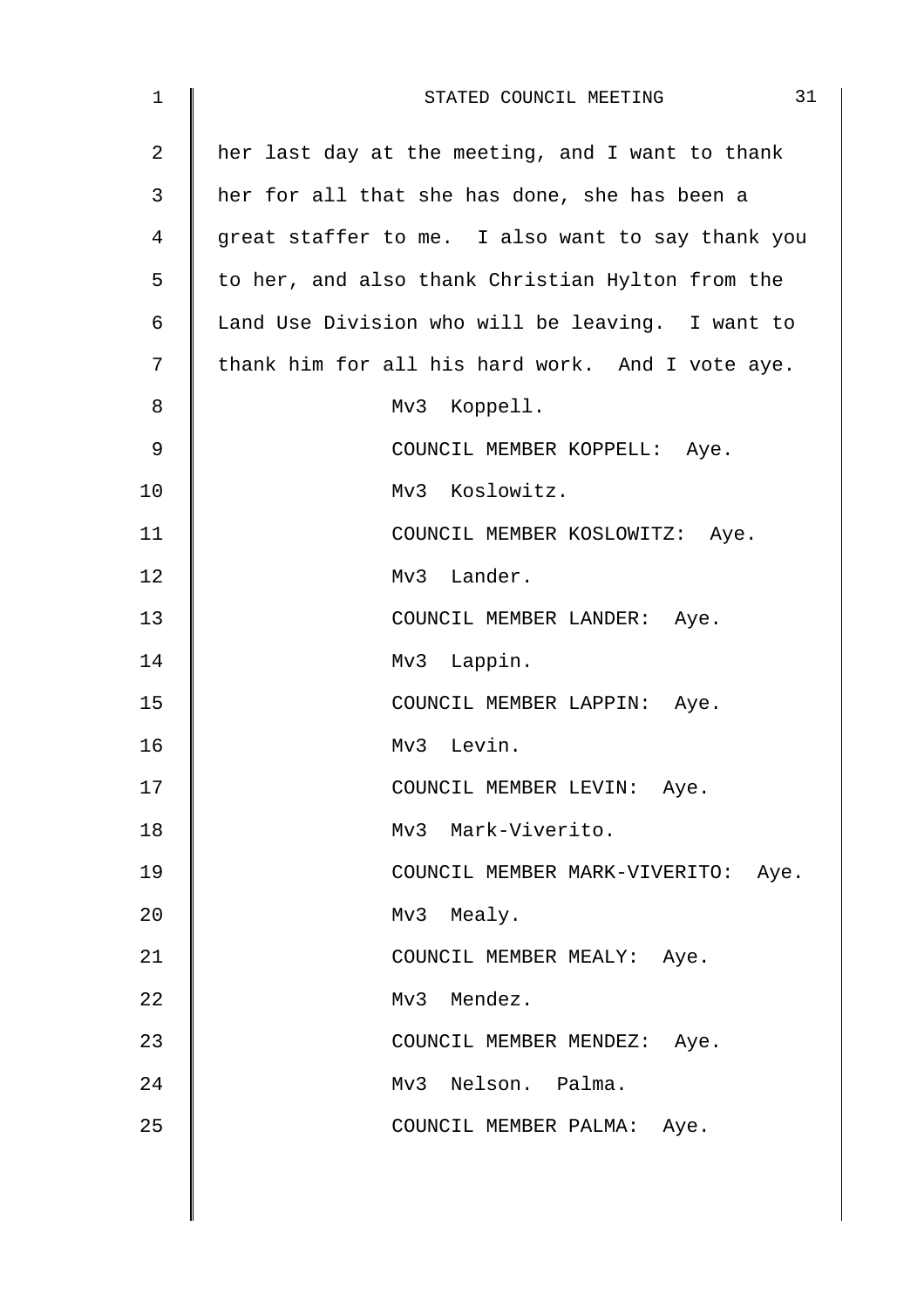| $\mathbf 1$    | 32<br>STATED COUNCIL MEETING                      |
|----------------|---------------------------------------------------|
| $\overline{2}$ | Mv3 Rodriguez.                                    |
| 3              | COUNCIL MEMBER RODRIGUEZ: Aye, and                |
| 4              | I ask permission to vote aye on all general       |
| 5              | orders.                                           |
| 6              | COUNCIL MEMBER RIVERA: So ordered.                |
| 7              | COUNCIL MEMBER RODRIGUEZ: Aye.                    |
| 8              | Mv3 Rose.                                         |
| 9              | COUNCIL MEMBER ROSE: Aye.                         |
| 10             | Mv3 Sanders.                                      |
| 11             | COUNCIL MEMBER SANDERS, JR.: Aye                  |
| 12             | on all Land Use, and I request permission to vote |
| 13             | aye on all general orders.                        |
| 14             | COUNCIL MEMBER RIVERA: So ordered.                |
| 15             | COUNCIL MEMBER SANDERS, JR.: I                    |
| 16             | vote aye.                                         |
| 17             | Mv3 Ulrich.                                       |
| 18             | COUNCIL MEMBER ULRICH: Aye.                       |
| 19             | Mv3 Vacca.                                        |
| 20             | COUNCIL MEMBER VACCA: Aye.                        |
| 21             | Mv3 Vallone.                                      |
| 22             | COUNCIL MEMBER VALLONE, JR.: Aye.                 |
| 23             | Mv3 Van Bramer.                                   |
| 24             | COUNCIL MEMBER VAN BRAMER: Aye.                   |
| 25             | Mv3 Vann.                                         |
|                |                                                   |
|                |                                                   |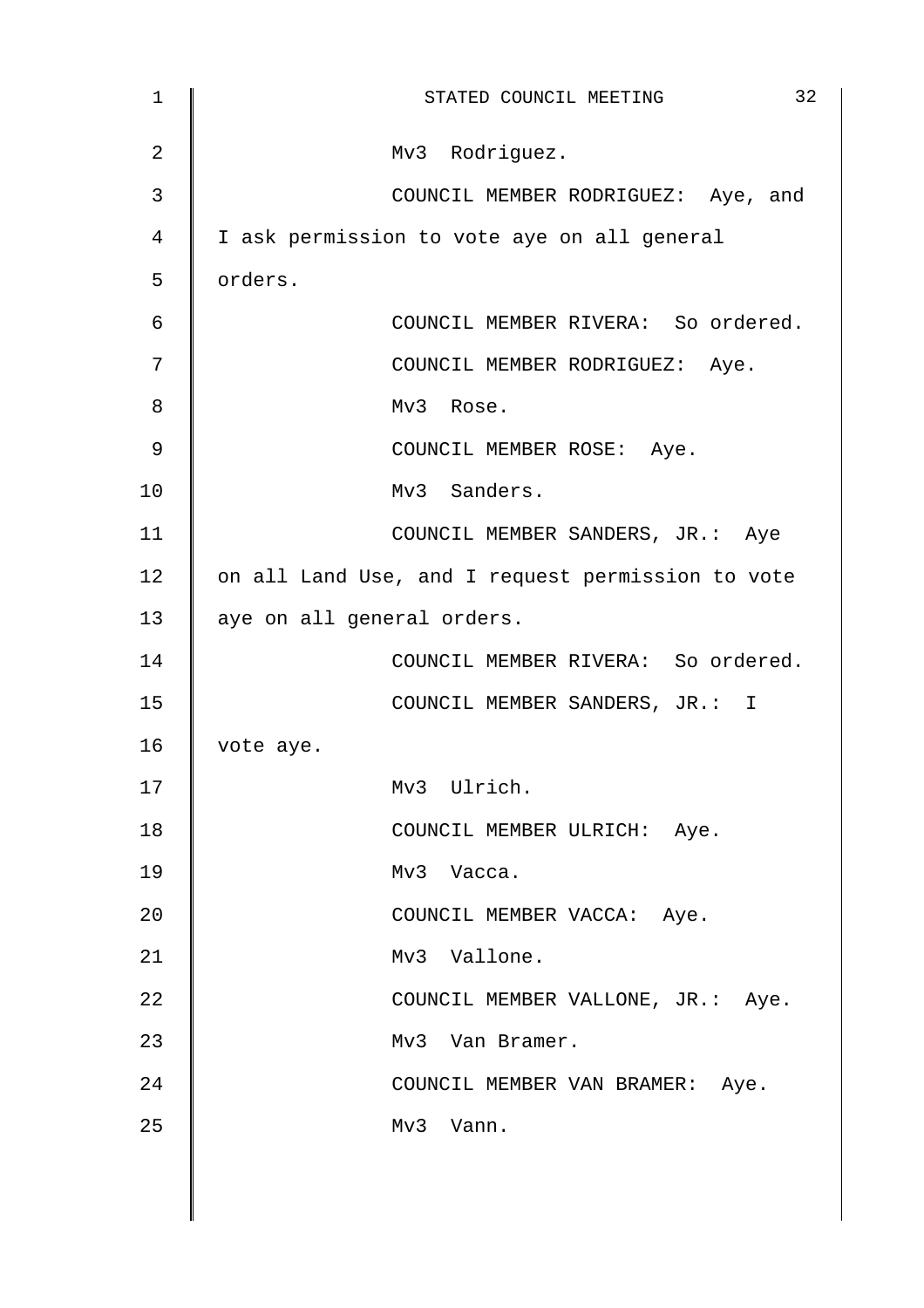| $\mathbf 1$    | 33<br>STATED COUNCIL MEETING                       |
|----------------|----------------------------------------------------|
| $\overline{2}$ | COUNCIL MEMBER VANN: Aye.                          |
| 3              | Mv3 Weprin.                                        |
| 4              | COUNCIL MEMBER WEPRIN: Aye.                        |
| 5              | Mv3 Williams.                                      |
| 6              | COUNCIL MEMBER WILLIAMS: Aye.                      |
| 7              | Mv3 Wills.                                         |
| 8              | COUNCIL MEMBER WILLS: Aye.                         |
| 9              | Mv3 Oddo. Rivera.                                  |
| 10             | COUNCIL MEMBER RIVERA: I vote aye.                 |
| 11             | Mv3 Speaker Quinn.                                 |
| 12             | SPEAKER QUINN: Aye.                                |
| 13             | COUNCIL MEMBER RIVERA: All right,                  |
| 14             | today's Land Use call-ups are adopted by a vote of |
| 15             | 47 in the affirmative, with zero in the negative.  |
| 16             | We now move on to communications from the Speaker. |
| 17             | SPEAKER QUINN: Thank you, I want                   |
| 18             | to just take a moment, is Christian Hylton here?   |
| 19             | Just on behalf of myself  stand up, and Chair      |
| 20             | Comrie and Chairs Weprin and Lander and Levin just |
| 21             | thank you for all of your great work in the City   |
| 22             | Council. So thank you very, very much.             |
| 23             | COUNCIL MEMBER COMRIE, JR.:                        |
| 24             | Christian, Christian Hylton, I want to just say on |
| 25             | behalf of all of us that on Land Use, we never     |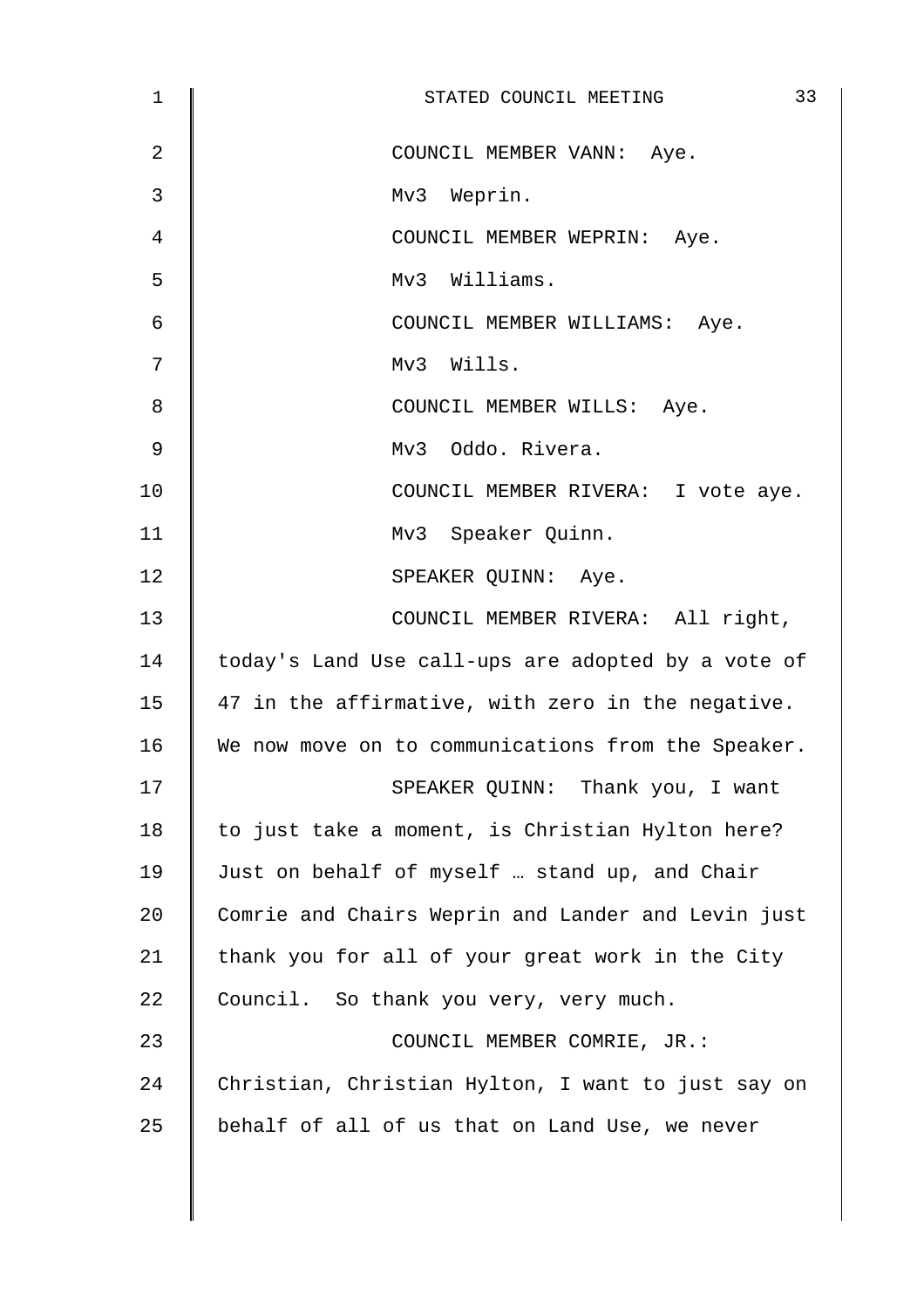| $\mathbf 1$ | 34<br>STATED COUNCIL MEETING                       |
|-------------|----------------------------------------------------|
| 2           | liked you first off, so. No, I'm just kidding.     |
| 3           | You've been a great, you've been a great positive, |
| 4           | quiet, reflective asset to the Land Use Committee, |
| 5           | you've always given me great counsel, you've been  |
| 6           | a true friend and an adviser. I know that you are  |
| 7           | moving on to other opportunities, but you will be  |
| 8           | missed here, your quiet presence and your  oh,     |
| 9           | you're not missing him? Well, that's because       |
| 10          | we're mad at him, we're mad at him, that's why.    |
| 11          | And even though you're Jumaane Williams'           |
| 12          | constituent, you will still be excluded from any   |
| 13          | BSA items before the Committee, but we wish you    |
| 14          | the best of luck in your future endeavors, you     |
| 15          | know that whatever you need from us, we would be   |
| 16          | there for you, because you've always been a        |
| 17          | positive rock for all of us, so thank you,         |
| 18          | Christian, and thank you for your service.         |
| 19          | SPEAKER QUINN: Thank you, and I                    |
| 20          | want to very much echo those statements of Leroy,  |
| 21          | so thank you very much, in particular thank you    |
| 22          | for your work on St. Vincent's. Thank you. Just    |
| 23          | keeping in a lighter moment for a second, the Koz  |
| 24          | is going to see Babs tonight, let's everybody wish |
| 25          | Karen a good time going to see Barbra Streisand    |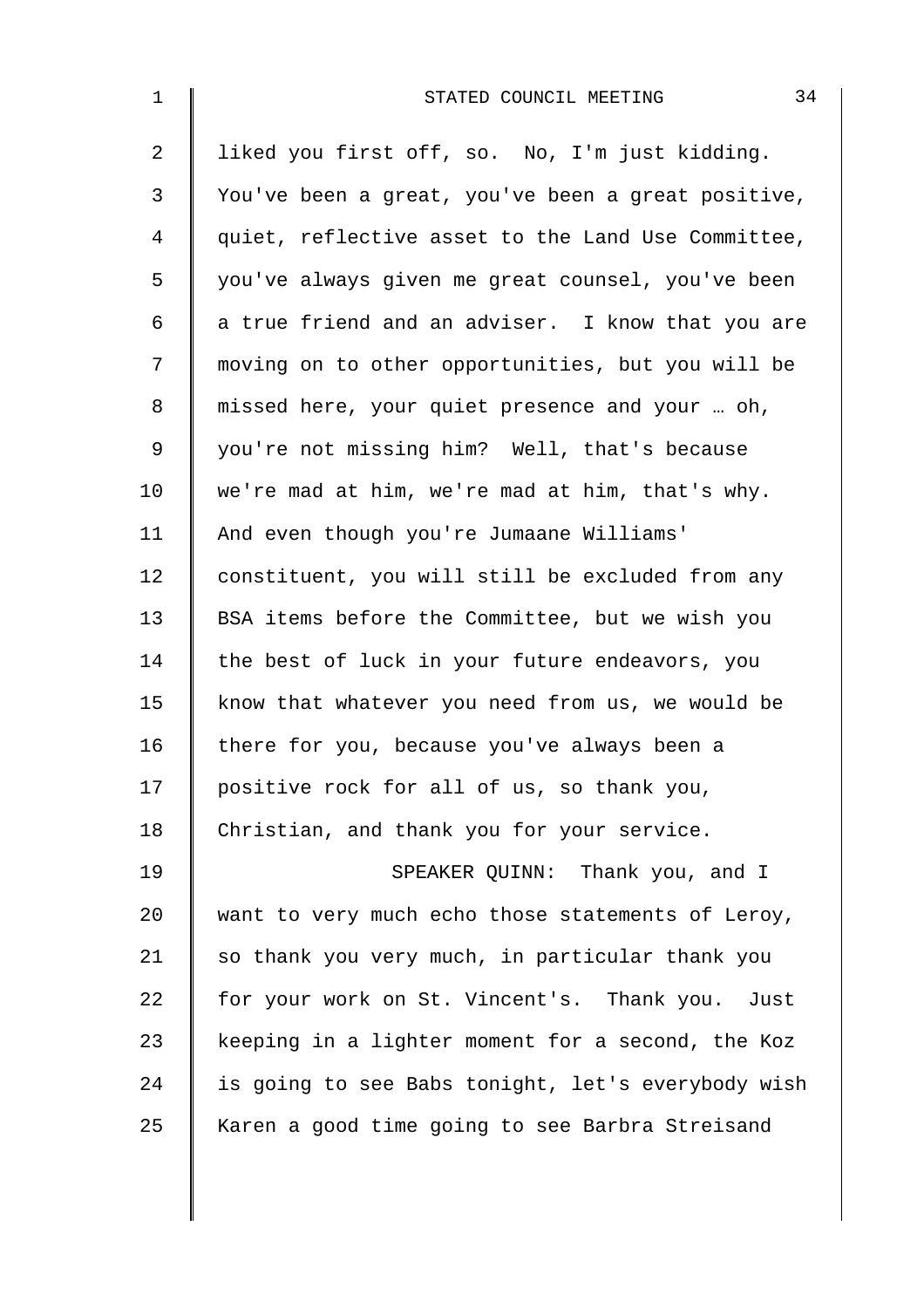| $\mathbf 1$    | 35<br>STATED COUNCIL MEETING                       |
|----------------|----------------------------------------------------|
| $\overline{a}$ | tonight, so. She only takes the subway, Tish,      |
| 3              | that goes without saying. But I know it may not    |
| 4              | seem like a moment worth marking for everybody,    |
| 5              | but for Karen it's big, so. And she will be on     |
| 6              | mass transit. No problem. At the next Council      |
| 7              | meeting she's going to do as a ceremonial a brief  |
| 8              | recap of everything that they have sung tonight.   |
| 9              | All right. She'll be auditioning backup singers    |
| 10             | later. All right, on to the legislation. We have   |
| 11             | a package of bills today coming out of the         |
| 12             | Transportation Committee, and I want to thank      |
| 13             | Chair Vacca for his ongoing work on issues of      |
| 14             | bicycle safety, which -- we're all kind of joking  |
| 15             | around, having fun, which is great, but these are  |
| 16             | very serious issues and we actually had a woman    |
| 17             | with us today at the pre-Stated whose husband died |
| 18             | when he was struck by a bicyclist going the wrong  |
| 19             | way down a street in New York City, so this is     |
| 20             | very important, it's an issue we hear persistent   |
| 21             | complaints about. I want to thank Laura Popa, I    |
| 22             | want to thank Lyle Frank, for their work on this   |
| 23             | issue, also as it relates to the HRA legislation   |
| 24             | we're hearing today also, I just want to take a    |
| 25             | moment to thank Molly Murphy and Gavin Zoloff and  |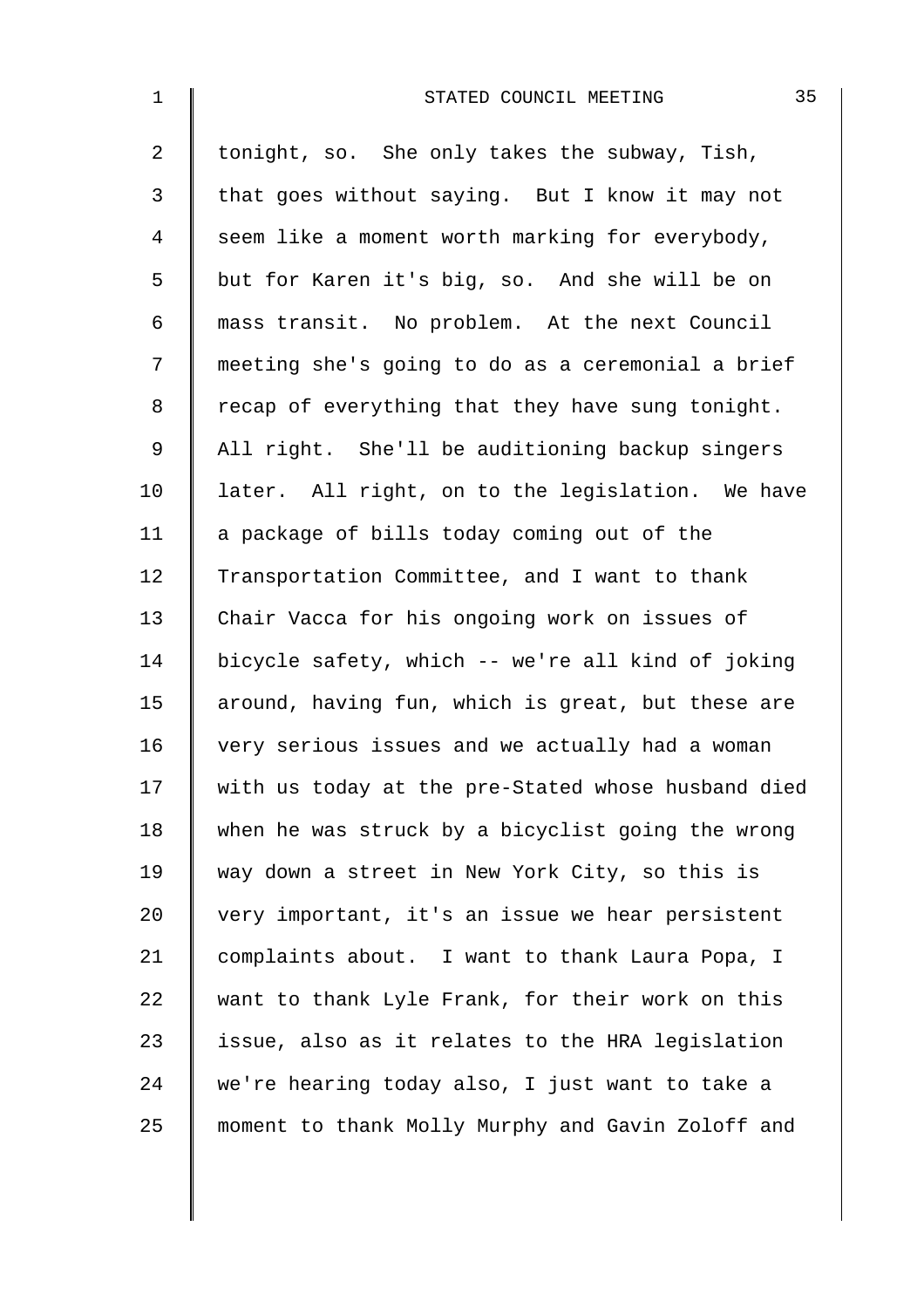| $\mathbf{1}$   | 36<br>STATED COUNCIL MEETING                       |
|----------------|----------------------------------------------------|
| $\overline{a}$ | Terzah Nasser for their work also. So again Lyle,  |
| $\mathfrak{Z}$ | Laura, Molly, Garfan and Terzah for their work.    |
| 4              | But 683A, 6783A, 896A, and 910A are all a package  |
| 5              | of legislation introduced by Council Members       |
| 6              | Vacca, Van Bramer and Brewer, and Lappin as well,  |
| 7              | that seek to give the Department of Transportation |
| 8              | authority to enforce commercial biking             |
| 9              | regulations. Also, to give clearer rules about     |
| 10             | what commercial bikes need to do, and to make sure |
| 11             | that the businesses who are to some large degree   |
| 12             | rushing these delivery folks to come back more     |
| 13             | quickly, are held responsible for the fines. So I  |
| 14             | want to thank everyone who has worked on this      |
| 15             | legislation, all of the staff, and again, let me   |
| 16             | start by calling on Chair Vacca, and then we'll    |
| 17             | hear from Council Member Van Bramer and then       |
| 18             | Council Member Brewer.                             |
| 19             | COUNCIL MEMBER VACCA: Thank you.                   |
| 20             | Thank you, Madam Speaker, and I want to thank my   |
| 21             | colleagues on the Transportation Committee and I   |
| 22             | want to thank the Transportation Committee staff.  |
| 23             | You know, for too long in this city we've spoken   |
| 24             | about people who drive commercial bicycles and the |
| 25             | dangers they pose to not only themselves, of       |
|                |                                                    |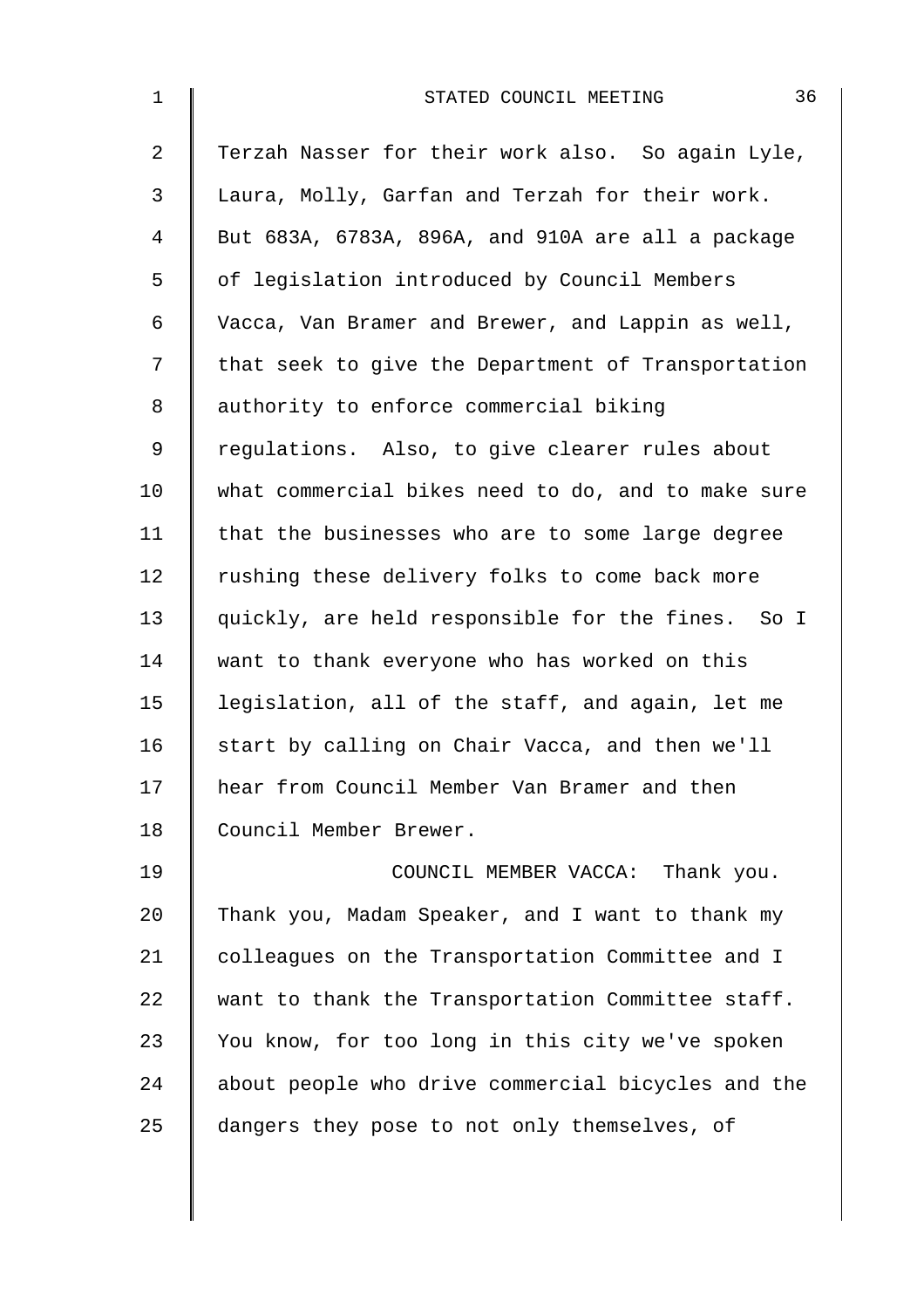| $\mathbf 1$    | 37<br>STATED COUNCIL MEETING                       |
|----------------|----------------------------------------------------|
| $\overline{2}$ | course, but the dangers they pose to pedestrians   |
| 3              | and motorists, because they're going the wrong way |
| $\overline{4}$ | on one-way streets, they're speeding on sidewalks. |
| 5              | And also, when it comes to their daily work, we    |
| 6              | have laws on the books they're not complying with. |
| 7              | They're supposed to wear reflective vests, they're |
| $\,8\,$        | supposed to be wearing helmets, they're supposed   |
| $\mathsf 9$    | to be having bells on their bicycles and an        |
| 10             | indication as to who they are, an ID. We have      |
| 11             | criminal laws on the books that require all these  |
| 12             | things from the 1980's, but the criminal laws      |
| 13             | require Police Department enforcement, and as we   |
| 14             | know, our Police Department has so many things to  |
| 15             | do, this has not been a priority with them and     |
| 16             | many people would say for an understandable        |
| 17             | reason. So therefore, what can we do? And what     |
| 18             | we can do is that we can look at civil penalties   |
| 19             | and hold accountable those who employ these        |
| 20             | commercial bicyclists, to make sure that the law   |
| 21             | is obeyed and indeed enforced. And that's what     |
| 22             | we've done today. The legislation places the onus  |
| 23             | on the New York City Department of Transportation  |
| 24             | through a civil enforcement process involving the  |
| 25             | assessment of fines against those who think that   |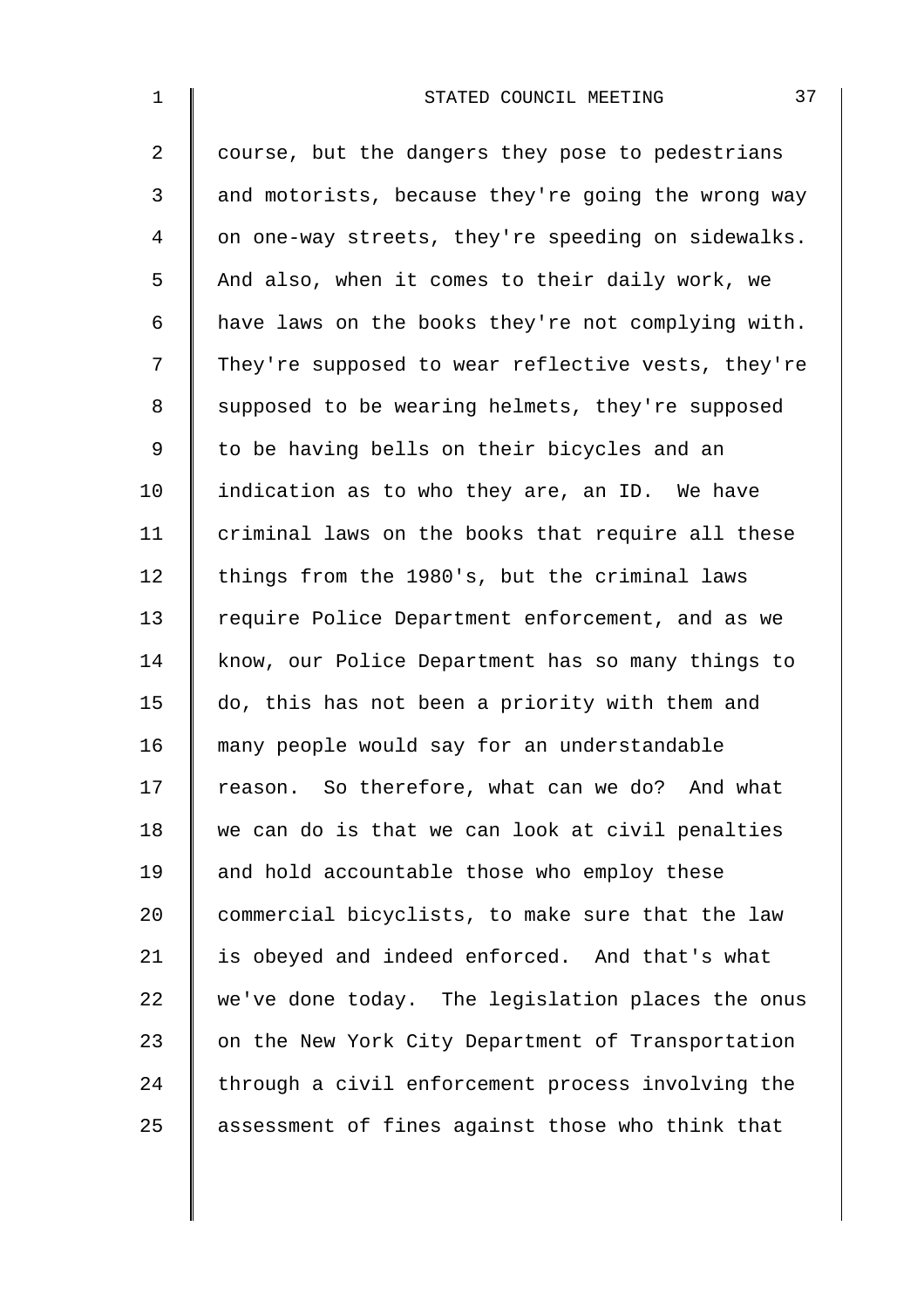| $\mathbf 1$    | 38<br>STATED COUNCIL MEETING                         |
|----------------|------------------------------------------------------|
| $\overline{2}$ | the law is for other people but not for them.<br>And |
| 3              | we specifically include in this an education         |
| 4              | component which will now  which has already          |
| 5              | started and which will take even more impetus in     |
| 6              | the months ahead, so that people know, before this   |
| 7              | law takes effect, what the law is, and that the      |
| 8              | City of New York is indeed serious about having      |
| 9              | these laws enforced. For too long we've been on      |
| 10             | streets that often look like the wild, wild west     |
| 11             | because bicyclists are on sidewalks, going against   |
| 12             | red lights, wrong way on one-way streets. Well,      |
| 13             | hopefully those days will be coming to an end with   |
| 14             | this legislation. I thank everyone, I thank the      |
| 15             | sponsors of the other bills, Council Member          |
| 16             | Brewer, Council Member Van Bramer, I also mention    |
| 17             | that we have more work to do. We have to look at     |
| 18             | electric bicycles, and that discussion with          |
| 19             | Council Member Garodnick and Council Member Lappin   |
| 20             | has also been very important to our Committee and    |
| 21             | I thank them for their help, and I thank the         |
| 22             | Speaker, and I urge my members to vote yes on the    |
| 23             | package of four bills before you today.              |
| 24             | SPEAKER QUINN: Thank you, Chair                      |
| 25             | Vacca. Council Member Van Bramer?                    |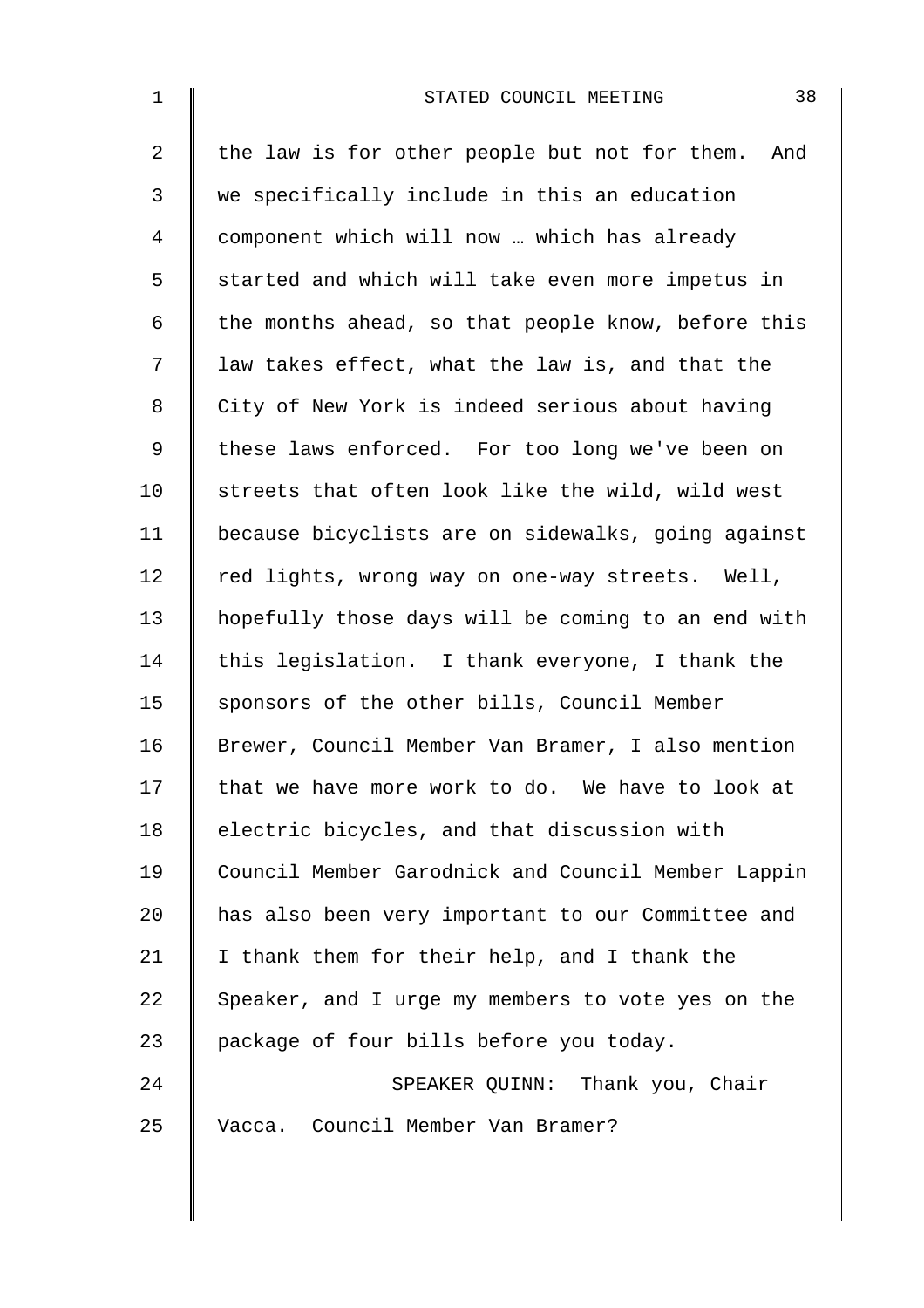| $\mathbf 1$    | 39<br>STATED COUNCIL MEETING                       |
|----------------|----------------------------------------------------|
| $\overline{2}$ | COUNCIL MEMBER VAN BRAMER: Thank                   |
| 3              | you very much, Madam Speaker, and I want to thank  |
| 4              | our great Chair, Jimmy Vacca, for helping with all |
| 5              | the bills, and in particular our bill, which is    |
| 6              | Intro 683A, which while on the face of it          |
| 7              | incredibly simple, has the ability to save lives   |
| 8              | and prevent injuries. I certainly had numerous     |
| 9              | constituents and seniors say to me that while we   |
| 10             | all support our local small businesses, small      |
| 11             | commercial bikers delivering food at night in      |
| 12             | particular was a danger, because they could not    |
| 13             | see the bikers, and wouldn't it be great if they   |
| 14             | were required to wear reflective jackets and       |
| 15             | vests, which with our bill will also include the   |
| 16             | name of the restaurant on the back of it, so that  |
| 17             | if folks are flouting the laws, they'll be able to |
| 18             | be identified and will be able to make sure that   |
| 19             | those businesses know that people are watching.    |
| 20             | So I think for, though it's very simple, this very |
| 21             | important piece of legislation responds to a       |
| 22             | request of my constituents to make our streets     |
| 23             | safer for everyone, including the commercial       |
| 24             | cyclists, by making sure that everyone can see     |
| 25             | when folks are making deliveries at night, and I   |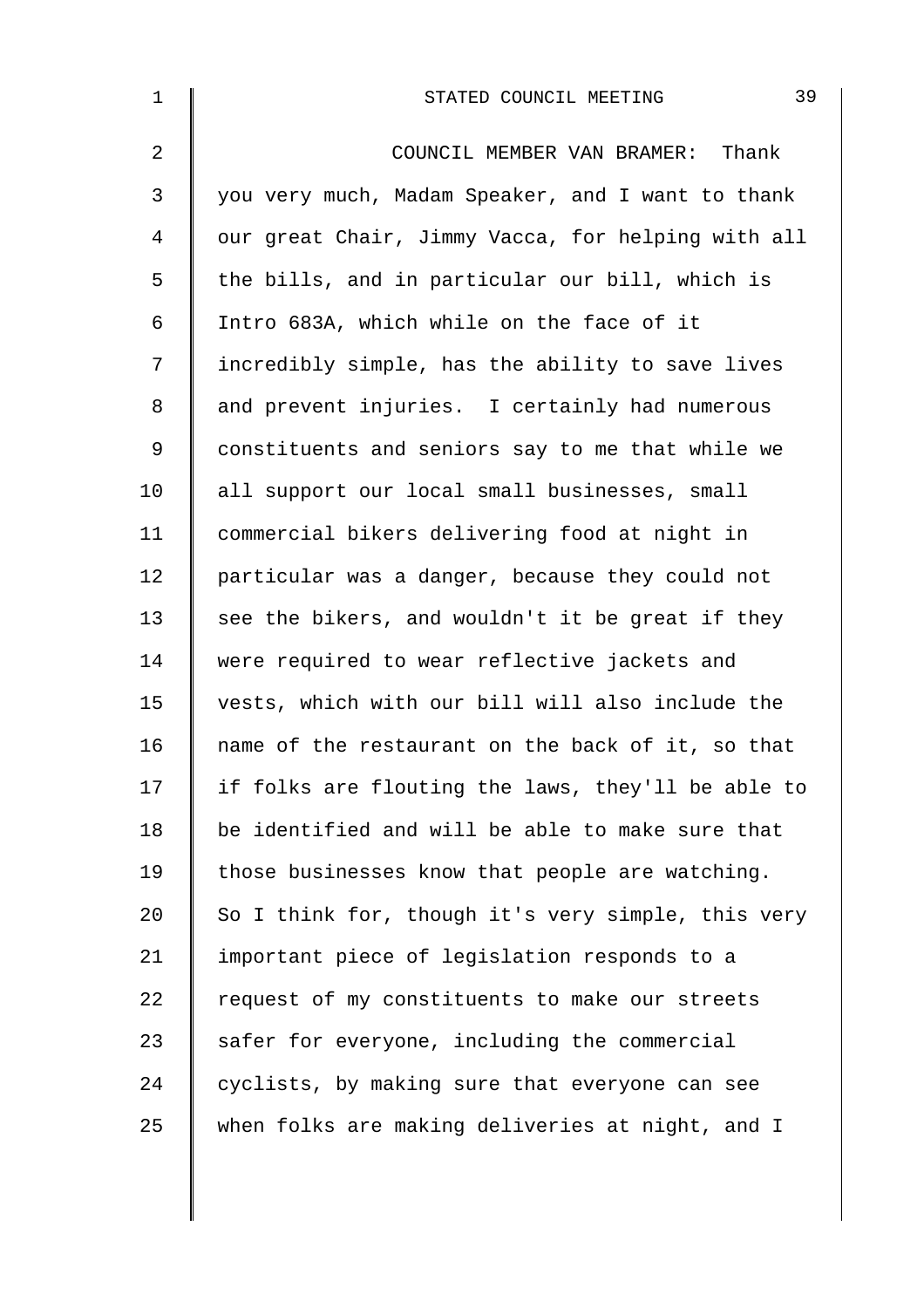| $\mathbf 1$    | 40<br>STATED COUNCIL MEETING                       |
|----------------|----------------------------------------------------|
| $\overline{2}$ | think this will go a long way towards addressing a |
| 3              | very serious quality-of-life issue in my district  |
| 4              | and the city, and I just want to thank Lyle Frank  |
| 5              | and Matt Wallace from my office for their help     |
| 6              | with this legislation. Thank you very much.        |
| 7              | SPEAKER QUINN: Thank you. Council                  |
| 8              | Member Brewer? And I want to echo the thanks to    |
| 9              | Lyle in particular.                                |
| 10             | COUNCIL MEMBER BREWER: Thank you,                  |
| 11             | Madam Speaker, I certainly want to thank Chair     |
| 12             | Vacca and the whole Committee, and certainly the   |
| 13             | staff, Jesse Bodine from my office, and Will       |
| 14             | Colegrove, and I'm talking specifically about      |
| 15             | 896A, which would give the power to the Department |
| 16             | of Transportation to work with their at this time  |
| 17             | six employees who are inspectors and have the      |
| 18             | ability to go to the businesses and talk to them   |
| 19             | and educate them, and point out what they need in  |
| 20             | terms of lights and bells and helmets and vests    |
| 21             | and staying off the sidewalks. It's slightly       |
| 22             | complicated in terms of what they can and cannot   |
| 23             | do, but the point of the matter is, the NYPD       |
| 24             | cannot go door-to-door and do this kind of         |
| 25             | education. Come January the DOT will be giving     |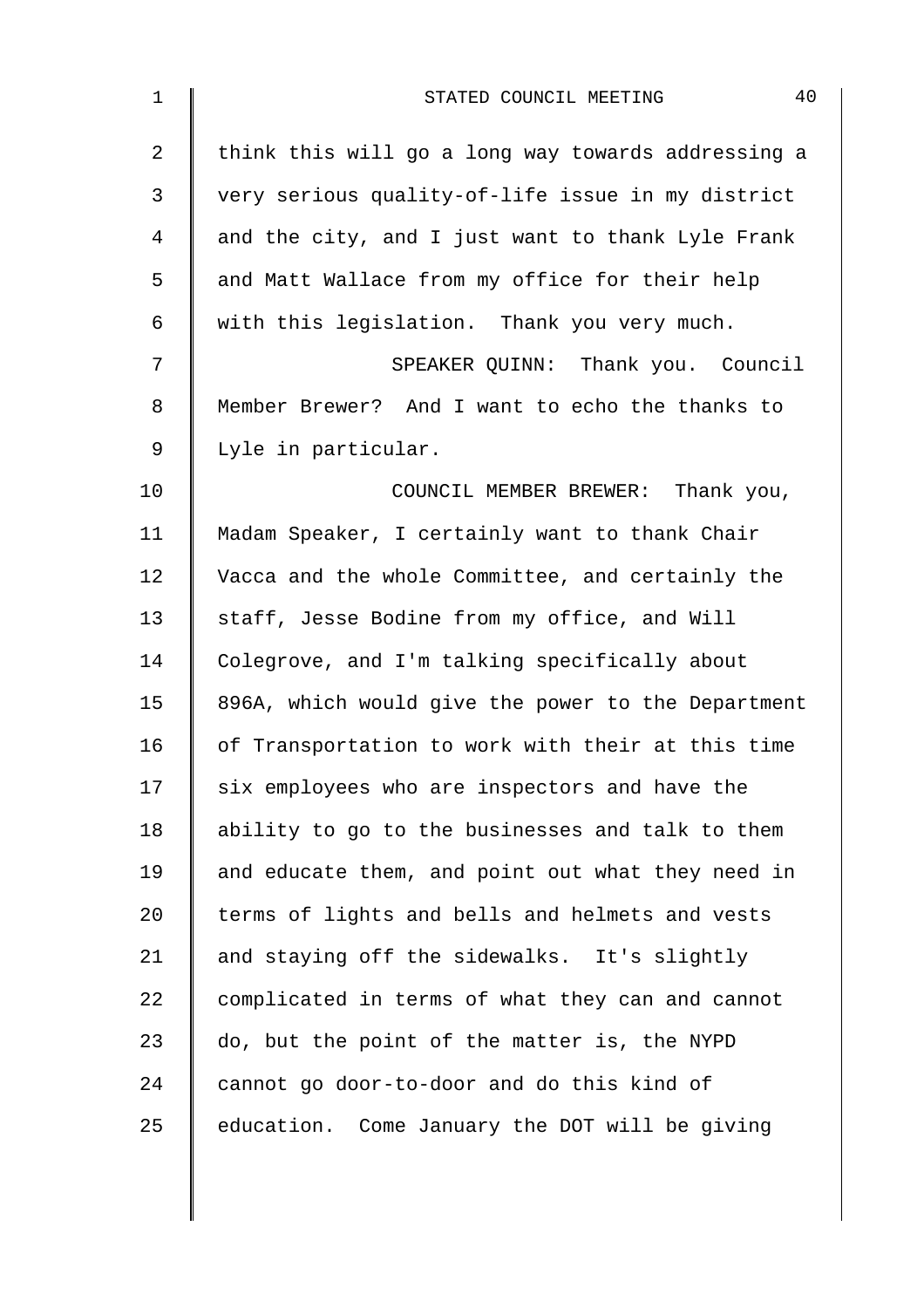| $\mathbf 1$ | 41<br>STATED COUNCIL MEETING                       |
|-------------|----------------------------------------------------|
| 2           | out summonses for those who don't follow the law   |
| 3           | directly. The summons will go to the restaurant.   |
| 4           | So with this package, this legislation today, we   |
| 5           | are making it very, very clear to the businesses   |
| 6           | that they must equip their employees with proper   |
| 7           | safety equipment, and they must educate their      |
| 8           | delivery people with the rules of the road, and if |
| 9           | they fail to do this, they will be getting a visit |
| 10          | and a summons from the deputized DOT agents to     |
| 11          | issue violations. And I want to join my            |
| 12          | colleagues who have from the seniors and from      |
| 13          | others, perhaps the number one concern is the      |
| 14          | delivery cyclist who is not following the rules.   |
| 15          | We are totally in support of the restaurants,      |
| 16          | their delivery people, they work very hard to      |
| 17          | satisfy those who are not cooking at home at       |
| 18          | night, but they must do it in a safe fashion, and  |
| 19          | I think this group of bills does exactly that, and |
| 20          | I think it's very exciting. Thank you, Madam       |
| 21          | Speaker.                                           |
| 22          | SPEAKER QUINN: Thank you very                      |
| 23          | much. I want to thank the Land Use staff, and      |
| 24          | also Ramon Martinez from my office, for their      |
| 25          | very, very good work on the Seward Park extension. |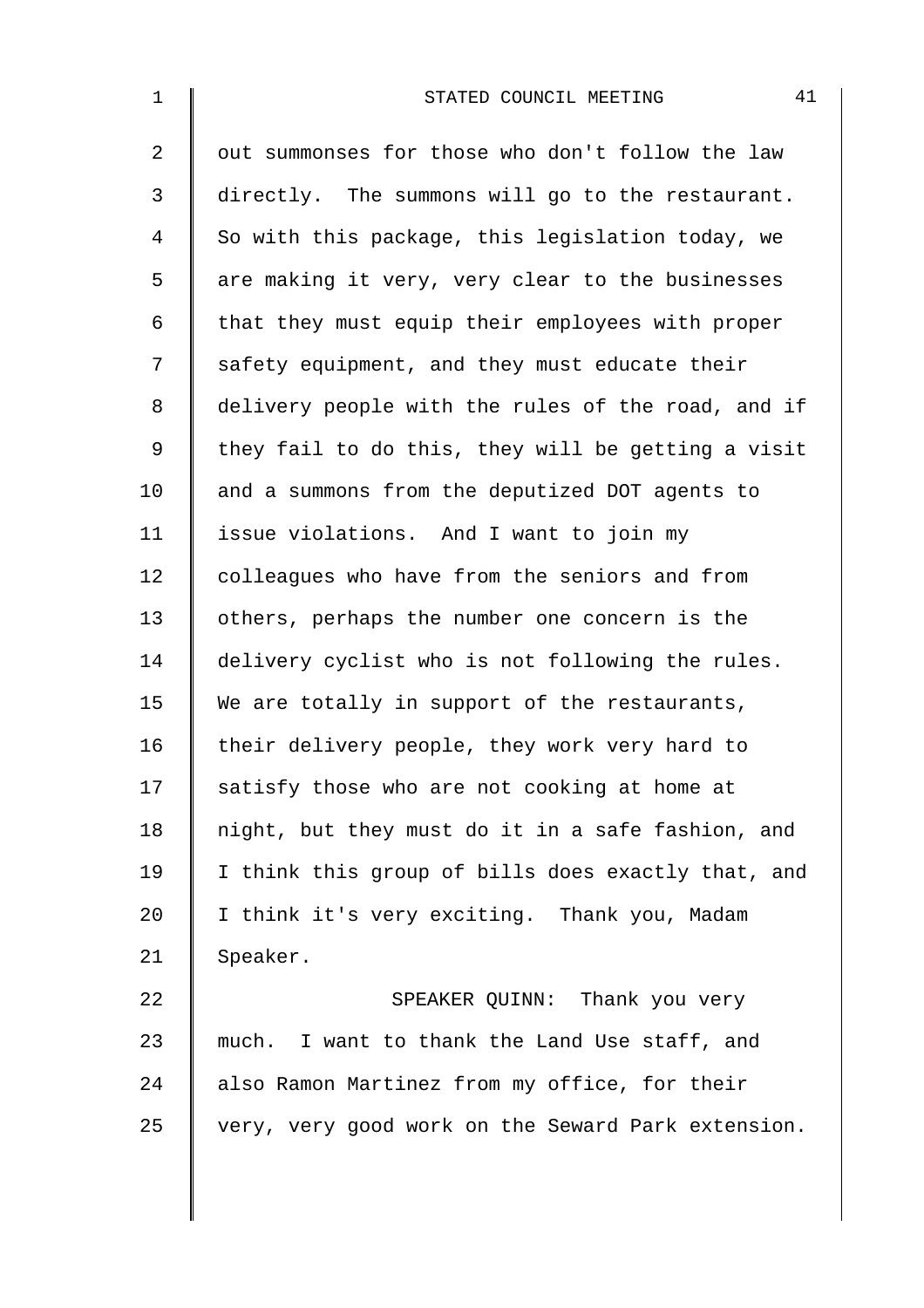| $\mathbf 1$    | 42<br>STATED COUNCIL MEETING                       |
|----------------|----------------------------------------------------|
| $\overline{2}$ | This is an effort, or an area, that has  whose     |
| 3              | redevelopment has been under consideration for 45  |
| 4              | years, nine very significant parcels of largely-   |
| 5              | unoccupied property on the lower East Side, and I  |
| 6              | want to thank everyone on the staff who worked on  |
| 7              | this, I want to thank Chair Comrie and Chair Levin |
| 8              | for their work on it. I want to thank the long     |
| 9              | list of community activists and community          |
| 10             | organizations who have been working many, many     |
| 11             | decades, and not just getting this done, but       |
| 12             | getting it done in a good, sound way that was      |
| 13             | inclusive of the folks who were there 45 years     |
| 14             | ago, and of making sure affordable housing,        |
| 15             | permanent affordable housing, was a real priority  |
| 16             | and a commitment in this plan. So thank you,       |
| 17             | guys, very much, I know some of you are with us    |
| 18             | today, a small sampling. So thank you. And I       |
| 19             | want to thank Council Member Rosie Mendez, who     |
| 20             | abuts the area, who was a loud voice, in a good    |
| 21             | way, about the needs of the community's voices to  |
| 22             | be heard, so thank you. And it seems like she's    |
| 23             | on a bit of a roll, but Council Member Margaret    |
| 24             | Chin, for negotiating another really amazing land  |
| 25             | use deal for her community and for our borough and |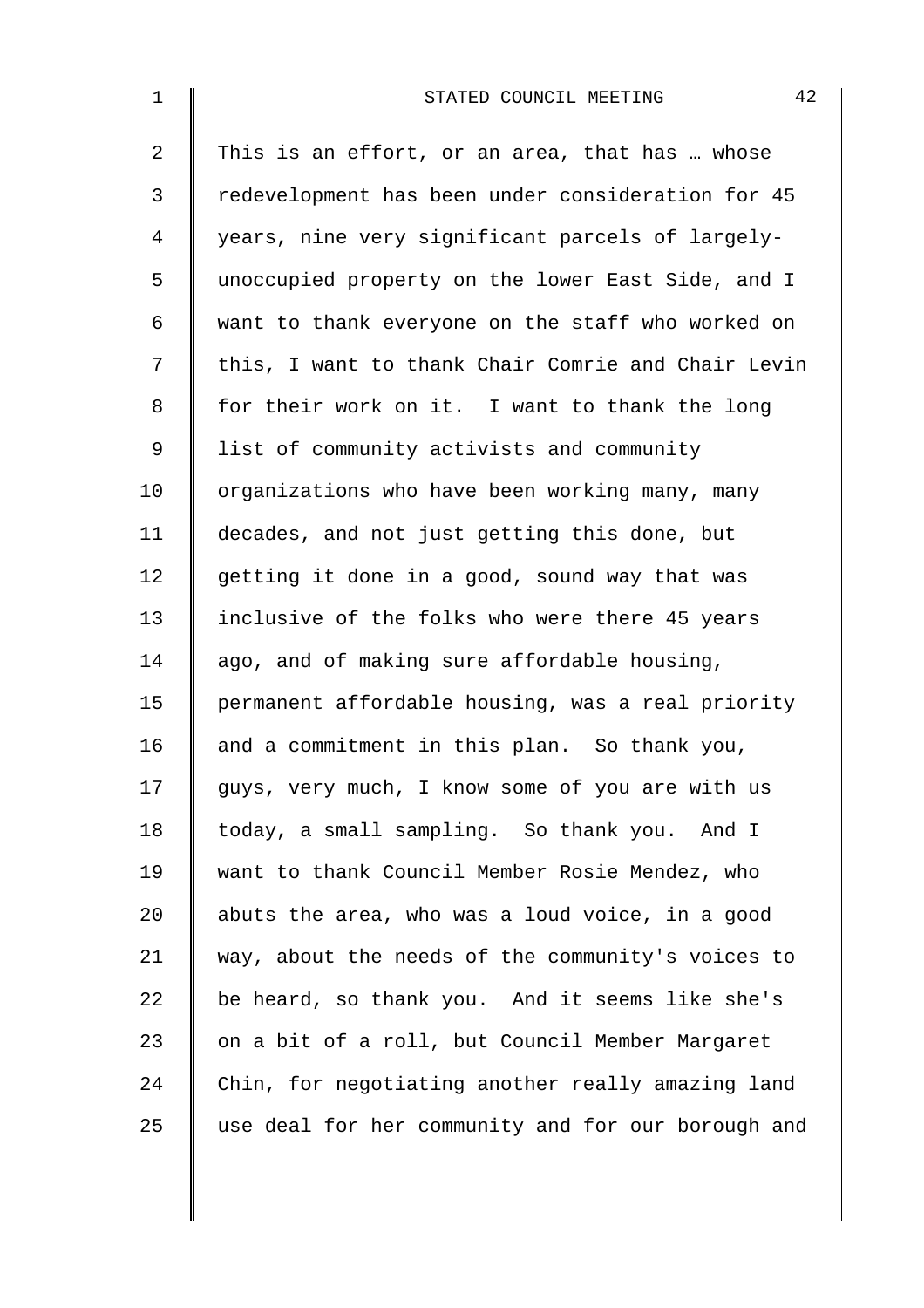| $\mathbf{1}$   | 43<br>STATED COUNCIL MEETING                       |
|----------------|----------------------------------------------------|
| $\overline{a}$ | the city, so congratulations, Margaret, let me     |
| 3              | first call on the local Council Member who         |
| 4              | represents Seward Park, who again, I think, drove  |
| 5              | a very hard bargain and came out with a very good  |
| 6              | plan here after 45 years. Margaret, apparently     |
| 7              | what they were waiting for was you. So if we       |
| 8              | could hear from Council Member Chin, and then      |
| $\mathsf 9$    | Chair Comrie and Chair Levin.                      |
| 10             | COUNCIL MEMBER CHIN: Thank you,                    |
| 11             | Speaker Quinn. I wanted to thank the Speaker's     |
| 12             | staff for all their support and guidance           |
| 13             | throughout this process, as well as my colleagues, |
| 14             | Council Member Comrie and Council Member Levin,    |
| 15             | for your insight and your support, and for holding |
| 16             | the Committee hearings, and also Council Member    |
| 17             | Mendez, for her sisterly support, you know, in the |
| 18             | community and at the City Council. This is my      |
| 19             | second back-to-back land use application. Never a  |
| 20             | dull moment in District 1, but I would not be able |
| 21             | to do all this without the support of the staff,   |
| 22             | and first of all, Ramon Martinez, the deputy chief |
| 23             | of staff, who is always available to give his      |
| 24             | insight, and then the Land Use staff, Gail         |
| 25             | Benjamin, leading her team; Christian Hylton, I am |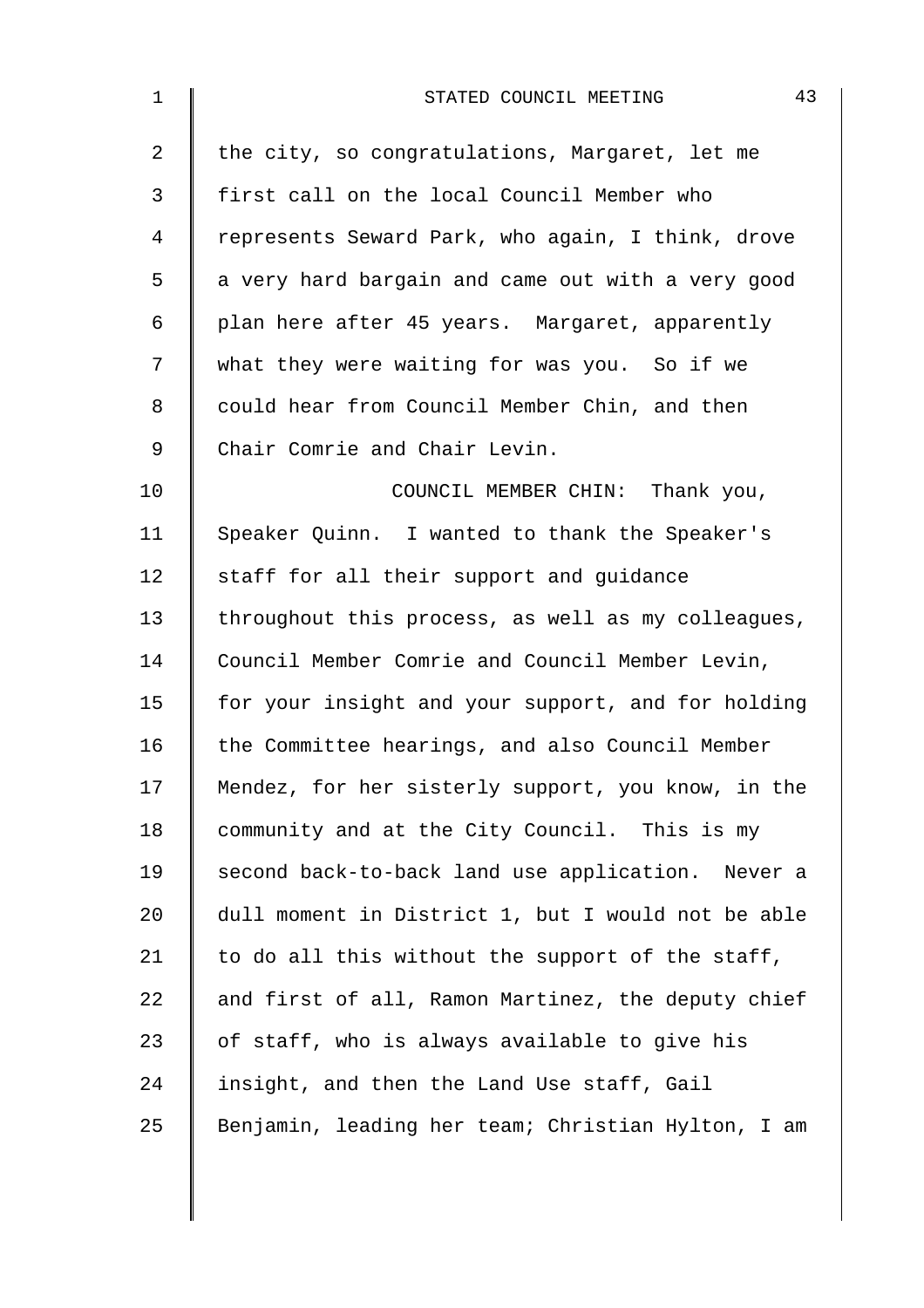| $\mathbf{1}$   | 44<br>STATED COUNCIL MEETING                       |
|----------------|----------------------------------------------------|
| $\overline{2}$ | sorry to see you go, I am sorry for working you    |
| 3              | back-to-back, I hope that didn't help you make     |
| 4              | that decision; Ann McCoy, even though you're new,  |
| 5              | this is your second one with me; and Amy Mirson    |
| 6              | (phonetic); but also my own Land Use director,     |
| 7              | Matt Viggiano, on this back-to-back meeting with   |
| $\,8\,$        | all the community boards, activists, members,      |
| 9              | everyone who wanted to meet with us, we met with   |
| 10             | them, even people who weren't nice. And also my    |
| 11             | communications director, Kelli McGee. But I want   |
| 12             | to thank all of the community activists who are    |
| 13             | here today, especially Community Board #3, the     |
| 14             | leadership, the former Chair, I think you're here, |
| 15             | Dominic, Fashoda Burke, the former Chair David     |
| 16             | McWater and the current Chair Gigi Li and the      |
| 17             | District Manager, Susan Stetzer, for their         |
| 18             | leadership, and all the community activists and    |
| 19             | former site tenants, including people with the     |
| 20             | SPARK Coalition, GOLES, who came to the hearing    |
| 21             | and let you voices be heard. But also for the      |
| 22             | hundreds and hundreds of hours that you spent      |
| 23             | meeting, talking together, with the city, with     |
| 24             | EDC, with HPD, with the Mayor's office, to put     |
| 25             | together this comprehensive compromise plan.<br>We |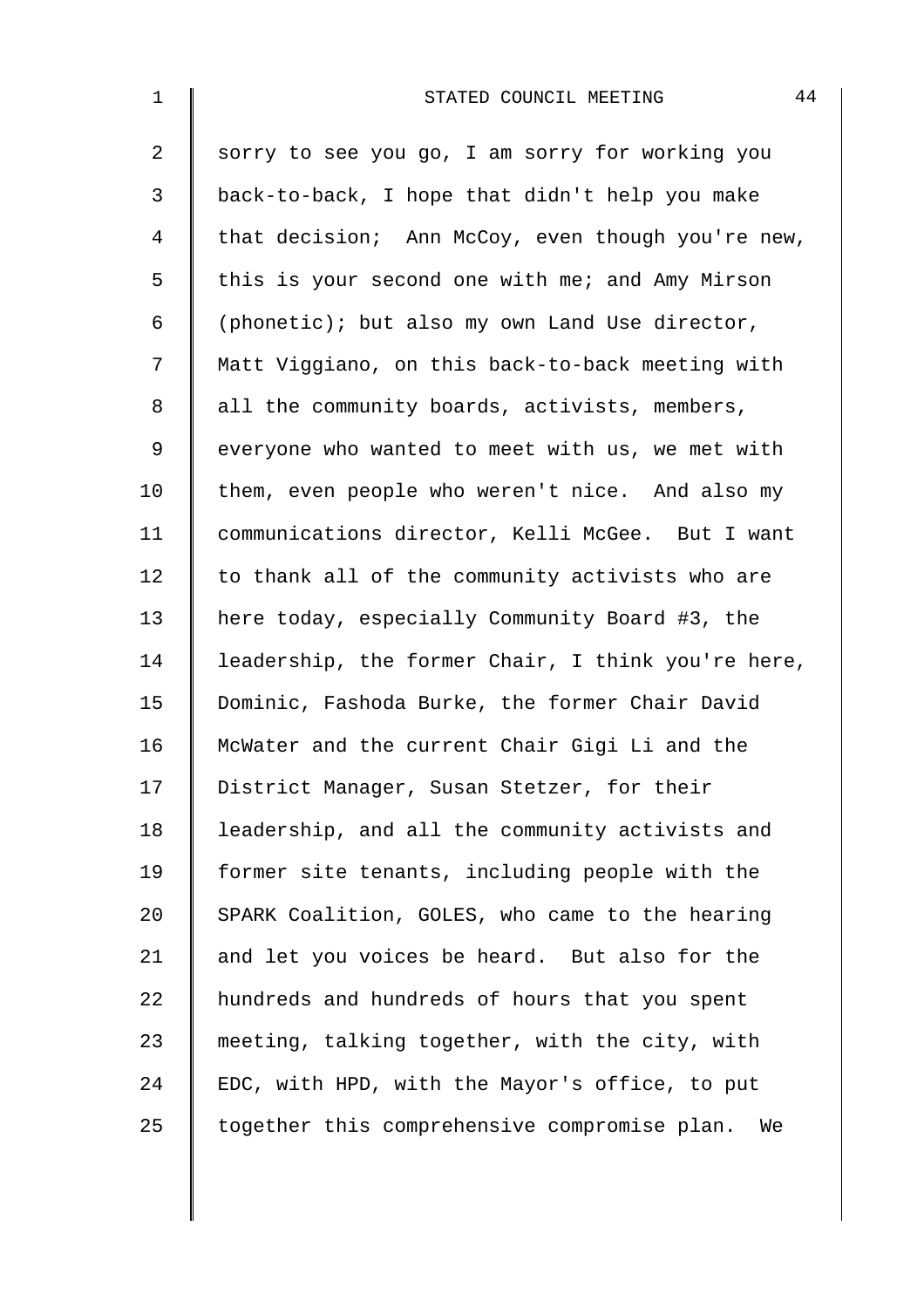| $\mathbf{1}$   | 45<br>STATED COUNCIL MEETING                       |
|----------------|----------------------------------------------------|
| $\overline{2}$ | know that it was a compromise, because all of the  |
| 3              | activists, we want more affordable housing, but in |
| 4              | order for this plan to move forward, we know that  |
| 5              | we have to compromise, and work together, and I do |
| 6              | want to thank the city agencies and their staff    |
| 7              | for cooperating and meeting with us and working    |
| 8              | with us to make it happen, because we all want     |
| $\mathsf 9$    | this to move forward after 45 years. So today,     |
| 10             | the vote here today, it is historic, it is making  |
| 11             | history, and we couldn't have done this without    |
| 12             | the advocacy and the hard work of the Lower East   |
| 13             | Side community. And this vote will build on the    |
| 14             | foundation that was laid. It took 45 years to get  |
| 15             | to this point, so I am glad, and I am so glad,     |
| 16             | that I am the one that is representing this        |
| 17             | district, but with everyone's support we are going |
| 18             | to see this plan go forward, and the city has      |
| 19             | committed to involve the community, the community  |
| 20             | board, and the City Council, myself and Council    |
| 21             | Member Mendez, in the RFP process and in also      |
| 22             | reviewing developers. So we will see affordable    |
| 23             | housing built on this site, even though it's not   |
| 24             | 100%, but 50% is not bad, 50% is very good, and    |
| 25             | it's permanent affordable housing, also with       |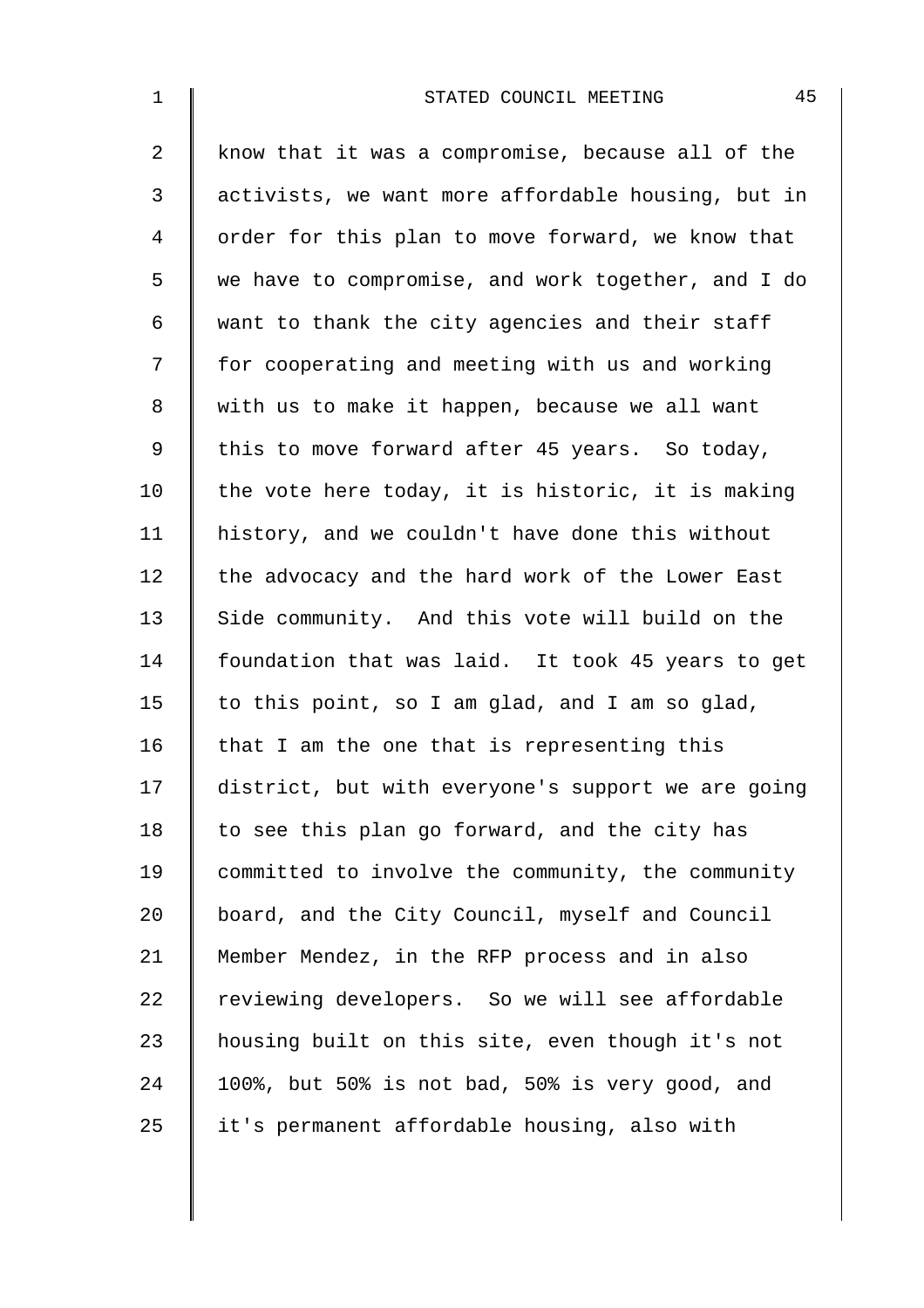| $\mathbf 1$    | 46<br>STATED COUNCIL MEETING                       |
|----------------|----------------------------------------------------|
| $\overline{a}$ | opportunities for retail diversity for our small   |
| $\mathfrak{Z}$ | businesses, a site set aside for school and open   |
| 4              | space, but bottom line is that this is a model     |
| 5              | that I think we can all follow, that community     |
| 6              | input made this happen. So I'm going to be proud   |
| 7              | to cast my vote to support this application, and I |
| 8              | urge my colleagues to do the same. Vote yes.       |
| 9              | Thank you.                                         |
| 10             | SPEAKER QUINN: Thank you. And                      |
| 11             | we're now going to hear from Chair Comrie, Chair   |
| 12             | Levin and then Council Member Mendez.              |
| 13             | COUNCIL MEMBER COMRIE, JR.: I                      |
| 14             | think the Speaker said it all, but Margaret Chin   |
| 15             | has been a rock, and members, I want to let you    |
| 16             | know, she just came off a major Land Use project   |
| 17             | with NYU going into Seward Park, a 45-year-old     |
| 18             | project that people were actively arguing about    |
| 19             | and fighting about, she met with every activist,   |
| 20             | every entity, as she said, even the ones that      |
| 21             | weren't nice, but Margaret Chin is a rock, she may |
| 22             | be small but she's stronger than all of us. So,    |
| 23             | you know, I just want to congratulate her for her  |
| 24             | tenacity, for her patience, for her understanding, |
| 25             | and for eking out a great deal, because 50%        |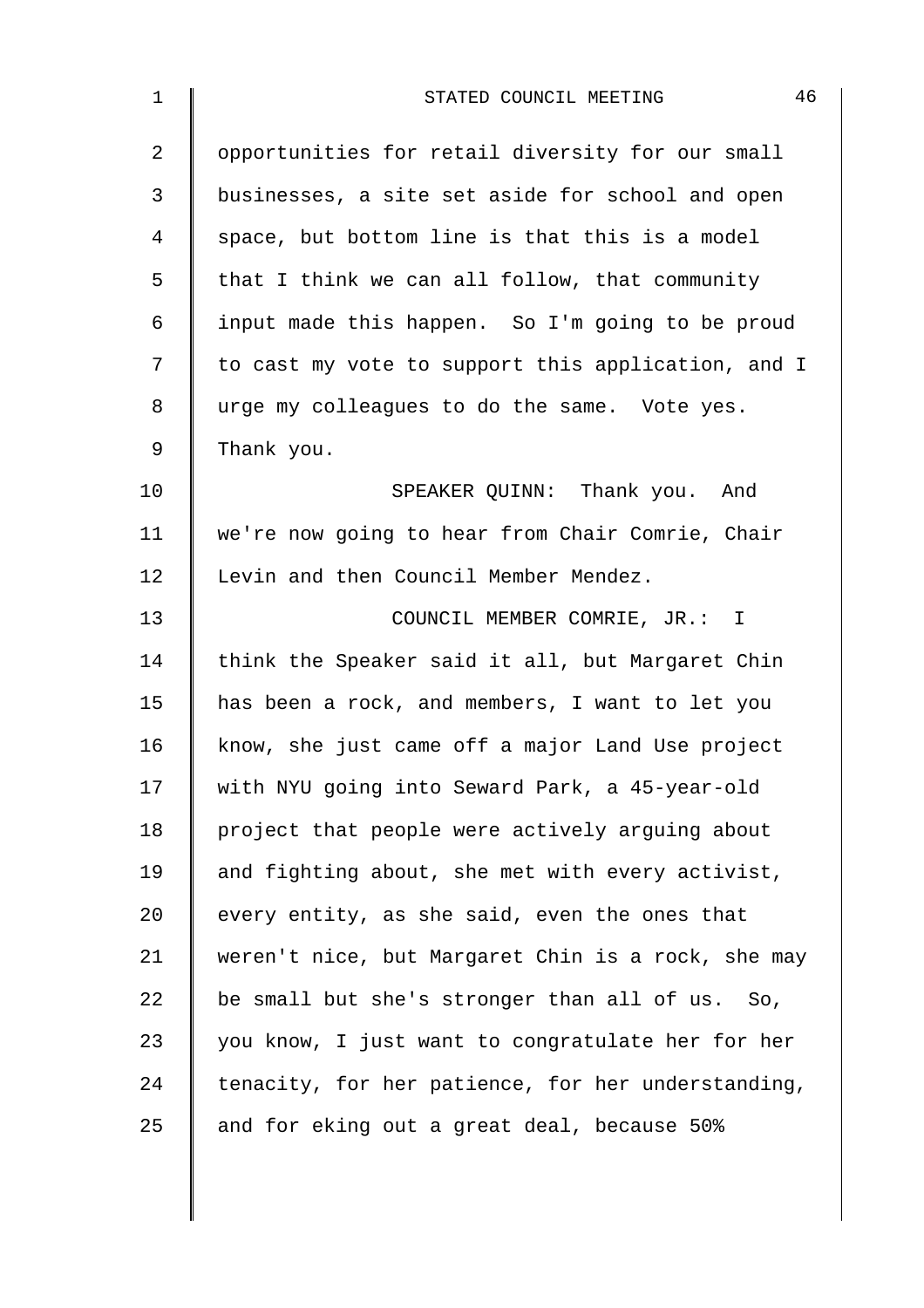| $\mathbf 1$    | 47<br>STATED COUNCIL MEETING                       |
|----------------|----------------------------------------------------|
| $\overline{a}$ | permanent affordable is nothing to laugh at.       |
| 3              | Making sure that the community had all of their    |
| 4              | major goals in the project was nothing to laugh    |
| 5              | at. Margaret Chin is a rock, I'm proud to work     |
| 6              | with her, and I'm proud that she thinks that I     |
| 7              | have some advice that's worthy of her, but she     |
| 8              | truly understands how to get things done in a      |
| $\mathsf 9$    | positive manner, and I just want to congratulate   |
| 10             | her for Seward Park.                               |
| 11             | SPEAKER QUINN: Thank you. If we                    |
| 12             | could get a little quiet. Chair Levin.             |
| 13             | COUNCIL MEMBER LEVIN: Thank you,                   |
| 14             | Madam Speaker. Today marks the beginning of a new  |
| 15             | and exciting chapter in the long history of Seward |
| 16             | Park Urban Renewal Area. Thanks to the diligent    |
| 17             | work of Speaker Quinn, Council Member Chin,        |
| 18             | Council Member Mendez, the community board and     |
| 19             | everyone who has spent countless hours to craft    |
| 20             | this proposal, residents of the Lower East Side    |
| 21             | will finally have access to affordable housing,    |
| 22             | needed commercial and retail space, usable open    |
| 23             | space, instead of parking lots at the base of the  |
| 24             | Williamsburg Bridge. While it took many years to   |
| 25             | get to this point, the high level of community     |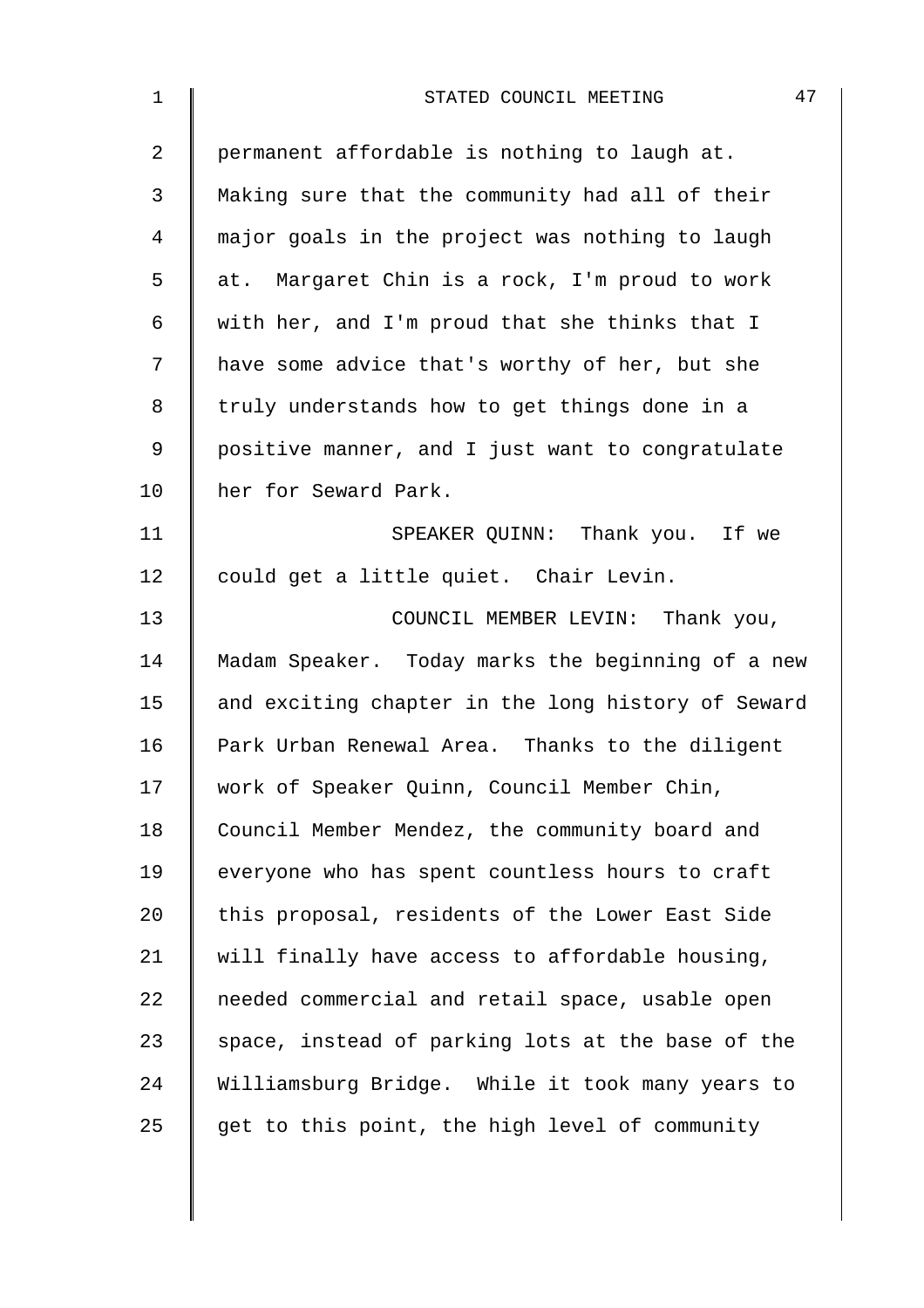| $\mathbf 1$    | 48<br>STATED COUNCIL MEETING                       |
|----------------|----------------------------------------------------|
| $\overline{2}$ | involvement and the willingness of all parties to  |
| 3              | maintain a constructive dialogue is a model that   |
| 4              | we can all look to as our city continues to        |
| 5              | evolve. I'd like to congratulate Council Member    |
| 6              | Chin for her role in fostering such an inclusive   |
| 7              | process, that provides her constituents with       |
| 8              | needed affordable, and I thank the Council's Land  |
| 9              | Use staff for their hard work on this issue.       |
| 10             | Thank you very much, Madam Speaker.                |
| 11             | COUNCIL MEMBER MENDEZ: Thank you,                  |
| 12             | Madam Speaker, and my comments will be brief. A    |
| 13             | lot of thanks to Margaret, when she got elected    |
| 14             | she said, Rosie, we're going to get this done, and |
| 15             | she really worked with the community and did get   |
| 16             | it done during this term, and that's pretty        |
| 17             | incredible. I want to thank a few people who are   |
| 18             | no longer here, no longer working in this Council, |
| 19             | but my predecessor Margarita Lopez and my former   |
| 20             | chief of staff, Lisa Kaplan, who for decades       |
| 21             | worked on this issue, and two people who were part |
| 22             | of the coalition in the community, who passed away |
| 23             | and didn't get to see this a reality, Harry Wieder |
| 24             | and Mary Spink, yes. We did it, we kept forward,   |
| 25             | and this was part of a community who never forgot, |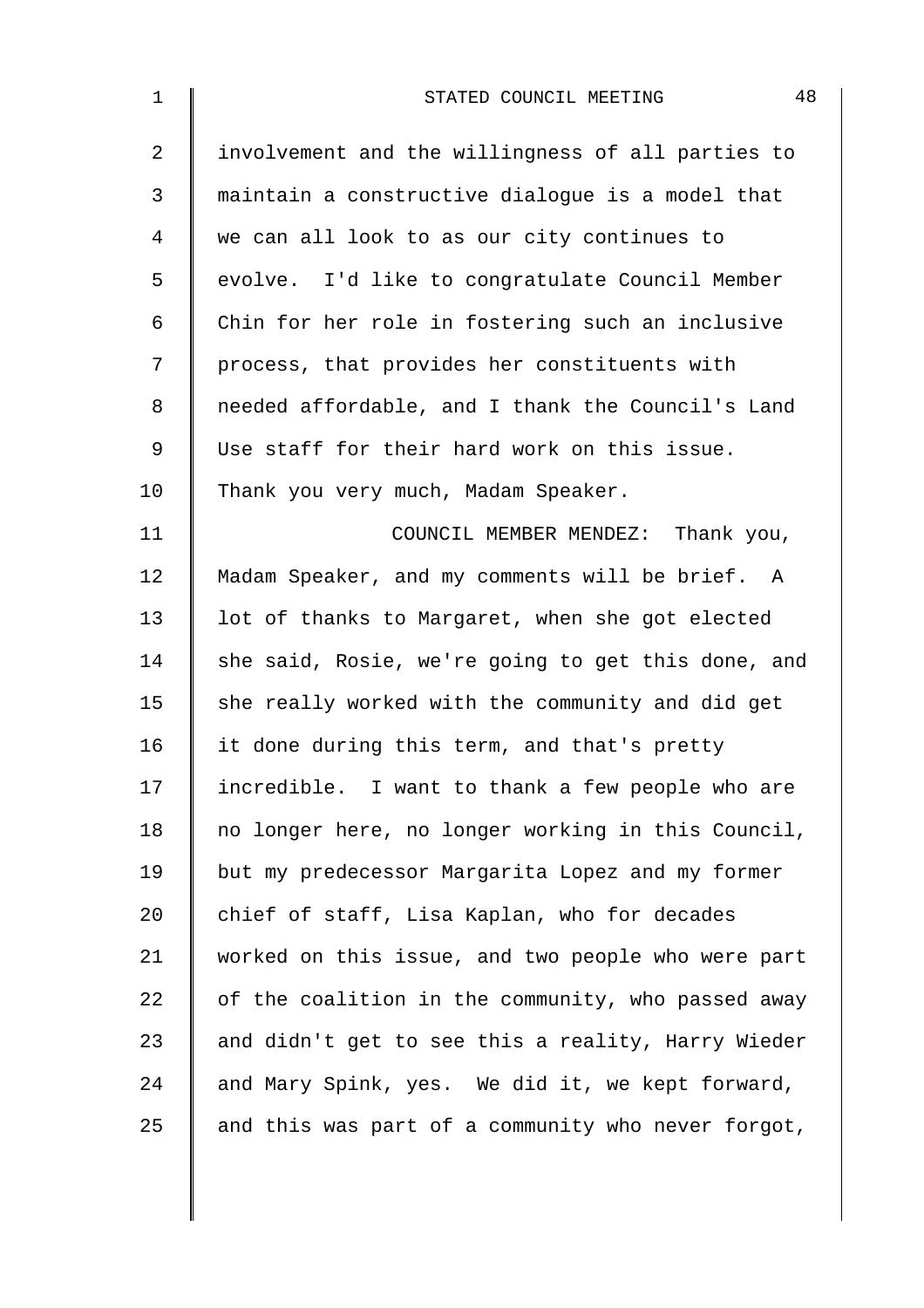| the former site tenants, and just never wavering   |
|----------------------------------------------------|
| and standing by a vision of creating permanent     |
| affordable housing on those lots, and it will be a |
| reality. Thank you all, and thank you, Margaret.   |
| SPEAKER QUINN: Thank you, Rosie.                   |
| I just want to make note that we are passing Intro |
| 733A today, which is one that relates to the       |
| boundaries of the Far Rockaway Empire Zone. I      |
| want to thank Chair Koslowitz for moving this bill |
| and Council Member Sanders, whose district it's    |
| in. I want to thank Tom Donaldson, Amanda          |
| Santiago and Baaba Halm for their work on this     |
| bill, and let me call on Council Member Sanders.   |
| COUNCIL MEMBER SANDERS, JR.: Thank                 |
| you, Madam Speaker--                               |
| SPEAKER QUINN: (Interposing) Just                  |
| hang on one second, Jim, because someday we'll     |
| have audio back in the chambers. Yeah, don't put   |
| any big money on it, but yes.                      |
| COUNCIL MEMBER SANDERS, JR.: I                     |
| suspect that it will happen in January.            |
| SPEAKER QUINN: Right.                              |
| COUNCIL MEMBER SANDERS, JR.: Madam                 |
| Speaker, I really thank you for the opportunity to |
|                                                    |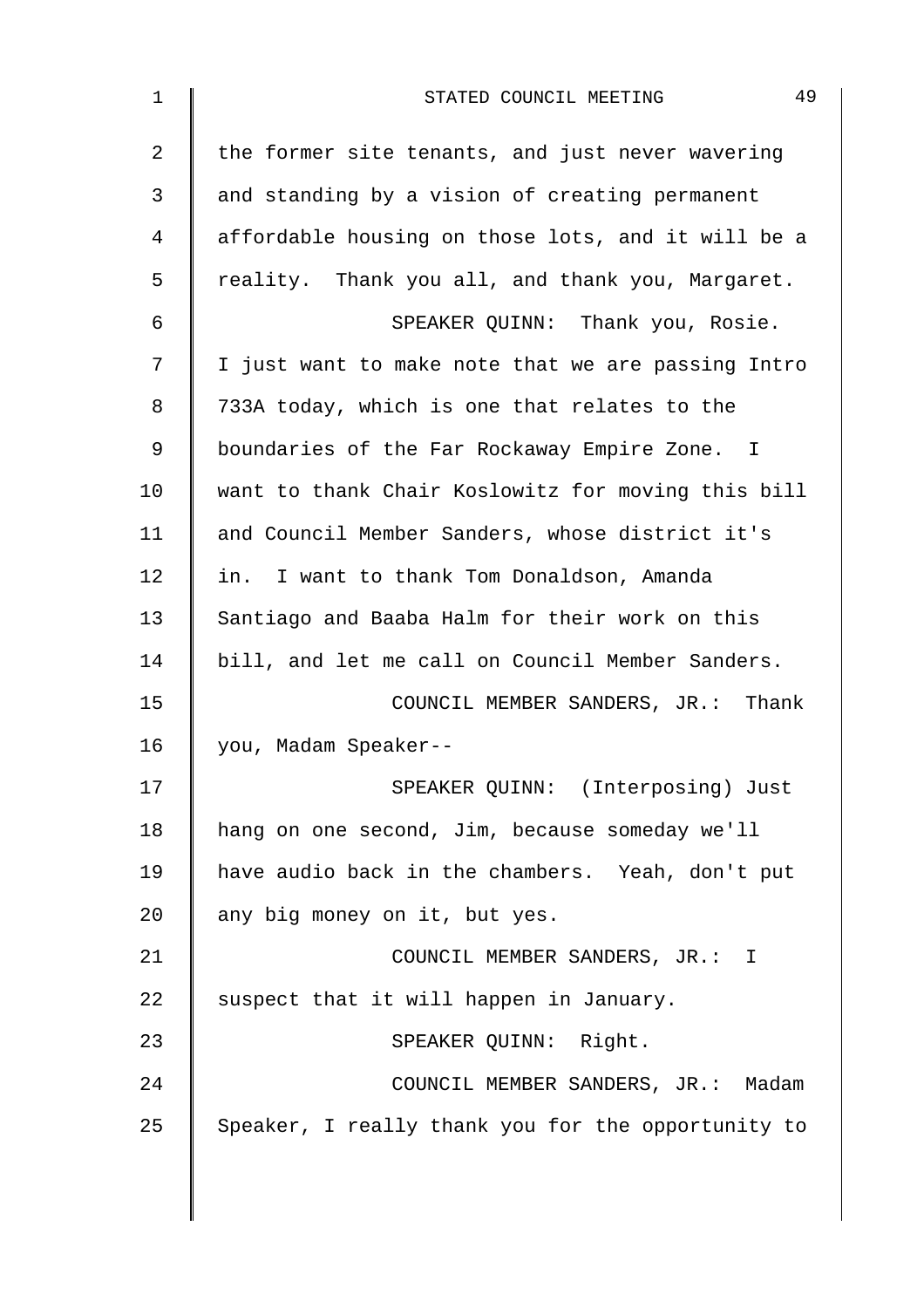| $\mathbf{1}$   | 50<br>STATED COUNCIL MEETING                       |
|----------------|----------------------------------------------------|
| $\overline{2}$ | speak on this one. Often we wonder if what we're   |
| 3              | doing works, and I'm here to say that this bill    |
| 4              | that you're passing will actually work. This has   |
| 5              | to do with economic development, this has to do    |
| 6              | with insuring that the Rockaways community, which  |
| 7              | has one of the highest levels of unemployment in   |
| 8              | the city, has the opportunity to have more         |
| $\mathsf 9$    | business and more growth. We are insuring that a   |
| 10             | thriving commercial strip receives subsidies, and  |
| 11             | if those businesses were not good neighbors to the |
| 12             | city, Madam Chair, I would tell you that we should |
| 13             | not do this. I'm very proud to say that they have  |
| 14             | been among the leaders in our community employing  |
| 15             | local people at every level, and making sure that  |
| 16             | they have businesses, not simply jobs, but         |
| 17             | businesses. So I encourage all of my colleagues    |
| 18             | to vote for this, you can vote with an open heart  |
| 19             | and a good mind, and I thank Chair Koslowitz for   |
| 20             | making sure that we got this far. I thank you      |
| 21             | very much, and I urge everyone to vote yes.        |
| 22             | SPEAKER QUINN: Thank you. And                      |
| 23             | lastly we're voting on a package of legislation    |
| 24             | coming out of the General Welfare Committee, and I |
| 25             | want to thank Molly Murphy, Liz Hoffman, Alix      |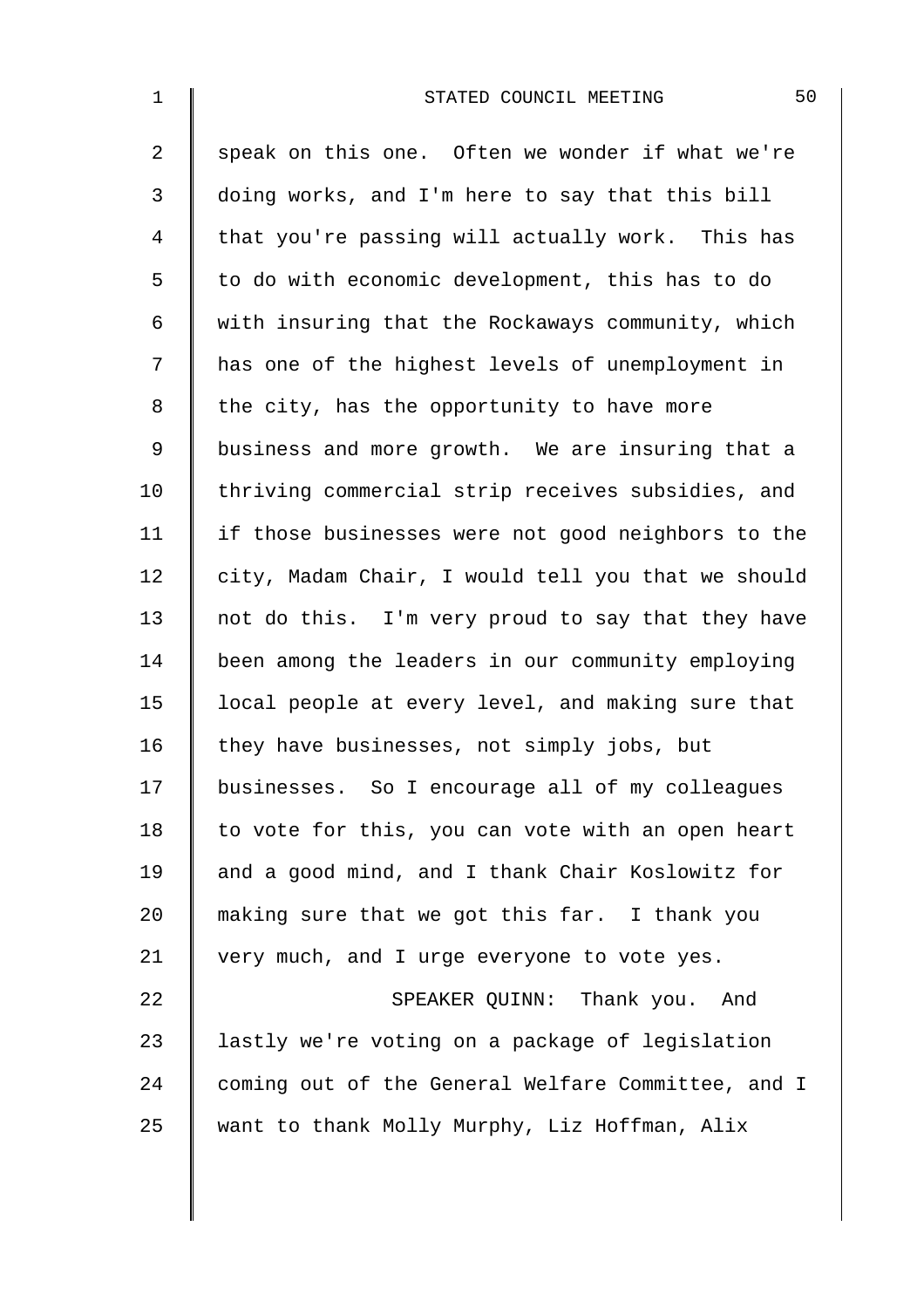| $\mathbf{1}$   | 51<br>STATED COUNCIL MEETING                       |
|----------------|----------------------------------------------------|
| $\overline{2}$ | Pustilnik and Peggy Chan for their work on that.   |
| 3              | So I think I misspoke before with the staff on     |
| 4              | Transportation, it was Lyle Frank, Laura Popa,     |
| 5              | Molly Murphy, Gavin Zoloff and Terzah Nasser who   |
| 6              | worked on the Transportation bill, but Molly also  |
| 7              | worked on the General Welfare bills with Liz, Alix |
| 8              | and Peggy, so thank you everybody. And Intro       |
| 9              | 648A, 649A, 657A, which have been introduced and   |
| 10             | sponsored by Chair Palma, the Chair of the General |
| 11             | Welfare Committee, Chair Fidler, the Chair of the  |
| 12             | Youth Services Committee, and Council Member       |
| 13             | Brewer, all speak to the need for the Human        |
| 14             | Resources Administration to do a better job of     |
| 15             | connecting young people between the ages of 16 to  |
| 16             | 24 with the services that they are owed from the   |
| 17             | city, particularly the educational services that   |
| 18             | are out there for them. This package of            |
| 19             | legislation comes in response to a study done by   |
| 20             | the Community Service Society, which unfortunately |
| 21             | documented that these young people, who are very   |
| 22             | much in need, were not getting the right referrals |
| 23             | or services or connection from city agencies.      |
| 24             | That oversight hearing led to cooperative work     |
| 25             | with the administration, that led to a directive   |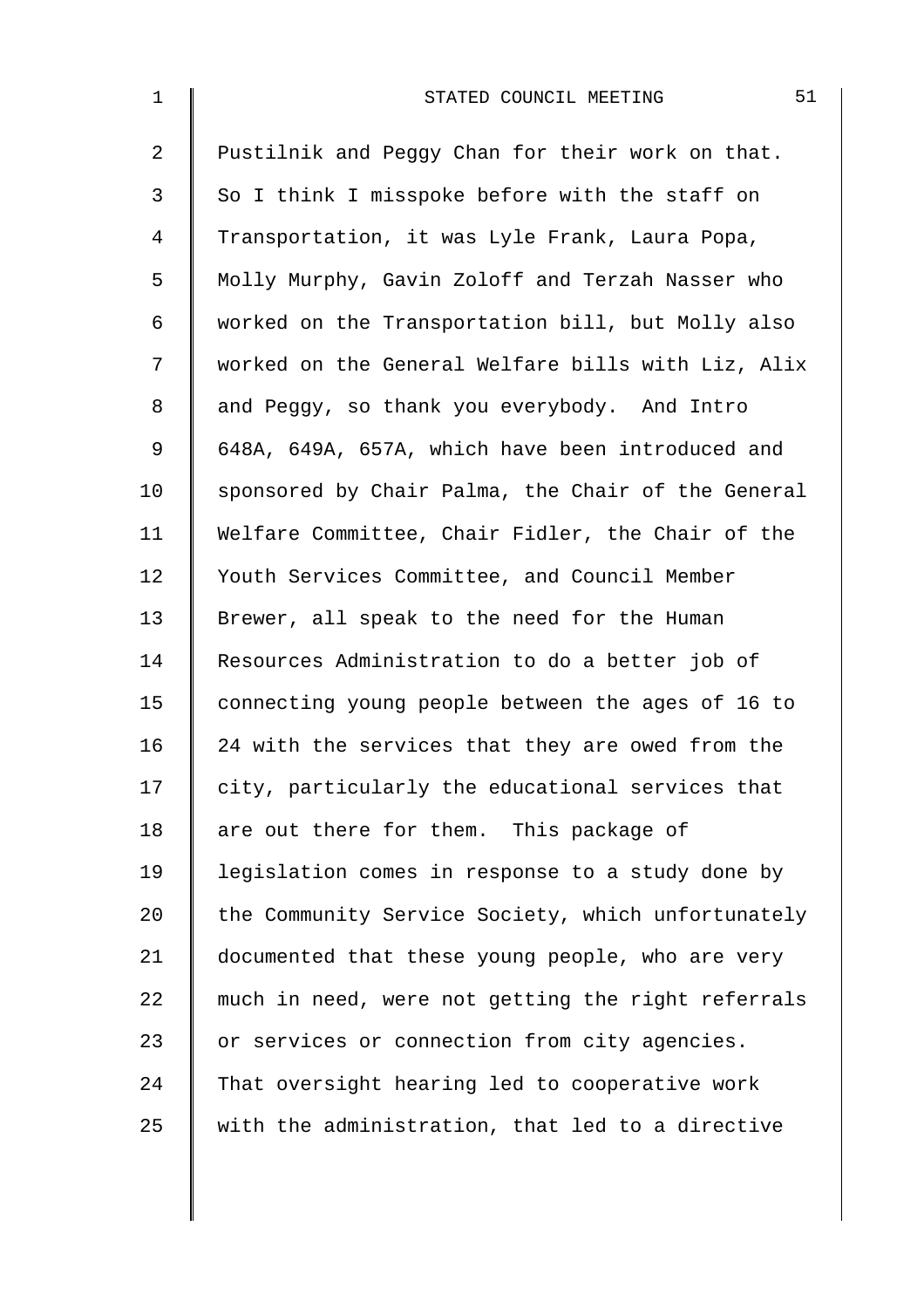| $\mathbf{1}$   | 52<br>STATED COUNCIL MEETING                       |
|----------------|----------------------------------------------------|
| $\overline{a}$ | being issued by the Mayor on this matter. We,      |
| 3              | working with advocates and the administration,     |
| 4              | wanted to go a step further in codifying that      |
| 5              | directive, but also in going further as it relates |
| 6              | to requiring HRA to be collecting more data on     |
| 7              | people 16 to 24, so we can actually get a better   |
| 8              | sense of what services they need and what they are |
| 9              | and are not getting. So I want to thank everyone   |
| 10             | who's worked on this bill, let me first call on    |
| 11             | Chair Palma, then Chair Fidler, and then Council   |
| 12             | Member Brewer.                                     |
| 13             | COUNCIL MEMBER PALMA: Thank you,                   |
| 14             | Madam Speaker. I also want to extend my gratitude  |
| 15             | to the staff who worked so hard on these bills.    |
| 16             | The legislation will create a system that is more  |
| 17             | successful at insuring youth and young adults      |
| 18             | understand their rights and would require the      |
| 19             | answers to frequently-asked questions by youth and |
| 20             | young adults to be available on HRA's and DYCD's   |
| 21             | websites. It will also require HRA to clarify the  |
| 22             | process it has in place for connecting young       |
| 23             | people to educational and employment opportunities |
| 24             | and making staff aware of these specific policies  |
| 25             | and I know that there have been many challenges    |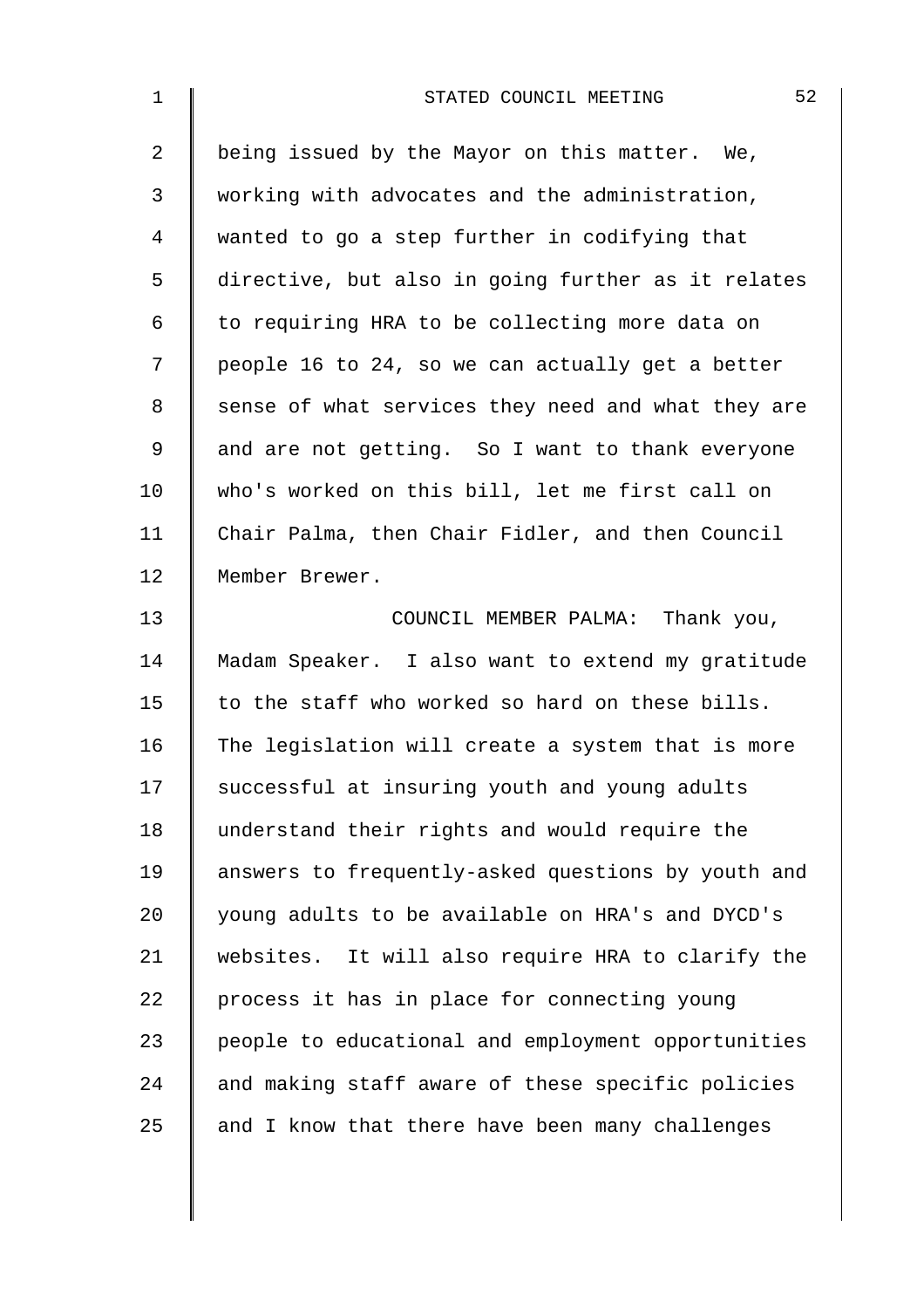| $\mathbf 1$    | 53<br>STATED COUNCIL MEETING                       |
|----------------|----------------------------------------------------|
| $\overline{2}$ | around these issues and so I'm proud to be a       |
| 3              | sponsor and have Gale Brewer and Council Member    |
| 4              | Fidler sponsor the other two pieces of             |
| 5              | legislation, and I encourage my colleagues to vote |
| 6              | yes on these bills. Thank you.                     |
| 7              | COUNCIL MEMBER FIDLER: Thank you.                  |
| 8              | I know that you've all heard me speak on numerous  |
| 9              | occasions about homeless youth in our city, and    |
| 10             | while shelter beds are absolutely critical, we've  |
| 11             | held a number of hearings over time on turning off |
| 12             | the spigot that leads to the homelessness of so    |
| 13             | many young people in our city. Certainly, what we  |
| 14             | do here today will, by encouraging HRA to assist   |
| 15             | young people who are eligible for public           |
| 16             | assistance, to assist young people to complete     |
| 17             | their education through GED's or otherwise, to     |
| 18             | make sure that they have a policy and practice in  |
| 19             | place to do that, will not only save taxpayers     |
| 20             | money by keeping these young people from becoming  |
| 21             | homeless, but it will save lives. So I appreciate  |
| 22             | the efforts of Chairwoman Palma, I thank Speaker   |
| 23             | Quinn for her steadfast support on all of these    |
| 24             | issues, and to all of you as well, and I urge you  |
| 25             | all to vote for this bill. Thank you.              |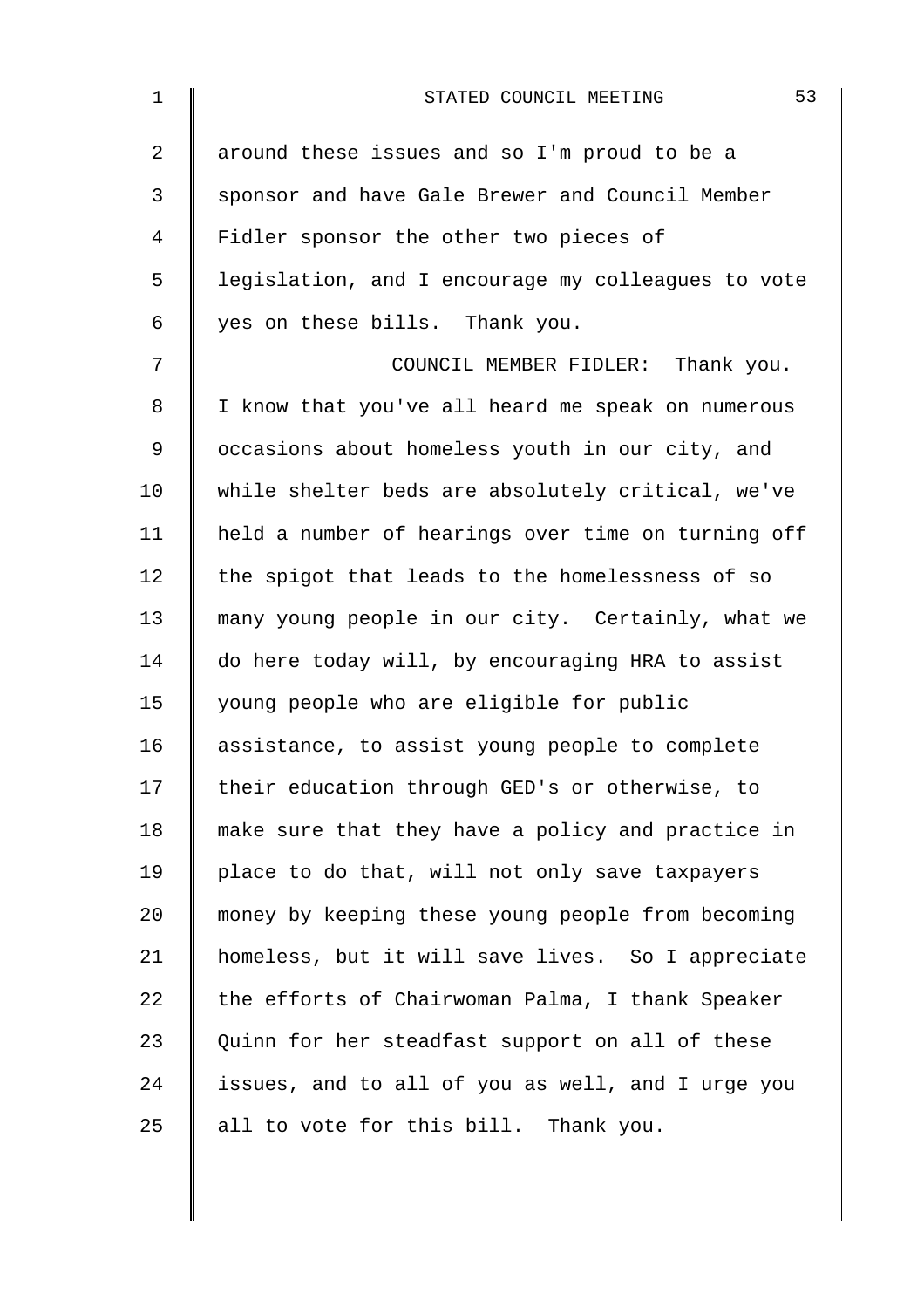| $\mathbf 1$    | 54<br>STATED COUNCIL MEETING                       |
|----------------|----------------------------------------------------|
| $\overline{2}$ | COUNCIL MEMBER BREWER: Thank you                   |
| 3              | very much, Madam Speaker, and certainly General    |
| 4              | Welfare Chair Annabel Palma. I'm talking           |
| 5              | specifically about 648A, which gives the           |
| 6              | opportunity for young people to go to the web and  |
| 7              | get a frequently-asked question so that they can   |
| 8              | get information before they go to get any services |
| $\mathsf 9$    | that HRA or DYCD might provide them. Now, this     |
| 10             | might seem like it's not necessary, but we had the |
| 11             | most fantastic hearing with young people, with, as |
| 12             | the Speaker indicated, the authors of the report   |
| 13             | and the report itself and what became clear was    |
| 14             | that the best efforts of HRA's staff are not       |
| 15             | meeting the needs of these young people. And I     |
| 16             | want to thank the staff of the Speaker's office,   |
| 17             | because they really crafted legislation that I     |
| 18             | think does make a difference for a group of people |
| 19             | for whom government is not always there. And I     |
| 20             | also think that they managed to change some of the |
| 21             | minds of people who, with all due respect to HRA,  |
| 22             | who are definitely not in support of working along |
| 23             | the lines that the legislation is crafted. I do    |
| 24             | believe, as others have said, that young people    |
| 25             | who qualify for public assistance should not face  |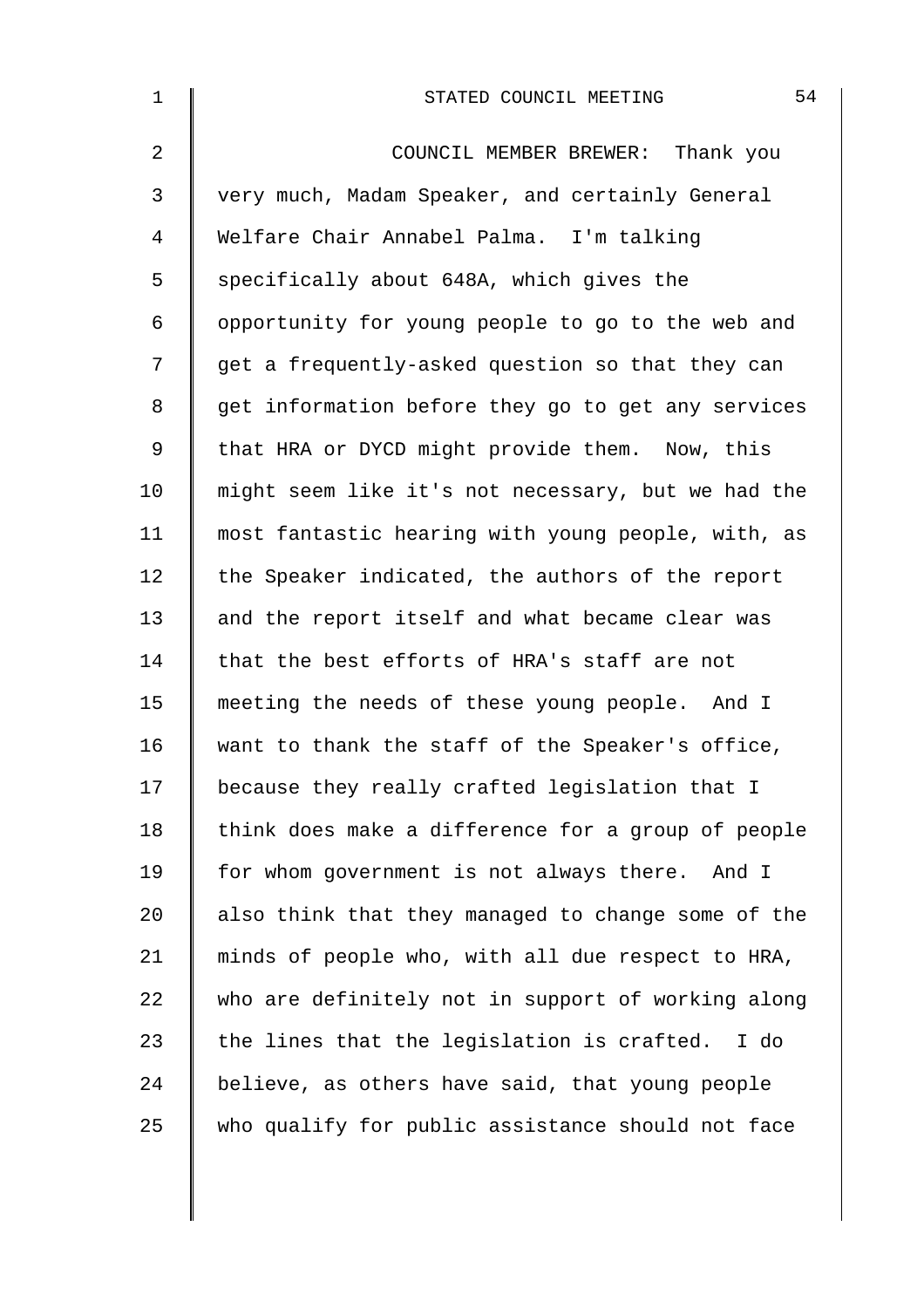| $\mathbf 1$ | 55<br>STATED COUNCIL MEETING                       |
|-------------|----------------------------------------------------|
| 2           | additional barriers in attaining financial and     |
| 3           | personal independence, and I think that this       |
| 4           | package of legislation--                           |
| 5           | SPEAKER QUINN: (Interposing) Can                   |
| 6           | we get some quiet for Council Member Brewer?       |
| 7           | COUNCIL MEMBER BREWER: I'm                         |
| 8           | confident that this legislation, along with the    |
| 9           | bills by Council Member Palma and Fidler, will     |
| 10          | help young people to obtain the help they need to  |
| 11          | improve their lives, but it wouldn't have happened |
| 12          | without the people's congress, meaning the City    |
| 13          | Council, having the oversight hearing, listening   |
| 14          | to the results of the report, and having young     |
| 15          | people who have experienced this come and state    |
| 16          | the facts, because they were very different, I     |
| 17          | must admit, than what the administration stated at |
| 18          | the time. Thank you very much.                     |
| 19          | SPEAKER QUINN: Thank you, Gale,                    |
| 20          | and that concludes communications from the         |
| 21          | Speaker.                                           |
| 22          | COUNCIL MEMBER RIVERA: Thank you                   |
| 23          | very much, Madam Speaker, we will now move on to   |
| 24          | discussion of general orders. Council Member       |
| 25          | Brewer.                                            |
|             |                                                    |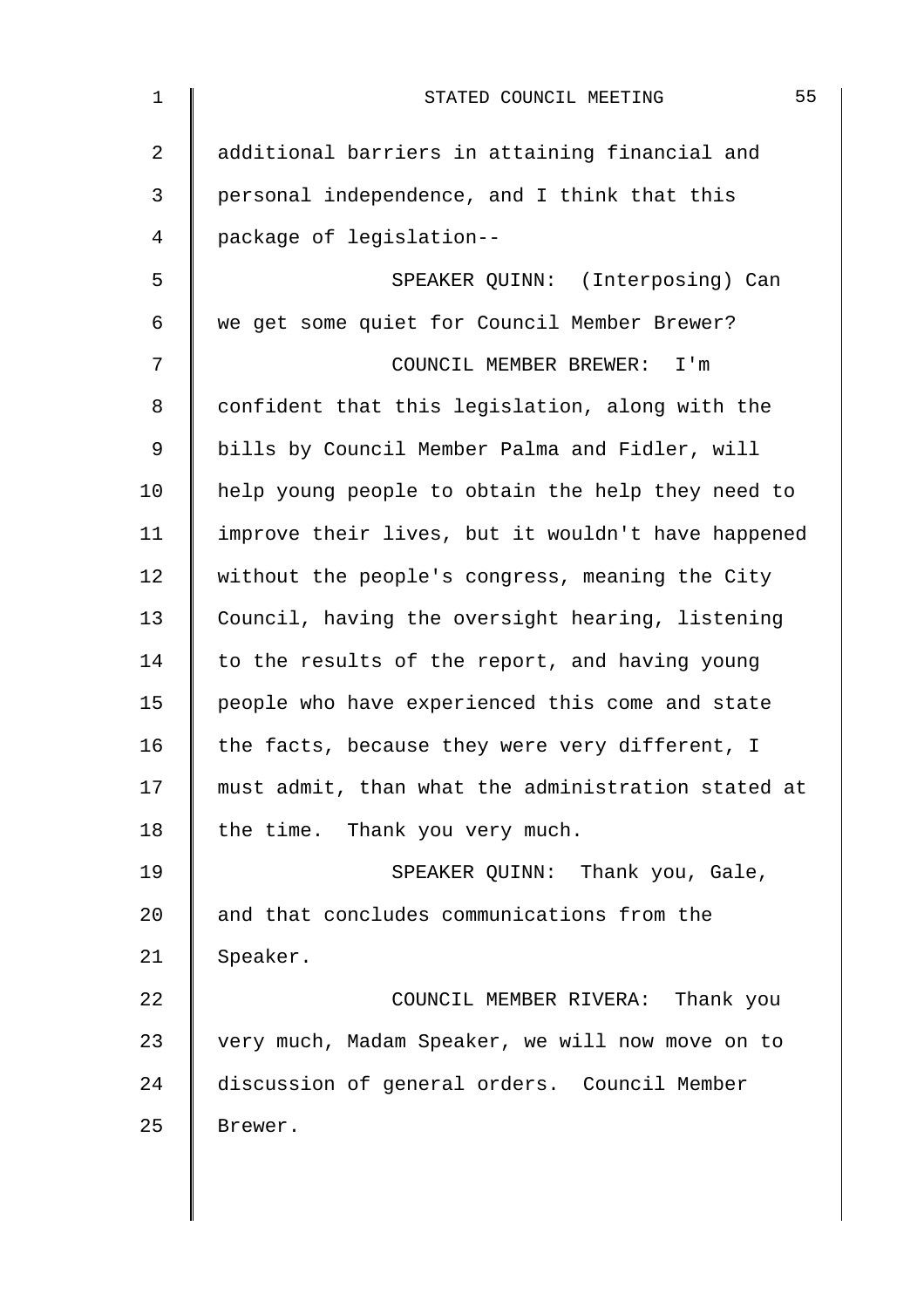| $\mathbf 1$    | 56<br>STATED COUNCIL MEETING                                           |
|----------------|------------------------------------------------------------------------|
| $\overline{2}$ | COUNCIL MEMBER BREWER: Thank you                                       |
| 3              | very much. One of the issues that we're voting on                      |
| 4              | today is LU705, Resolution 1542. I think that it                       |
| 5              | is an incredibly important historic district that                      |
| 6              | we are going to be hopefully voting on today.                          |
| 7              | It's in support of the Riverside West End Historic                     |
| 8              | District Extension #1, and that goes essentially                       |
| $\mathsf 9$    | from the 79 <sup>th</sup> Street to 87 <sup>th</sup> Street. This is a |
| 10             | portion of the West Side that has the very                             |
| 11             | historic West End Avenue, Riverside Drive, some of                     |
| 12             | the cross streets and the west side of Broadway.                       |
| 13             | The reason it's important, I think, is that Mr.                        |
| 14             | Dolkart, who is as you may know well-known                             |
| 15             | architect and historian out of Columbia University                     |
| 16             | did a study. This is the first of three hearings                       |
| 17             | and votes that we'll be taking on West End Avenue                      |
| 18             | for the historic district. There are so many                           |
| 19             | people to thank, but I want to start with the West                     |
| 20             | End Preservation Society, known as WEPS, these are                     |
| 21             | people who have tirelessly documented, raised                          |
| 22             | funds, and paid for this historic district. They                       |
| 23             | realize that this was a concern, met in a living                       |
| 24             | room, and have galvanized the entire Landmarks                         |
| 25             | Conservancy Preservation community. I also want                        |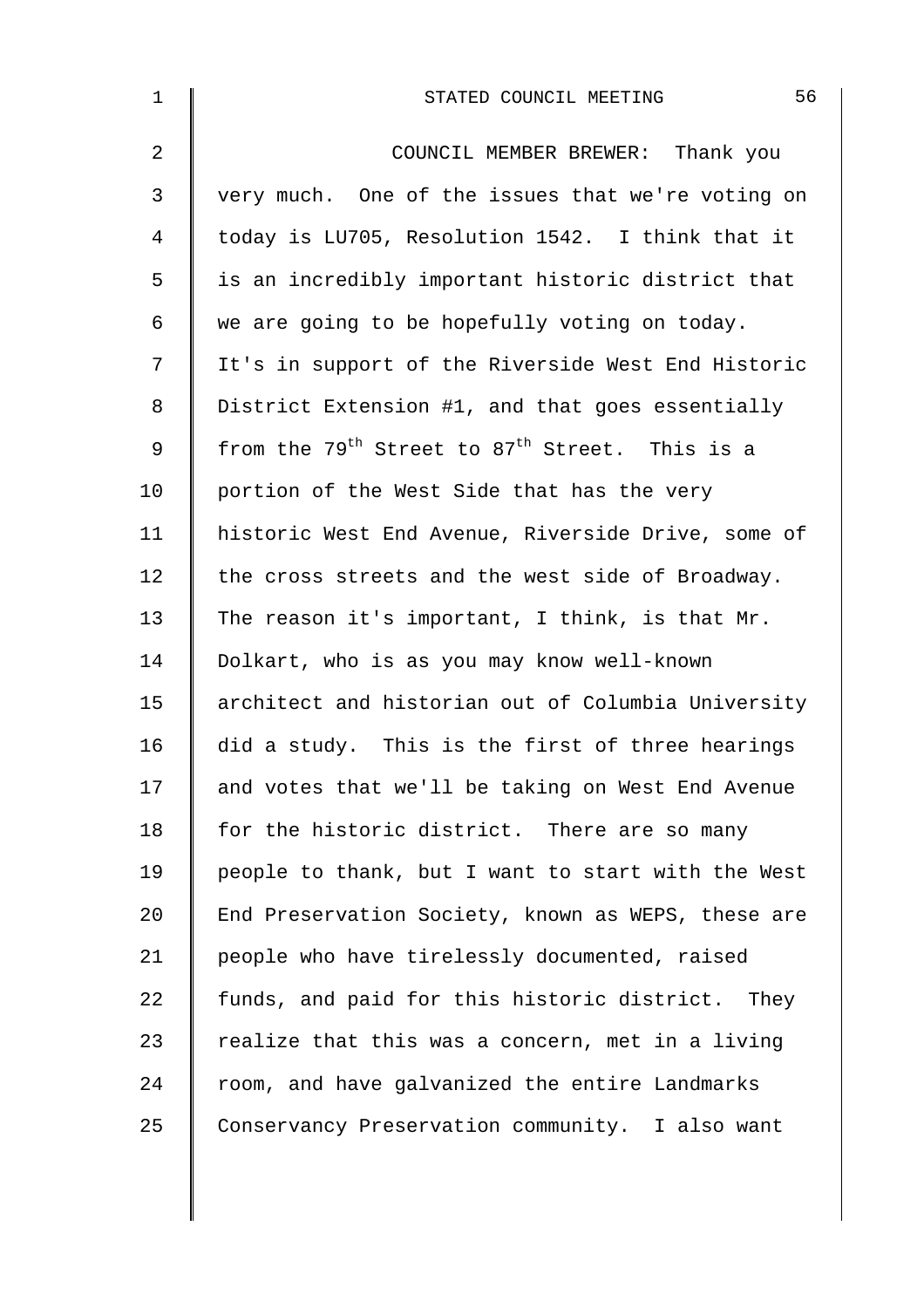| $\mathbf 1$ | 57<br>STATED COUNCIL MEETING                       |
|-------------|----------------------------------------------------|
| 2           | to thank the Landmarks Conservancy, Landmark West, |
| 3           | the Historic Districts Council, and most of all,   |
| 4           | the staff and the Landmarks Preservation           |
| 5           | Commission, because they not only took the study   |
| 6           | and ran with it and looked at it, but they did     |
| 7           | their own study of the side streets and some of    |
| 8           | the other avenues. This is very important to our   |
| 9           | neighborhood, and I think to the whole city, thank |
| 10          | you very much for giving me the opportunity to     |
| 11          | discuss it with you here today. Thank you, Madam   |
| 12          | Chair.                                             |
| 13          | COUNCIL MEMBER RIVERA: Thank you                   |
| 14          | very much, now we move on to Council Member        |
| 15          | Garodnick.                                         |
| 16          | COUNCIL MEMBER GARODNICK: Thank                    |
| 17          | you very much. I wanted to voice my strong         |
| 18          | support for Reso 1540, which would amend the       |
| 19          | Council's rules to formalize our transparency and  |
| 20          | conflict of interest procedures in the             |
| 21          | discretionary funding allocation process. Over     |
| 22          | the past several years, the Council has taken some |
| 23          | important steps in creating transparent            |
| 24          | discretionary funding practices, in order to give  |
| 25          | the public access to how Council Members allocate  |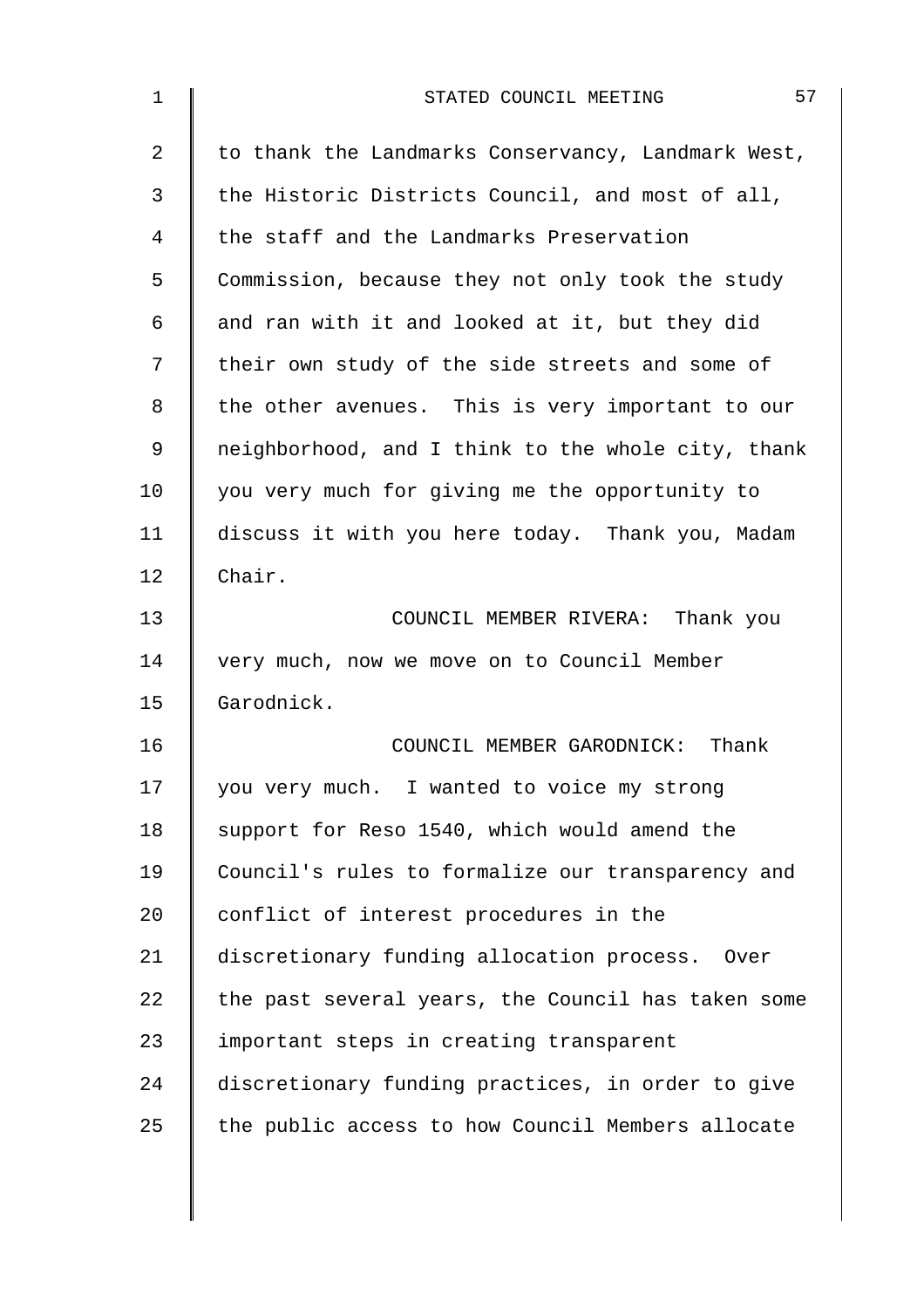| $\mathbf 1$    | 58<br>STATED COUNCIL MEETING                       |
|----------------|----------------------------------------------------|
| $\overline{a}$ | taxpayer dollars. These were good changes, I'd     |
| $\mathfrak{Z}$ | like to thank the Speaker for implementing them.   |
| 4              | The public now has access to discretionary expense |
| 5              | and capital allocations going back to fiscal year  |
| 6              | 2009, thus the public knows which organizations    |
| 7              | applied for funds, which groups received funding,  |
| 8              | and how much was allocated by each member. All     |
| 9              | funding request applications must pass a vetting   |
| 10             | process by the Council and other city agencies     |
| 11             | before funds are disbursed, and Council Members    |
| 12             | are required to disclose conflicts of interest     |
| 13             | which may exist with discretionary allocations.    |
| 14             | This is an important practice, it should be a rule |
| 15             | of the Council, so I want to thank the Speaker for |
| 16             | her support of this, Council Member Williams for   |
| 17             | his introduction of this rule, and I'd like to     |
| 18             | encourage my colleagues to vote yes.               |
| 19             | COUNCIL MEMBER RIVERA: Thank you                   |
| 20             | very much, we now move on to Council Member        |
| 21             | Williams.                                          |
| 22             | COUNCIL MEMBER WILLIAMS: Thank                     |
| 23             | you. Today I believe we will be passing pre-       |
| 24             | considered Resolution 1540, which will formally    |
| 25             | amend the rules of the City Council in relation to |
|                |                                                    |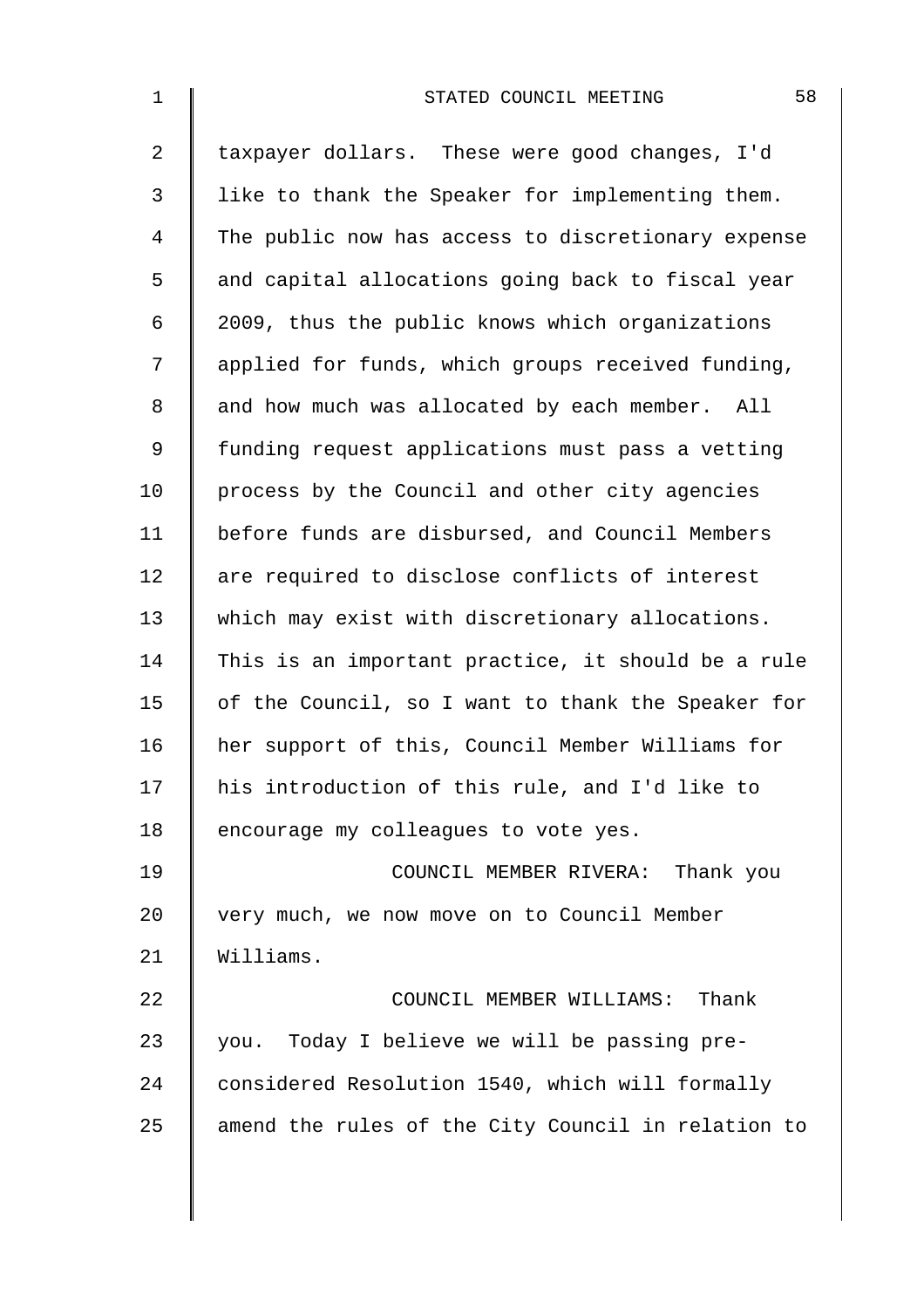| $\mathbf 1$    | 59<br>STATED COUNCIL MEETING                        |
|----------------|-----------------------------------------------------|
| $\overline{2}$ | discretionary funding. The legislation codifies     |
| 3              | for the first time reforms put in place by Speaker  |
| 4              | Quinn over the past few years, by the Finance       |
| 5              | Division and the Office of the General Counsel.     |
| 6              | Pre-considered Resolution 1540 requires the         |
| 7              | current and future Speakers to establish a policy   |
| 8              | akin to the system in place today, which insures    |
| $\mathsf 9$    | the integrity and transparency of the               |
| 10             | discretionary funding process, and any such policy  |
| 11             | or organizations that wish to be considered for     |
| 12             | allocations from the capital or expense budget      |
| 13             | must file an application with the Council or the    |
| 14             | relevant city offices and/or agencies, said         |
| 15             | allocations must also be made available to the      |
| 16             | public in a searchable online database, it also     |
| 17             | authorizes the completion of disclosure and         |
| 18             | certification forms pertaining to conflicts of      |
| 19             | interest by both organizations seeking funding and  |
| 20             | Council members regarding relationships that may    |
| 21             | impact the city's conflict of interest laws.<br>By  |
| 22             | etching these spending reforms into stone, the      |
| 23             | City Council is making a strong step forward.<br>We |
| 24             | certainly have much more work to do, particularly   |
| 25             | on achieving greater parity in discretionary        |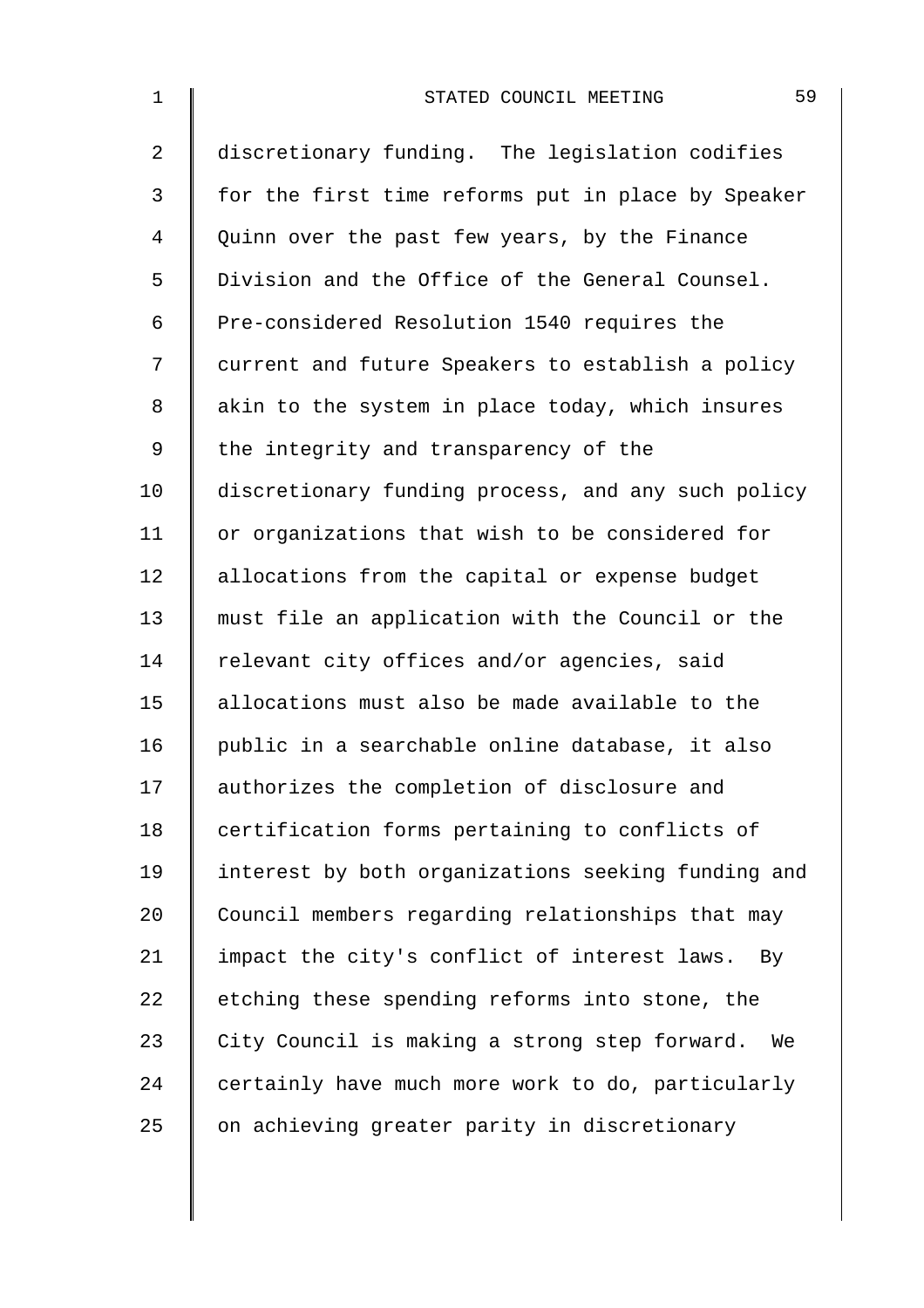| $\mathbf 1$    | 60<br>STATED COUNCIL MEETING                       |
|----------------|----------------------------------------------------|
| $\overline{2}$ | allocations. Without this those efforts would not  |
| 3              | have a solid foundation on which to stand, which   |
| 4              | is why this legislation is written to leave ample  |
| 5              | room for future leadership to improve on these     |
| 6              | rules. I thank Speaker Quinn, Council Members      |
| 7              | Recchia, Koppell and Brewer, on this issue as well |
| 8              | as the support of the Council staff, including     |
| 9              | Emerson Sykes. Thank you, I had a little mix-up    |
| 10             | there.                                             |
| 11             | COUNCIL MEMBER RIVERA: All right,                  |
| 12             | thank you very much. You've got to have fun with   |
| 13             | it. Seeing no others, we now move on to reports    |
| 14             | of special committees.                             |
| 15             | Mv3 None.                                          |
| 16             | COUNCIL MEMBER RIVERA: Reports of                  |
| 17             | standing committees.                               |
| 18             | Mv3 Report of the Committee on                     |
| 19             | Economic Development, Intro 733A, Boundaries of    |
| 20             | the Far Rockaway Empire Zone.                      |
| 21             | SPEAKER QUINN: I thought that was                  |
| 22             | whoopsee, amended and coupled on general orders.   |
| 23             | Mv3 Report of the Committee on                     |
| 24             | Finance, Pre-considered Reso 1539, Funding in the  |
| 25             | Expense Budget.                                    |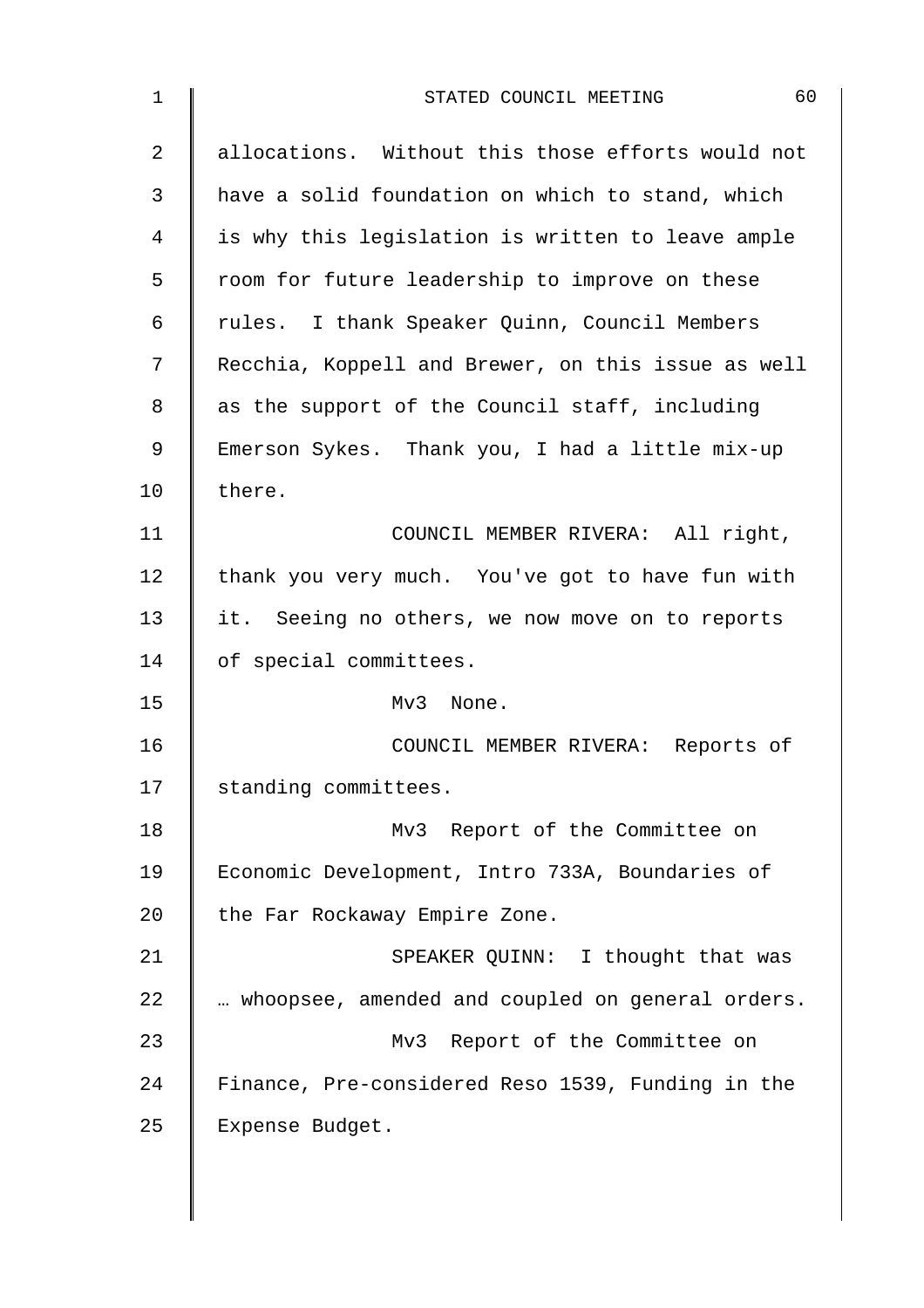| $\mathbf 1$    | 61<br>STATED COUNCIL MEETING                       |
|----------------|----------------------------------------------------|
| $\overline{2}$ | SPEAKER QUINN: Coupled on general                  |
| 3              | orders.                                            |
| $\overline{4}$ | Mv3 Report of the Committee on                     |
| 5              | General Welfare, Intro 648A, Process for Youth and |
| $\epsilon$     | Young Adults Applying for and Receiving Public     |
| 7              | Assistance.                                        |
| 8              | SPEAKER QUINN: Amended and coupled                 |
| $\mathsf 9$    | on general orders.                                 |
| 10             | Mv3 Intro 649A, Youth and Young                    |
| 11             | Adults 16 through 24 Receiving Public Assistance   |
| 12             | as the Head of a Household.                        |
| 13             | SPEAKER QUINN: Amended and coupled                 |
| 14             | on general orders.                                 |
| 15             | Mv3 Intro 657, Collecting and                      |
| 16             | Reporting for Public Assistance.                   |
| 17             | SPEAKER QUINN: Amended and coupled                 |
| 18             | on general orders.                                 |
| 19             | Mv3 Report of the Committee on                     |
| 20             | Land Use, LU680 and Reso 15441, UDAP Queens.       |
| 21             | SPEAKER QUINN: Coupled on general                  |
| 22             | orders.                                            |
| 23             | Mv3 LU688 through LU699, Seward                    |
| 24             | Park Extension.                                    |
| 25             | SPEAKER QUINN: Approved and                        |
|                |                                                    |
|                |                                                    |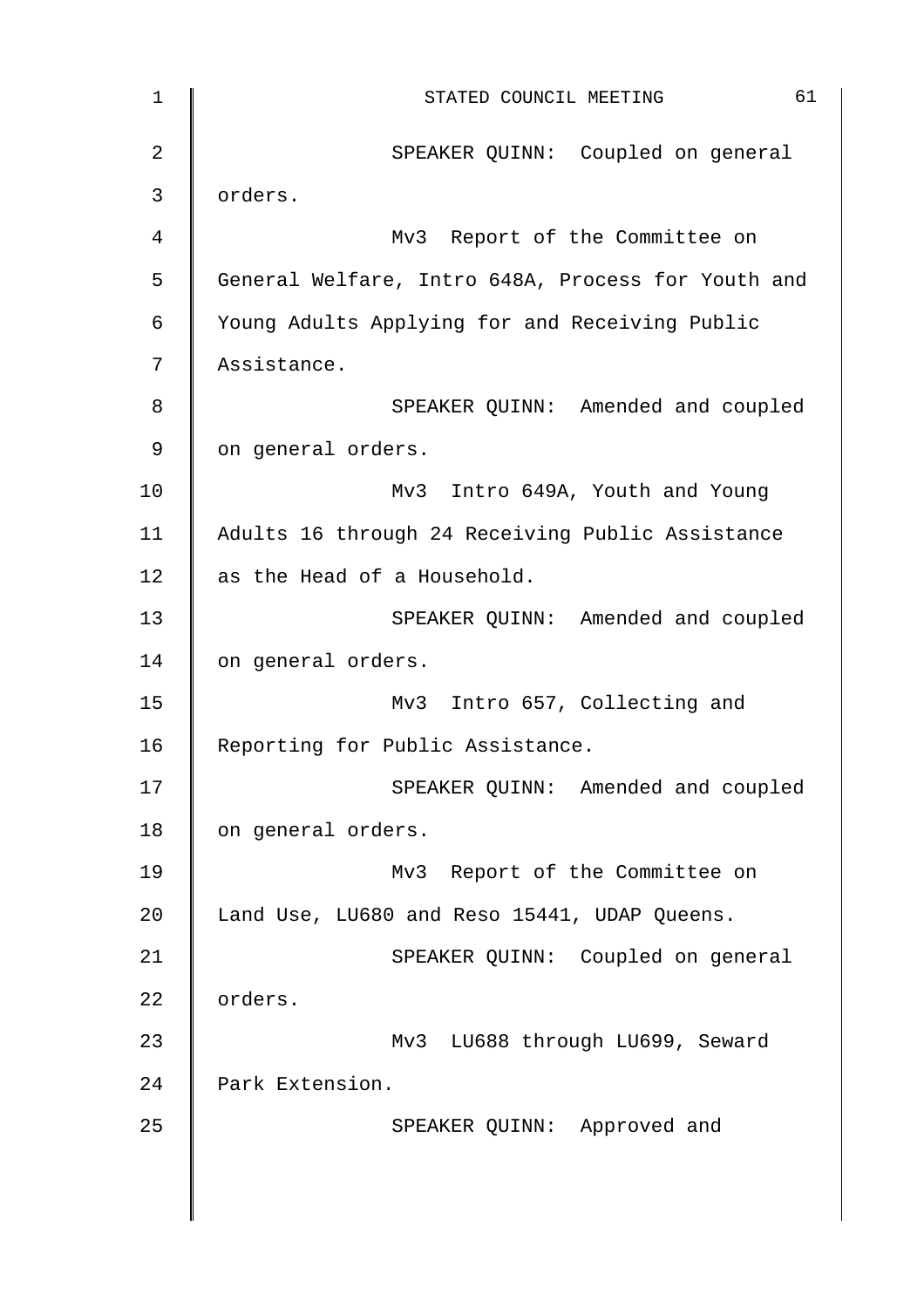| $\mathbf 1$ | 62<br>STATED COUNCIL MEETING                       |
|-------------|----------------------------------------------------|
| 2           | modifications are referred to the City Planning    |
| 3           | Commission pursuant to rule 11.70B of the rules of |
| 4           | the Council and Section 197D of the New York City  |
| 5           | Charter.                                           |
| 6           | Mv3 LU705 and Reso 1542, Landmark                  |
| 7           | Designation Manhattan.                             |
| 8           | SPEAKER QUINN: Coupled on general                  |
| 9           | orders.                                            |
| 10          | Mv3 LU706 and Reso 1543,                           |
| 11          | Unenclosed Sidewalk Café, Manhattan.               |
| 12          | SPEAKER QUINN: Coupled on general                  |
| 13          | orders.                                            |
| 14          | Mv3 LU709 and Reso 1544, through                   |
| 15          | LU714 and Reso 1546 on page 12, Zoning             |
| 16          | Resolutions.                                       |
| 17          | SPEAKER QUINN: Coupled on general                  |
| 18          | orders.                                            |
| 19          | Mv3 LU717 and Reso 1548, Amendment                 |
| 20          | to the City Map, Bronx.                            |
| 21          | SPEAKER QUINN: Hold on one sec,                    |
| 22          | coupled on general orders.                         |
| 23          | Mv3 LU718 and Reso 1549, Granting                  |
| 24          | of a New Tax Exemption, Bronx.                     |
| 25          | SPEAKER QUINN: Coupled on general                  |
|             |                                                    |
|             |                                                    |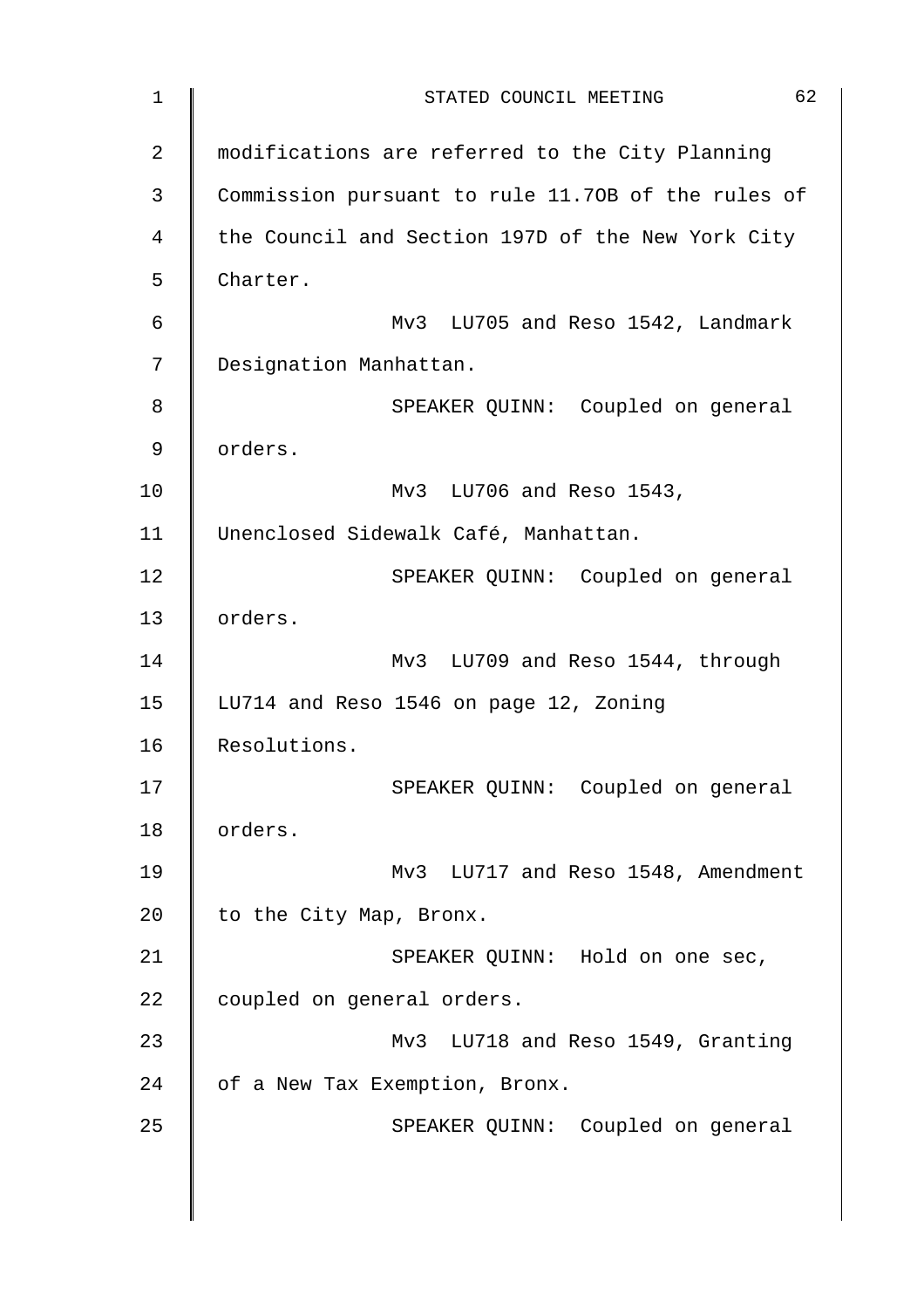1 || STATED COUNCIL MEETING 63 2 | orders. 3 || Mv3 Report of the Committee on 4 | Rules, Privileges and Elections, Pre-considered 5 | M909, Re-appointment of Jose M. Araujo, Queens 6 County Democratic Commissioner of Elections. 7 SPEAKER QUINN: Coupled on general 8 | orders. 9 | Mv3 Pre-considered Reso 1540, 10 Discretionary Funding. 11 | SPEAKER QUINN: Coupled on general 12 orders. 13 | Mv3 Report of the Committee on 14 Transportation, Intro 683A, Apparel used by 15 | Operators of Bicycles. 16 SPEAKER QUINN: Amended and coupled 17 | on general orders. 18 | COUNCIL MEMBER RIVERA: General 19 | order calendar. 20 | Mv3 Intro 783A, Requiring 21 Commercial Bicyclists to Complete a Bicycle Safety 22 Course. 23 SPEAKER QUINN: Amended and coupled 24 on general orders. 25 | Mv3 Intro 896A, Enforcement of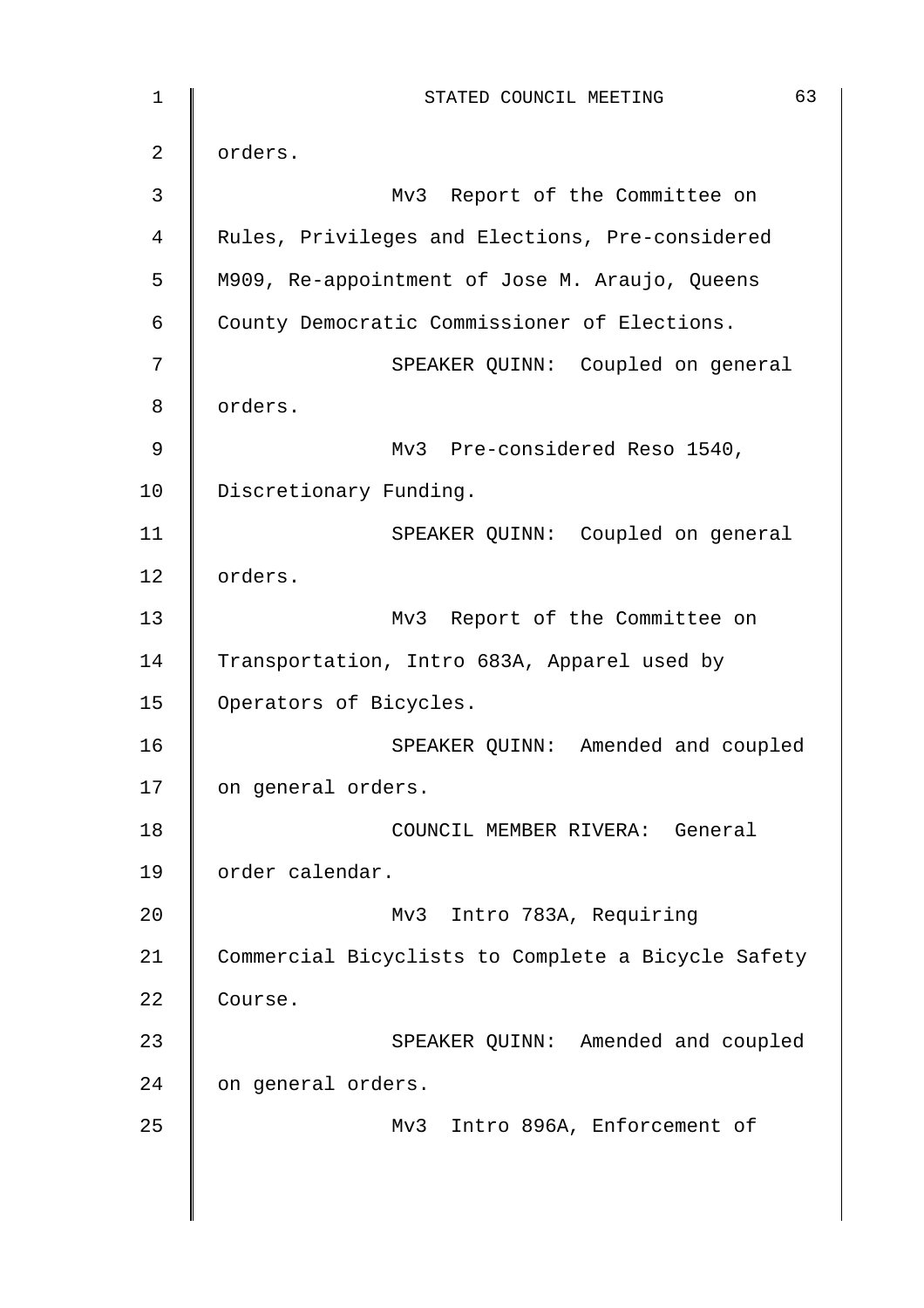1 || STATED COUNCIL MEETING 64 2 Commercial Bicycle Provisions. 3 SPEAKER QUINN: Amended and coupled 4 | on general orders. 5 Mv3 Intro 9100, Use of Bicycles 6 | for Commercial Purposes. 7 SPEAKER QUINN: Amended and coupled 8 | on general orders. 9 COUNCIL MEMBER RIVERA: General 10 | order calendar. 11 | Mv3 LU688 and Reso 1551 through 12 | LU699 and Reso 1562, Seward Park Extension. 13 | SPEAKER QUINN: Coupled on general 14 | orders. 15 || Mv3 Resolution appointing various 16 | persons Commissioner of Deeds. 17 || SPEAKER QUINN: Coupled on general 18 | orders, and at this time I'd like to ask for a 19 | roll call on all items that have been coupled on 20 the general order calendar. 21 **COUNCIL MEMBER RIVERA:** So ordered. 22 Mv3 Arroyo. 23 | COUNCIL MEMBER ARROYO: Aye. 24 | Mv3 Brewer. 25 | COUNCIL MEMBER BREWER: Aye.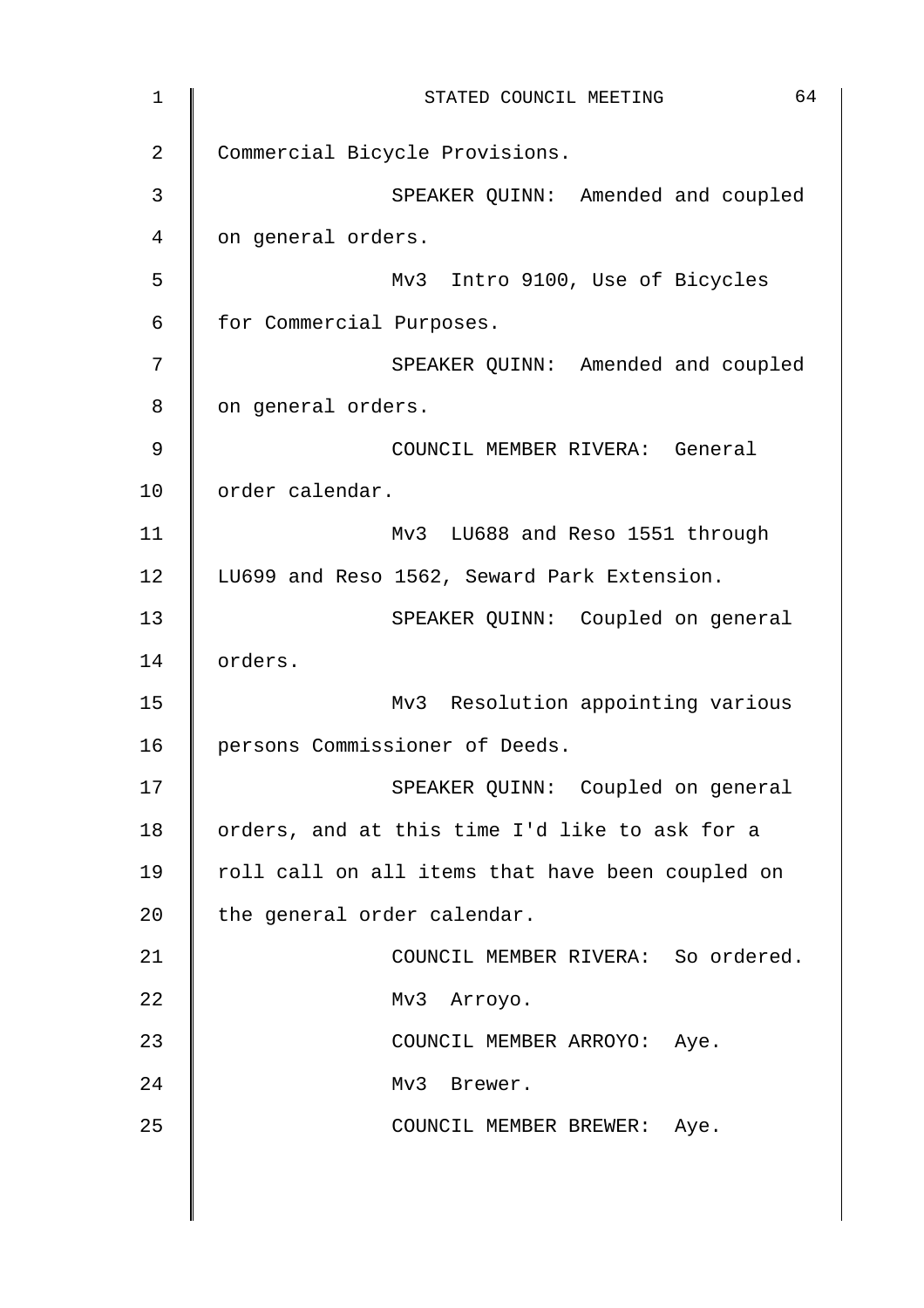| 1              | 65<br>STATED COUNCIL MEETING                       |
|----------------|----------------------------------------------------|
| $\overline{2}$ | Mv3 Cabrera.                                       |
| 3              | COUNCIL MEMBER CABRERA: Aye.                       |
| 4              | Mv3 Chin.                                          |
| 5              | COUNCIL MEMBER CHIN: Aye.                          |
| 6              | Mv3 Comrie.                                        |
| 7              | COUNCIL MEMBER COMRIE, JR.: Aye.                   |
| 8              | Mv3 Crowley.                                       |
| 9              | COUNCIL MEMBER CROWLEY: Aye.                       |
| 10             | Mv3 Dickens.                                       |
| 11             | COUNCIL MEMBER DICKENS: Aye.                       |
| 12             | Mv3 Eugene.                                        |
| 13             | COUNCIL MEMBER EUGENE: Aye.                        |
| 14             | Mv3 Ferreras.                                      |
| 15             | COUNCIL MEMBER FERRERAS: Aye.                      |
| 16             | Mv3 Fidler.                                        |
| 17             | COUNCIL MEMBER FIDLER: Majority                    |
| 18             | Leader Rivera, may I be briefly excused to explain |
| 19             | my vote?                                           |
| 20             | COUNCIL MEMBER RIVERA:<br>Yes.                     |
| 21             | COUNCIL MEMBER FIDLER: Thank you.                  |
| 22             | First, sometimes you get the microphone you        |
| 23             | forget, so I do want to apologize and thank Molly  |
| 24             | Murphy and Alix Pustilnik and the rest of the      |
| 25             | staff of the General Welfare Committee, Brad Reid, |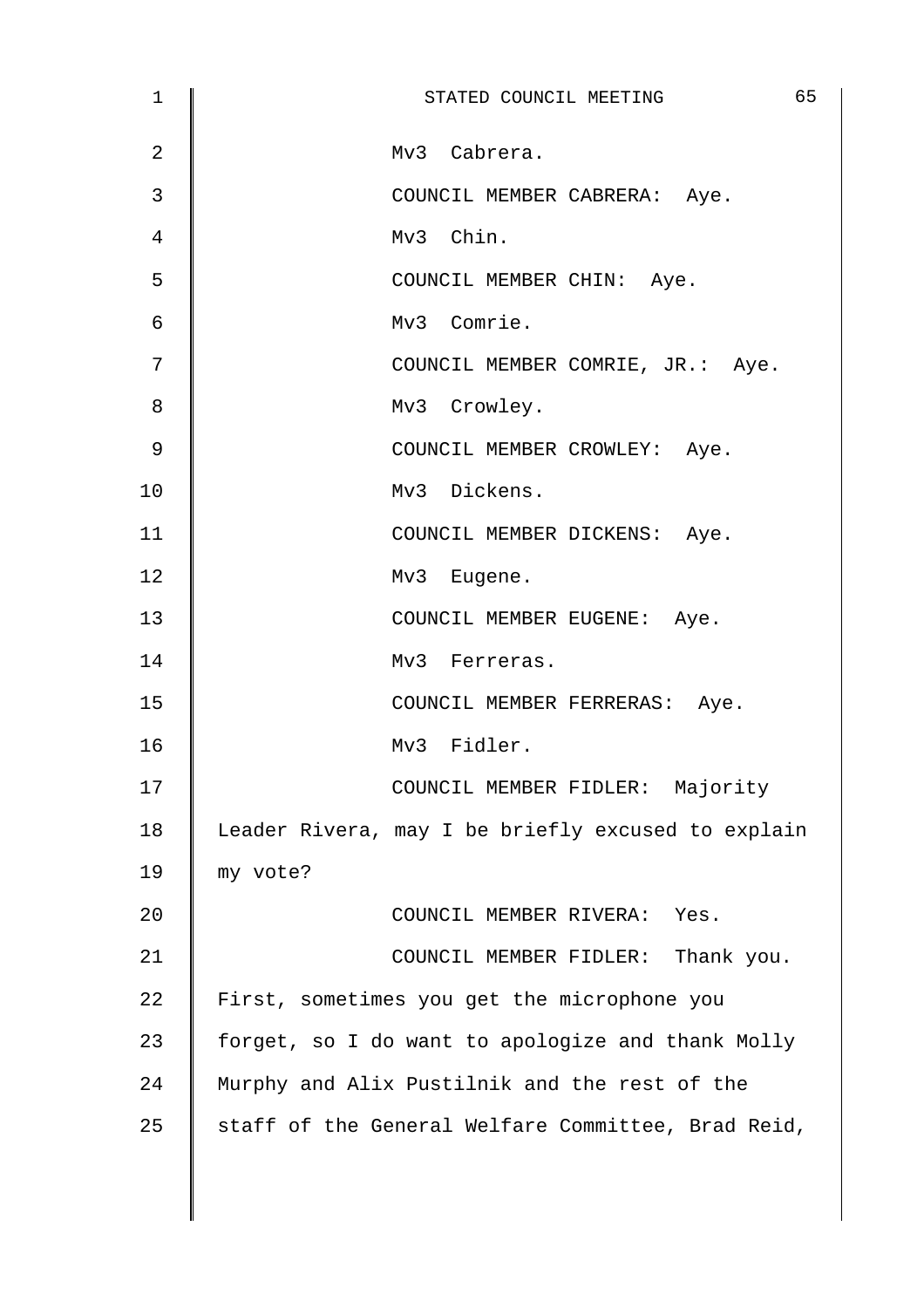| $\mathbf 1$    | 66<br>STATED COUNCIL MEETING                       |
|----------------|----------------------------------------------------|
| $\overline{2}$ | my counsel for their work on Intro 649A. Second,   |
| 3              | I need to disclose for the record that in the      |
| 4              | Finance resolution there are funds that are going  |
| 5              | to Millennium Development, I have staff members    |
| 6              | who have  I have a staff member who has relatives  |
| 7              | who work for that development corporation, so I    |
| 8              | need to disclose that. And I also want to take     |
| 9              | this moment to thank Speaker Quinn and Finance     |
| 10             | Chairman Recchia, because the funds that are being |
| 11             | moved in that  to Millennium in that transparency  |
| 12             | resolution will keep a senior center that was      |
| 13             | going to close its doors very shortly open, and on |
| 14             | behalf of hundreds of seniors that were really     |
| 15             | kind of put out by that, I want to say thank you   |
| 16             | very much. And I vote aye on all.                  |
| 17             | Mv3 Foster.                                        |
| 18             | COUNCIL MEMBER FOSTER: Aye.                        |
| 19             | Mv3 Garodnick.                                     |
| 20             | COUNCIL MEMBER GARODNICK: Aye.                     |
| 21             | Mv3 Gennaro.                                       |
| 22             | COUNCIL MEMBER GENNARO: Aye.                       |
| 23             | Mv3 Gentile.                                       |
| 24             | COUNCIL MEMBER GENTILE: Aye on                     |
| 25             | all.                                               |
|                |                                                    |
|                |                                                    |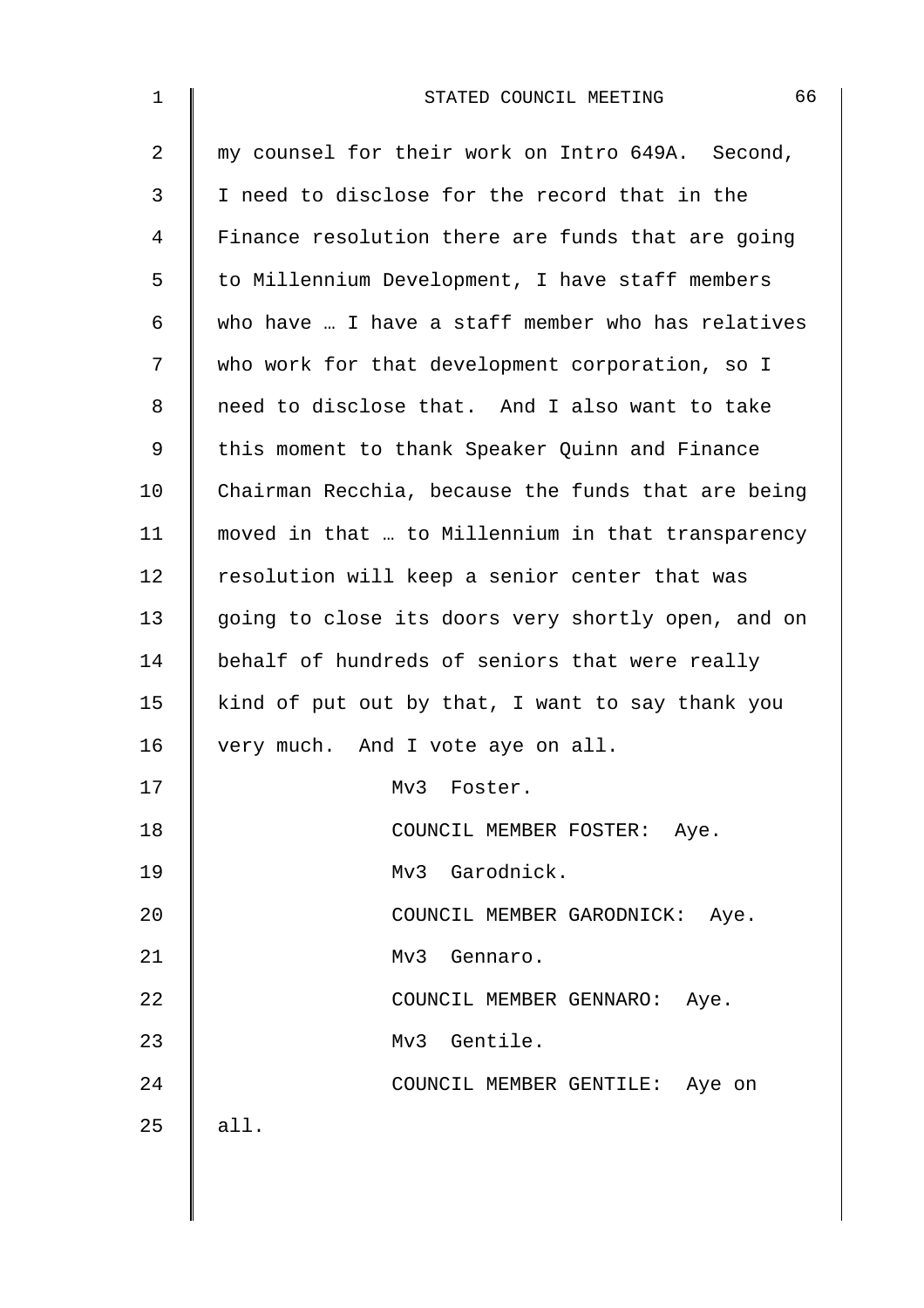| 1              | 67<br>STATED COUNCIL MEETING                      |
|----------------|---------------------------------------------------|
| $\overline{2}$ | Mv3 Gonzalez.                                     |
| 3              | COUNCIL MEMBER GONZALEZ: Aye on                   |
| 4              | all.                                              |
| 5              | Mv3 Ignizio.                                      |
| 6              | COUNCIL MEMBER IGNIZIO: Yes.                      |
| 7              | Mv3 Jackson.                                      |
| 8              | COUNCIL MEMBER JACKSON: Yes.                      |
| 9              | Mv3 James.                                        |
| 10             | COUNCIL MEMBER JAMES: Aye.                        |
| 11             | Mv3 Koppell.                                      |
| 12             | COUNCIL MEMBER KOPPELL: Aye.                      |
| 13             | Mv3 Koslowitz.                                    |
| 14             | COUNCIL MEMBER KOSLOWITZ: Aye.                    |
| 15             | Mv3 Lander.                                       |
| 16             | COUNCIL MEMBER LANDER: May I be                   |
| 17             | excused?                                          |
| 18             | COUNCIL MEMBER RIVERA: So ordered.                |
| 19             | COUNCIL MEMBER LANDER: I vote aye,                |
| 20             | I want to add my big voice of thanks to Christian |
| 21             | for all his really great work with me on the      |
| 22             | Subcommittee, thank you, we will miss you a lot.  |
| 23             | And as someone who had a very small bit part with |
| 24             | some of the folks in Seward Park, I want to say a |
| 25             | big, big moment of congratulations to all the     |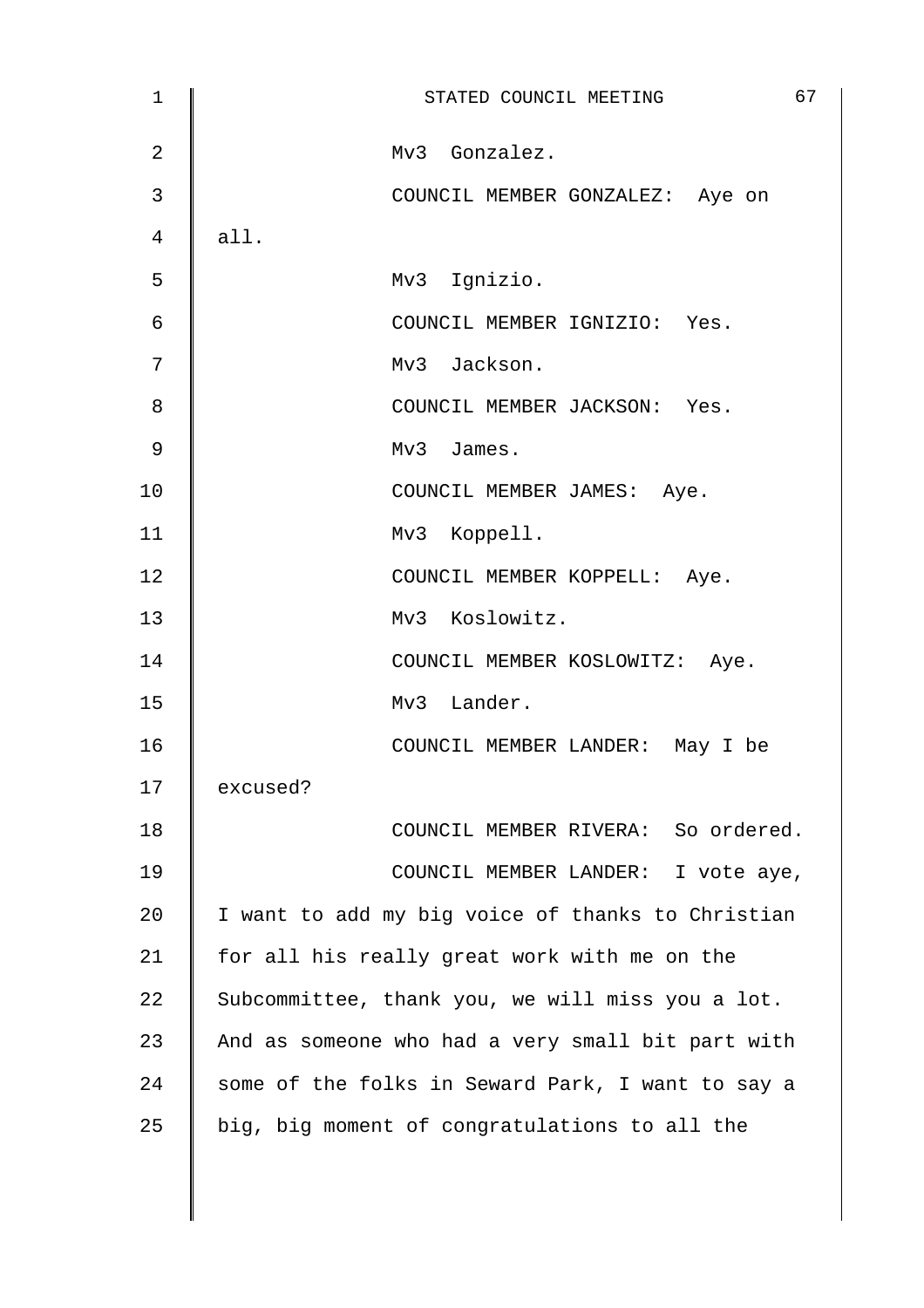| $\mathbf 1$    | 68<br>STATED COUNCIL MEETING                       |
|----------------|----------------------------------------------------|
| $\overline{2}$ | activists, to Rosie, and especially to Margaret.   |
| 3              | I vote aye on all.                                 |
| 4              | Mv3 Lappin.                                        |
| 5              | COUNCIL MEMBER LAPPIN: I really                    |
| 6              | wanted to congratulate Councilwoman Chin and       |
| 7              | Councilwoman Mendez on the Seward Park Land Use    |
| 8              | application before us today, and thank Council     |
| 9              | Member Vacca for taking the issue of pedestrian    |
| 10             | safety so seriously along with the Speaker and     |
| 11             | Council Members Brewer and Garodnick, it's really  |
| 12             | nice to be able to pass a package of bike safety   |
| 13             | bills today. And I vote aye.                       |
| 14             | Mv3 Levin.                                         |
| 15             | COUNCIL MEMBER LEVIN: Aye, and I                   |
| 16             | want to also thank and congratulate Christian      |
| 17             | Hylton on his service to this body and to the City |
| 18             | of New York. Thank you, Christian.                 |
| 19             | Mv3 Mark-Viverito.                                 |
| 20             | COUNCIL MEMBER MARK-VIVERITO: Aye.                 |
| 21             | Mv3 Mealy.                                         |
| 22             | COUNCIL MEMBER MEALY: Aye.                         |
| 23             | Mendez.<br>Mv3                                     |
| 24             | COUNCIL MEMBER MENDEZ: Aye.                        |
| 25             | Nelson.<br>Mv3                                     |
|                |                                                    |
|                |                                                    |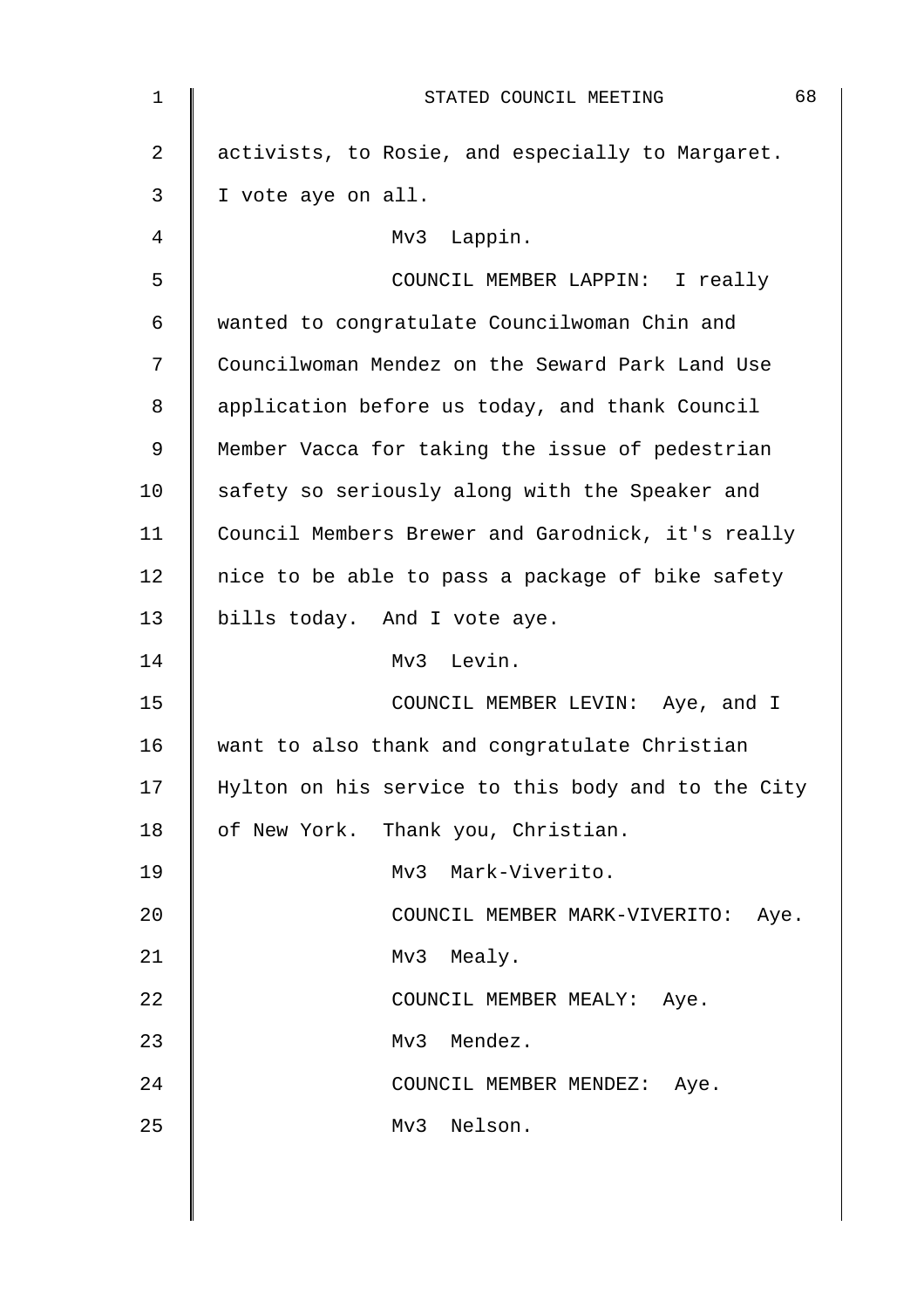| $\mathbf 1$    | 69<br>STATED COUNCIL MEETING                       |
|----------------|----------------------------------------------------|
| $\overline{2}$ | COUNCIL MEMBER NELSON: Aye and may                 |
| 3              | I ask permission to vote aye on the land use roll- |
| 4              | ups?                                               |
| 5              | COUNCIL MEMBER RIVERA: So ordered.                 |
| $\epsilon$     | COUNCIL MEMBER NELSON: Thank you.                  |
| 7              | Did you catch all that? Okay.                      |
| 8              | Mv3 Palma.                                         |
| 9              | COUNCIL MEMBER PALMA: Aye.                         |
| 10             | Mv3 Rose.                                          |
| 11             | COUNCIL MEMBER ROSE: Aye.                          |
| 12             | Mv3 Ulrich.                                        |
| 13             | COUNCIL MEMBER ULRICH: Aye.                        |
| 14             | Mv3 Vacca.                                         |
| 15             | COUNCIL MEMBER VACCA: Aye.                         |
| 16             | Mv3 Vallone.                                       |
| 17             | COUNCIL MEMBER VALLONE, JR.: Me                    |
| 18             | and my boys are here, sorry. I vote aye on all     |
| 19             | except I will abstain on 901A, 783 and no on 683A. |
| 20             | Thank you.                                         |
| 21             | Mv3<br>Van Bramer.                                 |
| 22             | COUNCIL MEMBER VAN BRAMER: Aye.                    |
| 23             | Mv3 Vann.                                          |
| 24             | COUNCIL MEMBER VANN: Can I explain                 |
| 25             | my vote, Majority Leader?                          |
|                |                                                    |
|                |                                                    |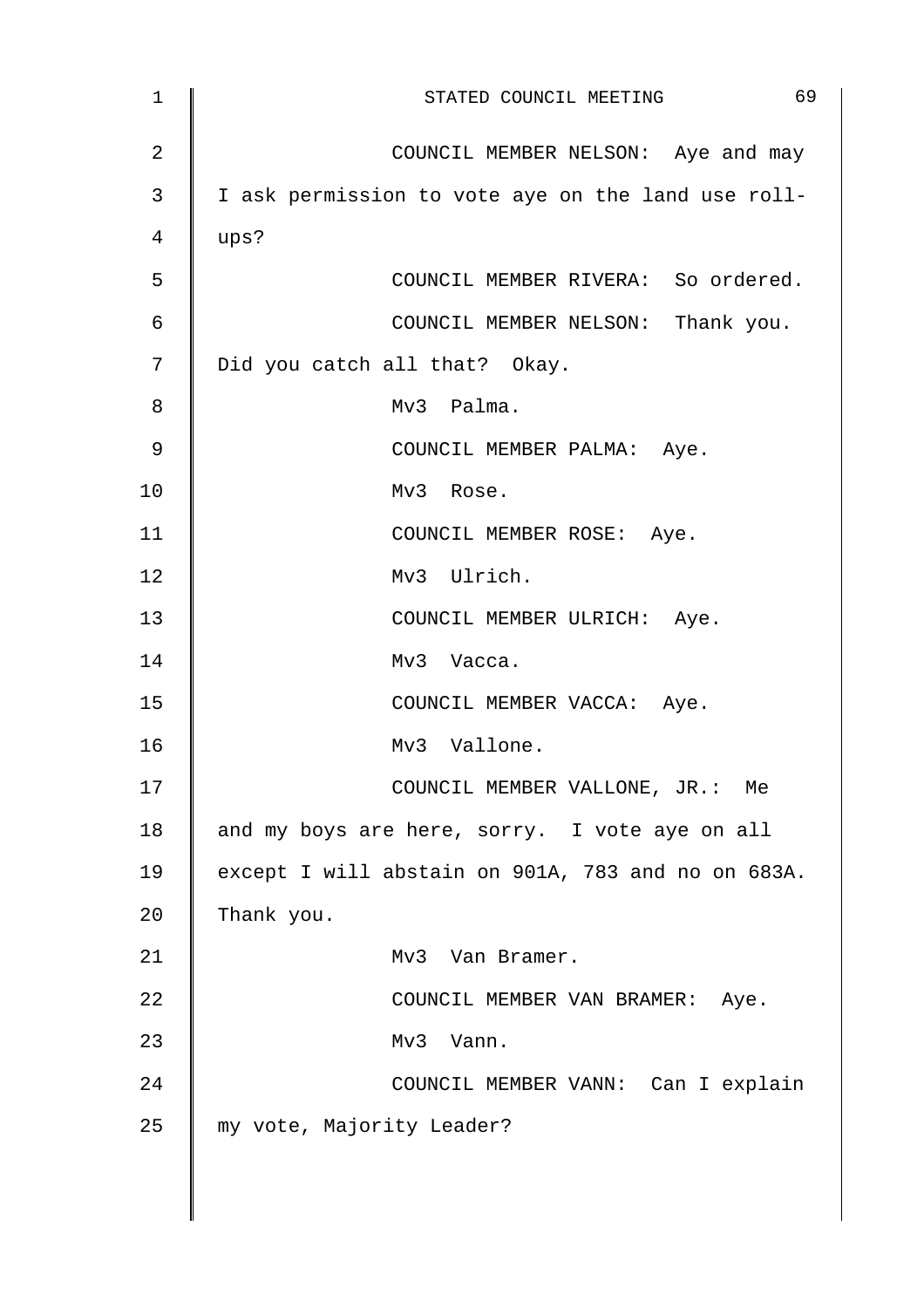| $\mathbf{1}$   | 70<br>STATED COUNCIL MEETING                       |
|----------------|----------------------------------------------------|
| $\overline{2}$ | COUNCIL MEMBER RIVERA: Yes.                        |
| 3              | COUNCIL MEMBER VANN: Among the                     |
| 4              | items that we're coupling on general orders there  |
| 5              | is the proposed rezoning of approximately 140-     |
| 6              | block area in northern Bedford-Stuyvesant. I       |
| 7              | guess some four years ago we previously rezoned    |
| 8              | the southern half. This is a contextual rezoning,  |
| $\mathsf 9$    | of course it enhances the commercial district, and |
| 10             | it puts a ring of protection around the            |
| 11             | preservation of this residential area, and I'm     |
| 12             | very pleased that during my tenure we've been able |
| 13             | to again rezone the entire Bed-Stuy area, and I    |
| 14             | thank all of you for your support of this          |
| 15             | particular item. Thank you. I vote aye.            |
| 16             | Mv3 Weprin.                                        |
| 17             | COUNCIL MEMBER WEPRIN: Aye.                        |
| 18             | Mv3 Williams.                                      |
| 19             | COUNCIL MEMBER WILLIAMS: Aye.                      |
| 20             | Mv3 Wills.                                         |
| 21             | COUNCIL MEMBER WILLS: Aye.                         |
| 22             | Mv3 Foster.                                        |
| 23             | COUNCIL MEMBER FOSTER: Aye.                        |
| 24             | Mv3 Oddo.                                          |
| 25             | COUNCIL MEMBER ODDO: Yes.                          |
|                |                                                    |
|                |                                                    |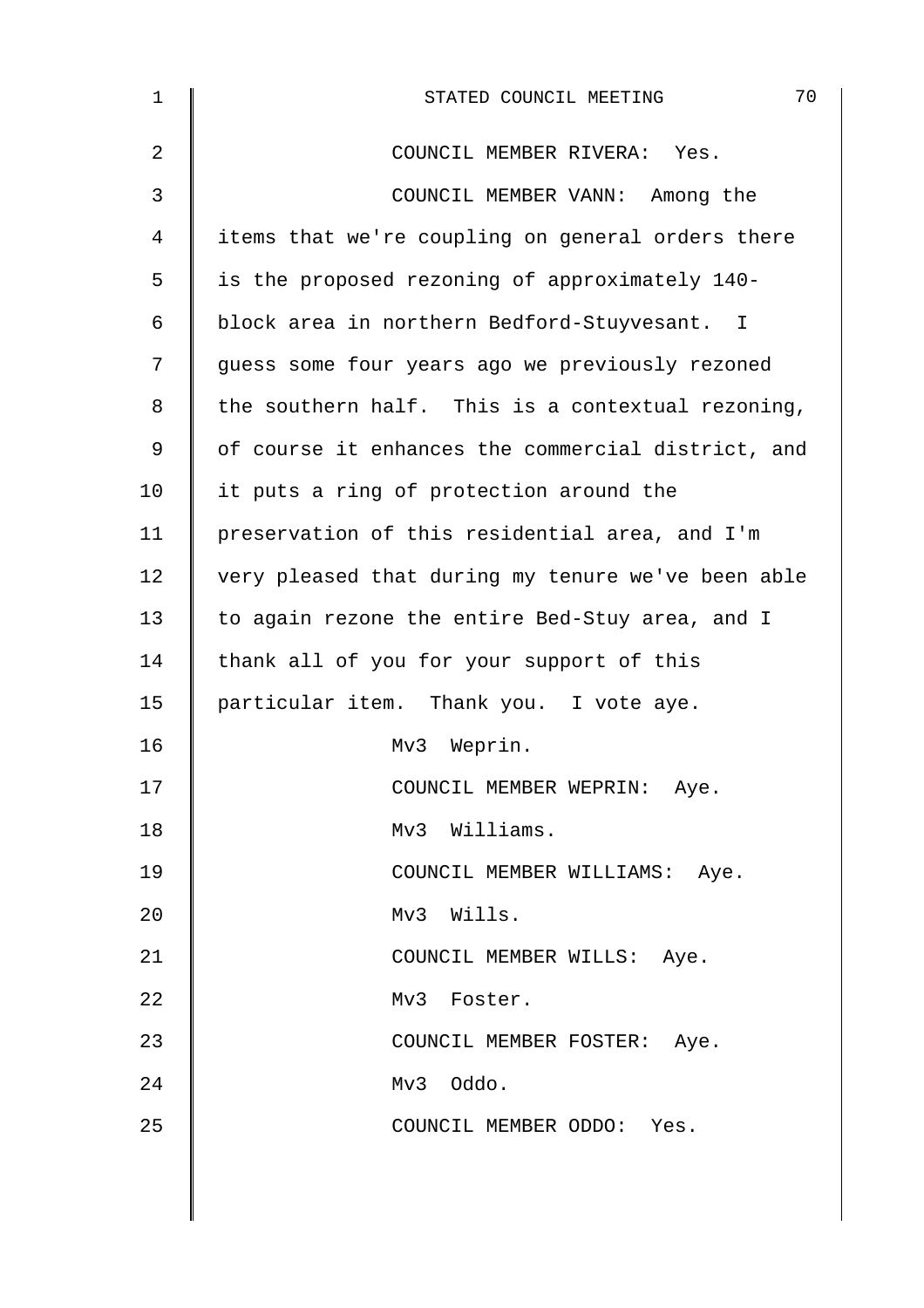| $\mathbf 1$ | 71<br>STATED COUNCIL MEETING                       |
|-------------|----------------------------------------------------|
| 2           | Mv3 Rivera.                                        |
| 3           | COUNCIL MEMBER RIVERA: I vote aye.                 |
| 4           | Mv3 Speaker Quinn.                                 |
| 5           | SPEAKER QUINN: Aye.                                |
| 6           | COUNCIL MEMBER RIVERA: All items                   |
| 7           | on today's general order calendar were adopted by  |
| 8           | a vote of 48 in the affirmative with zero in the   |
| 9           | negative and zero abstentions, with the exception  |
| 10          | of Intro 683-A, which was adopted by a vote of 47  |
| 11          | in the affirmative, one in the negative and zero   |
| 12          | abstentions, and 783-A, which was adopted by a     |
| 13          | vote of 47 in the affirmative, zero in the         |
| 14          | negative and one abstention, and Intro 910-A,      |
| 15          | which was adopted by a vote of 47 in the           |
| 16          | affirmative, zero in the negative and one          |
| 17          | abstention, and the revised land use call-ups were |
| 18          | adopted by a vote of 48 in the affirmative, with   |
| 19          | zero in the negative. Introduction and reading of  |
| 20          | the bills?                                         |
| 21          | SPEAKER QUINN: All bills are                       |
| 22          | referred to Committee.                             |
| 23          | COUNCIL MEMBER RIVERA: Seeing that                 |
| 24          | there are no resolutions, we'll now move on to     |
| 25          | general discussion. We have Council Member         |
|             |                                                    |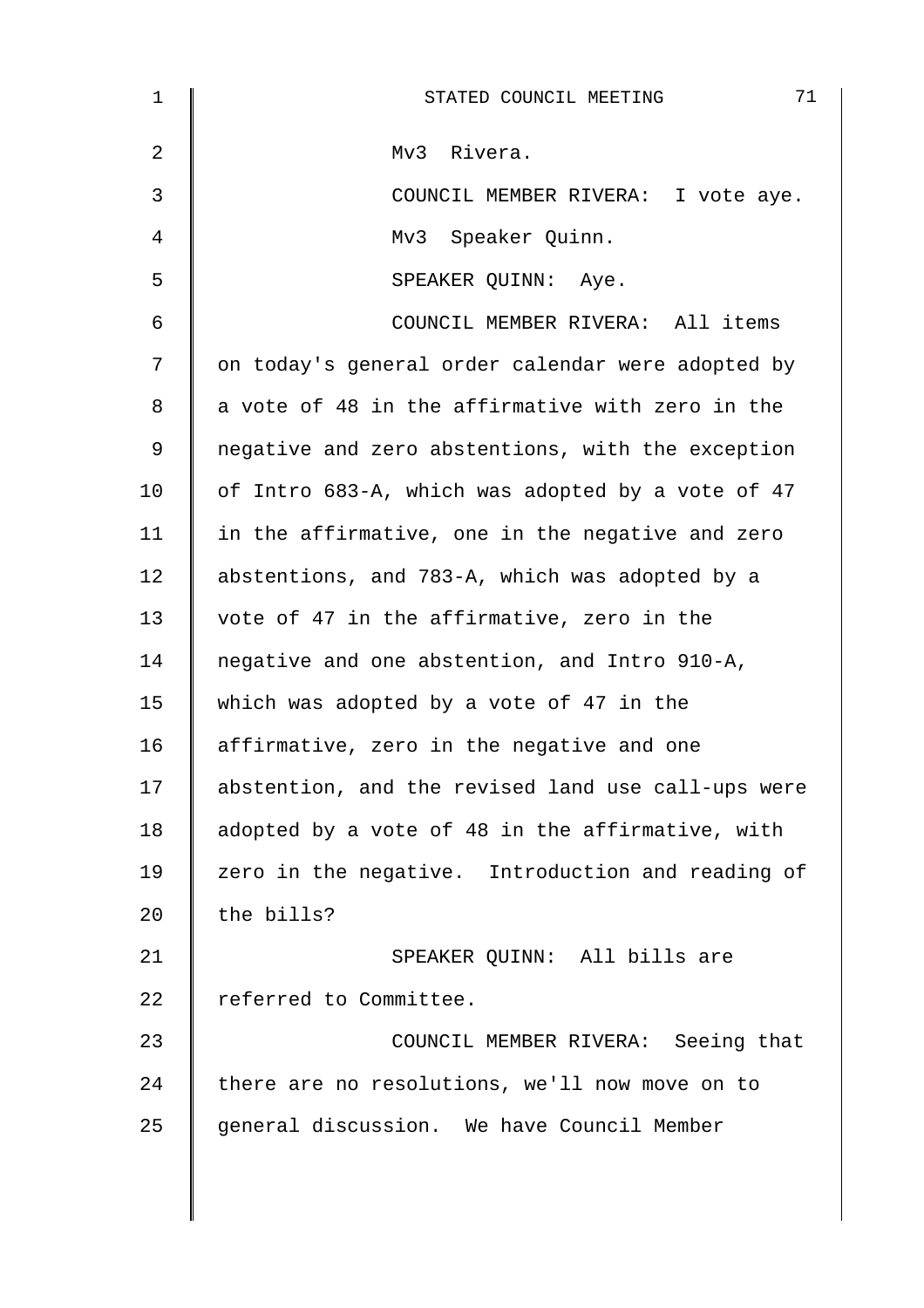| $\mathbf 1$    | 72<br>STATED COUNCIL MEETING                       |
|----------------|----------------------------------------------------|
| $\overline{2}$ | Jackson.                                           |
| 3              | COUNCIL MEMBER JACKSON: Well,                      |
| 4              | thank you, I didn't know I did anything, you're    |
| 5              | applauding for me. But my colleagues, I rise this  |
| 6              | afternoon, you've been given this particular       |
| 7              | flyer, which is about a film being shown tomorrow  |
| 8              | in the members' lounge from $3:00$ to $5:00$ p.m., |
| 9              | it's about schoolchildren from Brooklyn, and it's  |
| 10             | called Brooklyn Castle. And basically this film    |
| 11             | is about five-time national chess champions at     |
| 12             | IS318 in Brooklyn, in Steve Levin's district, and  |
| 13             | it's about the lives of these five students,       |
| 14             | including one learning-disabled, and the           |
| 15             | challenges they face in their personal lives as    |
| 16             | well as at school. It's about the transformation   |
| 17             | effect of after-school programs on the lives of    |
| 18             | these children, and it's about budget cuts, and we |
| 19             | know about that, and how the school had to         |
| 20             | struggle to maintain this award-winning program.   |
| 21             | It even has a scene shot at City Council featuring |
| 22             | someone you all would know and love. So I ask you  |
| 23             | to come at three o'clock tomorrow, and invite your |
| 24             | staff also to attend. People that have seen say    |
| 25             | it's a great film. And finally let me just--       |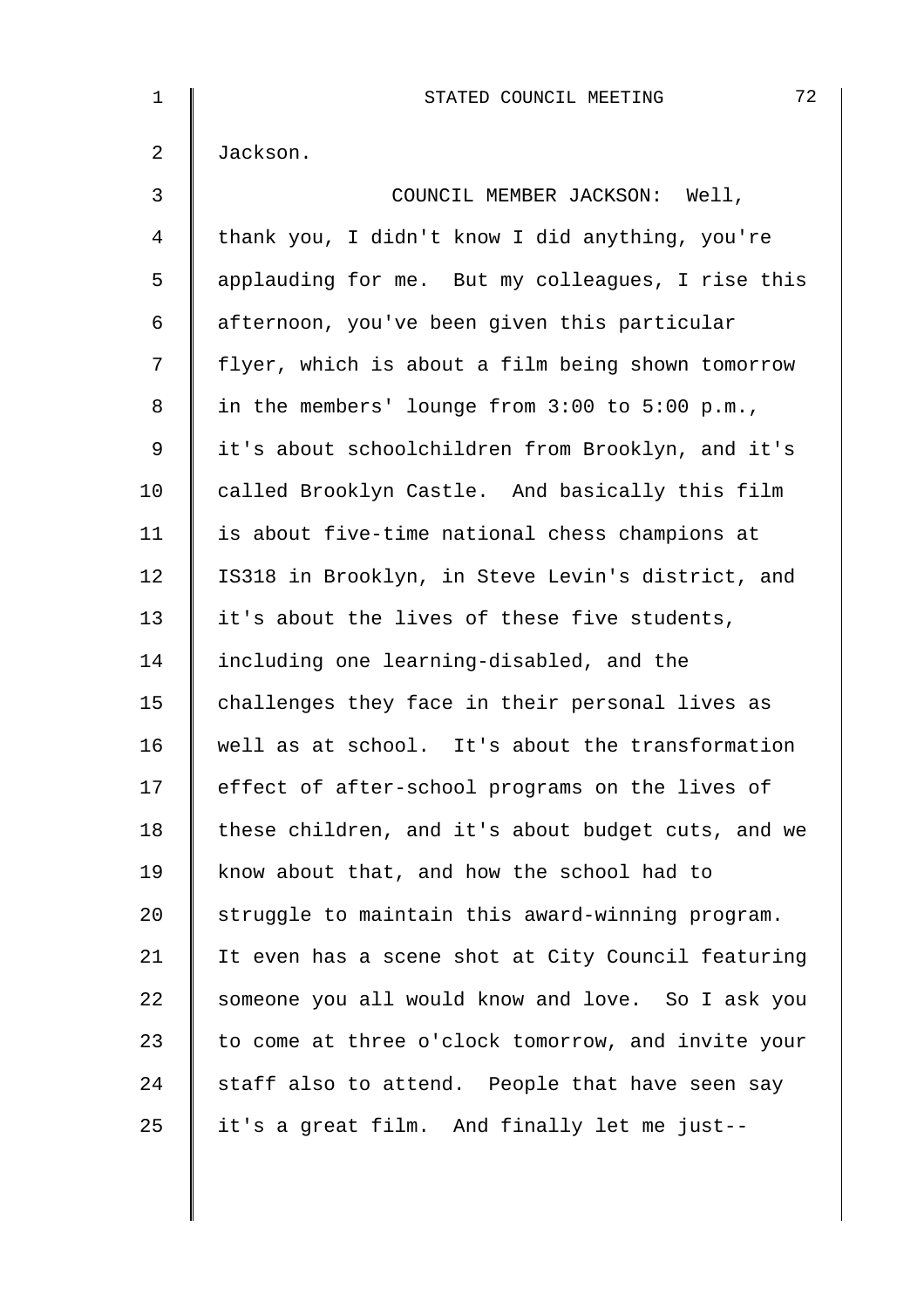| $\mathbf 1$    | 73<br>STATED COUNCIL MEETING                       |
|----------------|----------------------------------------------------|
| $\overline{a}$ | SPEAKER QUINN: (Interposing) And                   |
| $\mathfrak{Z}$ | it's Rosie's middle school, Rosie Mendez, where    |
| 4              | she went to middle school.                         |
| 5              | COUNCIL MEMBER JACKSON: You went                   |
| 6              | to school there? You did? Oh, okay. But also I     |
| 7              | would like to thank Peter Vallone, Jr., the        |
| 8              | Speaker, Jumaane and Brad, for the beginning of    |
| 9              | these very serious issues regarding the issue of   |
| 10             | stop, question and frisk. As you know, there are   |
| 11             | four bills that are pending, and obviously         |
| 12             | yesterday was an opening day, I think the hearing  |
| 13             | lasted maybe five or six hours. I was there for    |
| 14             | about two hours, and then I chaired the Education  |
| 15             | Committee hearing on busing in our schools, \$1.3  |
| 16             | billion is spent on busing our children, and       |
| 17             | obviously it was a problem this beginning of the   |
| 18             | school year, and that hearing lasted and closed at |
| 19             | 6:15 p.m. So if you didn't have the opportunity    |
| 20             | to listen, please go back and check it out. But I  |
| 21             | want to thank you for opening the hearing process  |
| 22             | regarding the issue of stop, question and frisk,   |
| 23             | knowing that almost 700,000 people last year were  |
| 24             | subjected to that, and many of them, almost all of |
| 25             | them, without arrests. So I ask you to pay         |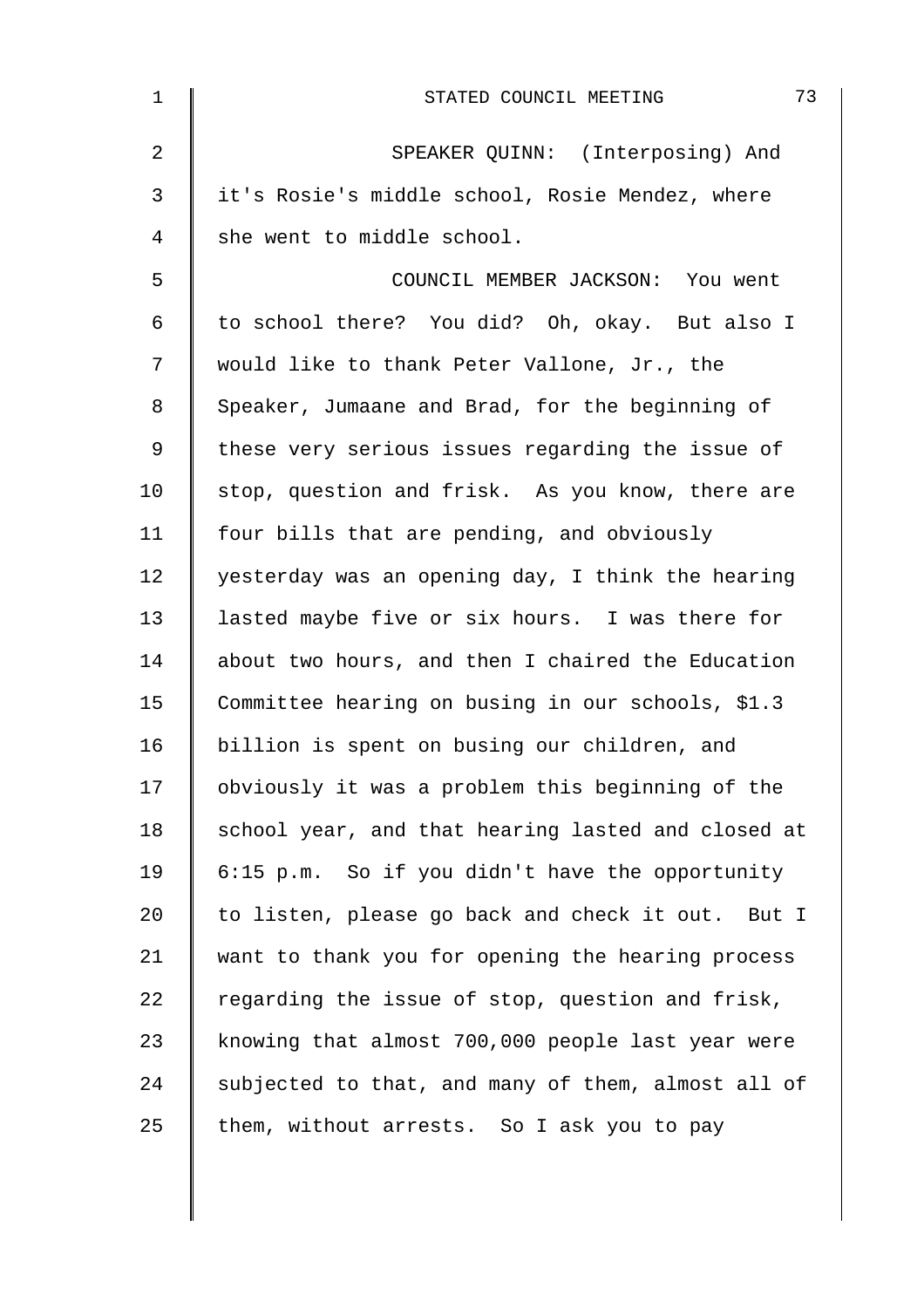| $\mathbf 1$ | 74<br>STATED COUNCIL MEETING                                 |
|-------------|--------------------------------------------------------------|
| 2           | attention to this very important matter. Thank               |
| 3           | you.                                                         |
| 4           | COUNCIL MEMBER RIVERA: Council                               |
| 5           | Member Dickens, if we can get silence in the                 |
| 6           | chambers.                                                    |
| 7           | COUNCIL MEMBER DICKENS: Thank you.                           |
| 8           | Today I am introducing Intro 943, legislation in             |
| 9           | relation to the place of assembly certificate of             |
| 10          | operation, and the place of assembly permit.<br>In           |
| 11          | essence, this will streamline the process to                 |
| 12          | remove arduous unnecessary components of the                 |
| 13          | process, to make it easier for small businesses.             |
| 14          | Instead of directly obtaining permits and                    |
| 15          | registering with both the Fire Department and DOB,           |
| 16          | this new revised process primarily lets a business           |
| 17          | owner deal with the Fire Department and removes              |
| 18          | the task of dealing with two agencies. Also,                 |
| 19          | place of assembly certificates have no expiration            |
| 20          | dates any more, but would need to be accompanied             |
| 21          | by a New York Fire Department permit after one               |
| 22          | year. It is important to remove any extraneous               |
| 23          | variance afflicting our small businesses, and this           |
| 24          | legislation takes us in the right direction.<br>$\mathbf{I}$ |
| 25          | thank the Speaker and her phenomenal staff, Rob              |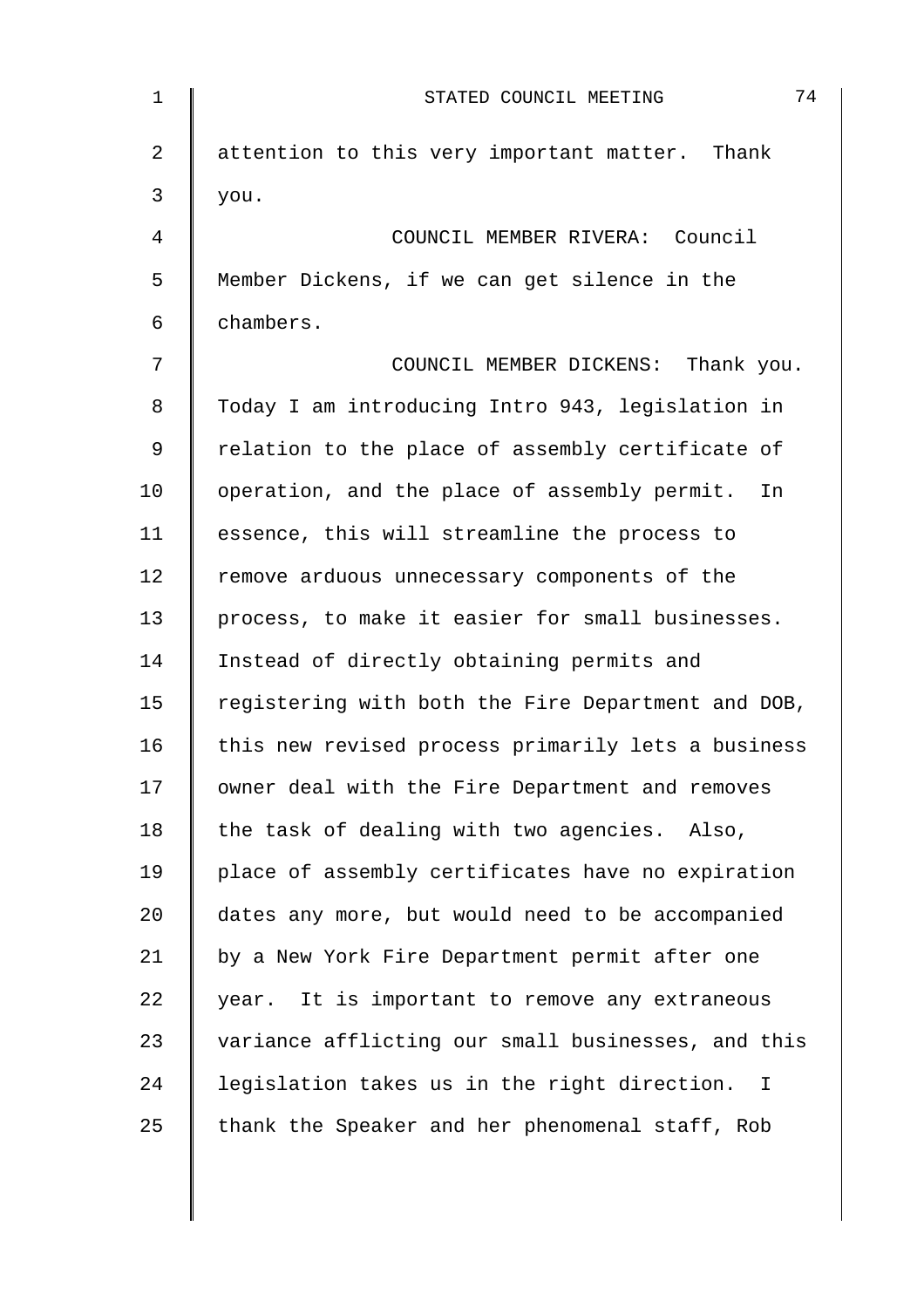| $\mathbf 1$ | 75<br>STATED COUNCIL MEETING                       |
|-------------|----------------------------------------------------|
| 2           | Newman and his staff, in helping  in crafting      |
| 3           | this necessary and timely legislation. Thank you,  |
| 4           | Majority Leader.                                   |
| 5           | COUNCIL MEMBER RIVERA: Thank you                   |
| 6           | very much. Council Member Brewer.                  |
| 7           | COUNCIL MEMBER BREWER: Thank you                   |
| 8           | very much, I want to also ask people to sign on    |
| 9           | Intro 941, which does, as it suggests, standardize |
| 10          | customer service training for agency inspectors,   |
| 11          | and it's part of the Speaker's wonderful positive  |
| 12          | support for the businesses, and particularly the   |
| 13          | small ones, in our City of New York. I also want   |
| 14          | to mention that I have three fabulous interns here |
| 15          | today, Nicole Scalise, who is a Hunter public      |
| 16          | service scholar, Ama Kopetka, who is a LaGuardia   |
| 17          | Community College student, and Shirilana Karki,    |
| 18          | who is at Baruch. And just like all of the         |
| 19          | interns in the City Council, they are phenomenal.  |
| 20          | Thank you very much.                               |
| 21          | COUNCIL MEMBER RIVERA: Council                     |
| 22          | Member James.                                      |
| 23          | COUNCIL MEMBER JAMES: So earlier                   |
| 24          | Lia Neal was here, Lia Neal is a U.S. Olympic      |
| 25          | swimmer, unfortunately she had to leave, she had   |
|             |                                                    |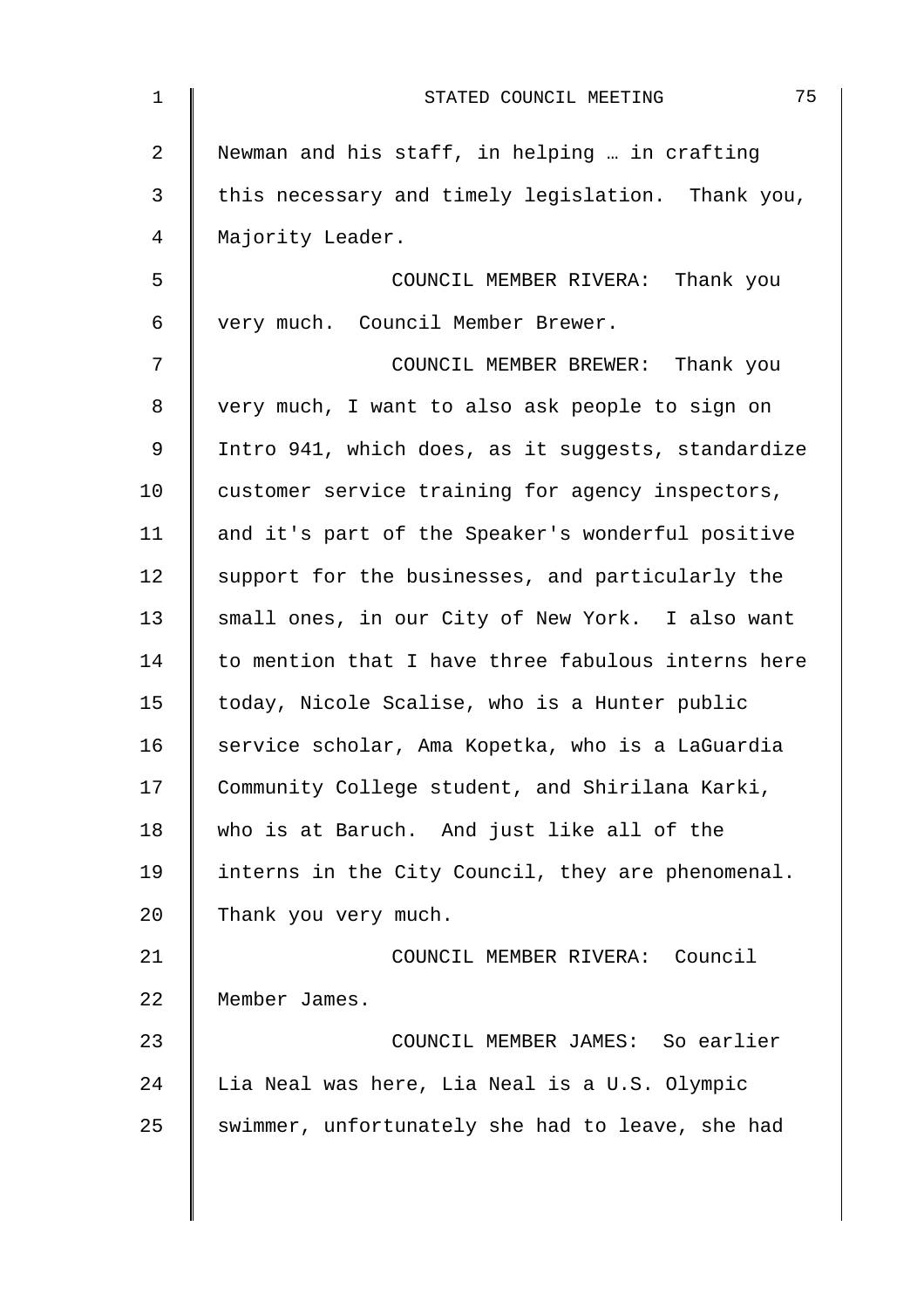| $\mathbf{1}$   | 76<br>STATED COUNCIL MEETING                                 |
|----------------|--------------------------------------------------------------|
| 2              | to attend school. She was mentored by Michael                |
| $\mathfrak{Z}$ | Phillips and Allison Schmidt, and on July 28 <sup>th</sup> , |
| 4              | 2012 during the 2012 London Olympic Games, Lia               |
| 5              | helped the United States claim bronze in the 4X100           |
| 6              | freestyle relay. At the ripe old age of 17, Lia              |
| 7              | has made United States history as the second woman           |
| 8              | of African descent to represent the United States            |
| 9              | swimming in the Olympics. And I just wanted to               |
| 10             | congratulate Lia, as I did earlier on behalf of              |
| 11             | the City Council. I also want to bring to the                |
| 12             | attention of the body a letter that has been                 |
| 13             | circulated regarding a newly-formed technology               |
| 14             | development corporation by the administration.               |
| 15             | The administration -- thank you -- the                       |
| 16             | administration removes \$20 million from the                 |
| 17             | general fund to establish this corporation, a                |
| 18             | corporation that is not subject to the approval of           |
| 19             | the City Council and/or the legislature, a                   |
| 20             | corporation that is not subject to civil service             |
| 21             | and/or procurement rules. I urge everyone to                 |
| 22             | write on, to sign on to a letter that I have                 |
| 23             | circulated asking that the Comptroller of the City           |
| 24             | of New York not register this contract until such            |
| 25             | time as this body holds hearings. And last but               |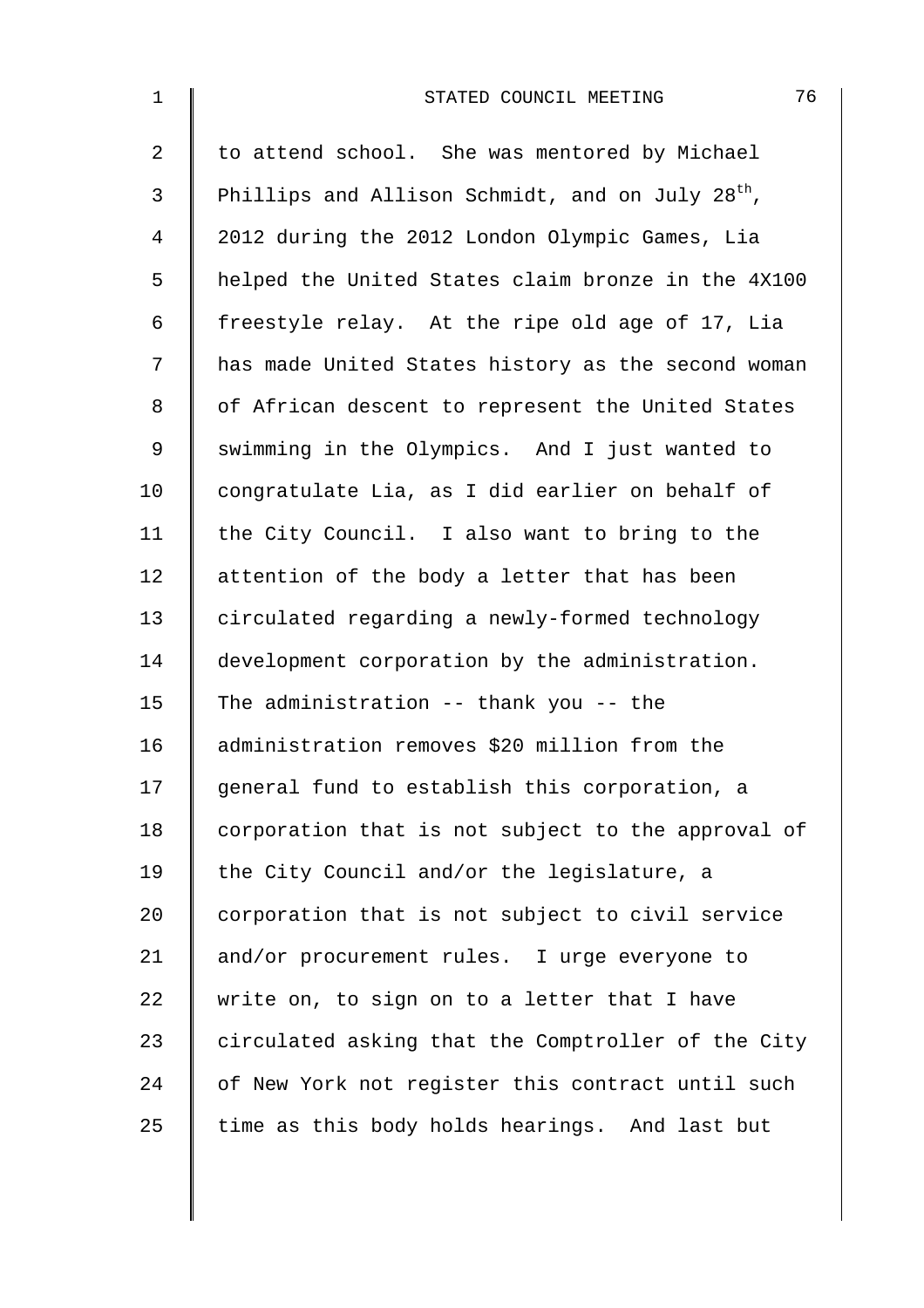| $\mathbf 1$    | 77<br>STATED COUNCIL MEETING                                    |
|----------------|-----------------------------------------------------------------|
| $\overline{a}$ | not least, all of you who went to see Jay-Z, I                  |
| 3              | forgive you. All of you--                                       |
| $\overline{4}$ | MALE VOICE: (Interposing) Thank                                 |
| 5              | you very much.                                                  |
| 6              | COUNCIL MEMBER JAMES: All of you                                |
| 7              | may we have  all of you who are going to see                    |
| 8              | Barbra Streisand, I understand. And all of you                  |
| 9              | who are going to see Lady Gaga, just like me, you               |
| 10             | were born this way, I've got it. All I ask is                   |
| 11             | that you take the subway and enjoy yourself.                    |
| 12             | Thank you.                                                      |
| 13             | COUNCIL MEMBER RIVERA: Thank you                                |
| 14             | very much. Council Member Williams.                             |
| 15             | COUNCIL MEMBER WILLIAMS: Thank                                  |
| 16             | you. Thank you, Tish, for Jay-Z, and my mom                     |
| 17             | thanks you for Streisand. I just wanted to also                 |
| 18             | say a thank you to the Speaker and all who were at              |
| 19             | the hearings yesterday and moving this forward.<br>$\mathbb{I}$ |
| 20             | do wish, and want to say again, the administration              |
| 21             | should have sent someone, should have sent someone              |
| 22             | who could answer some questions that were based on              |
| 23             | merit, and definitely should have sent someone                  |
| 24             | from the Police Department. Hopefully we can move               |
| 25             | forward expeditiously ahead in fixing this, and I               |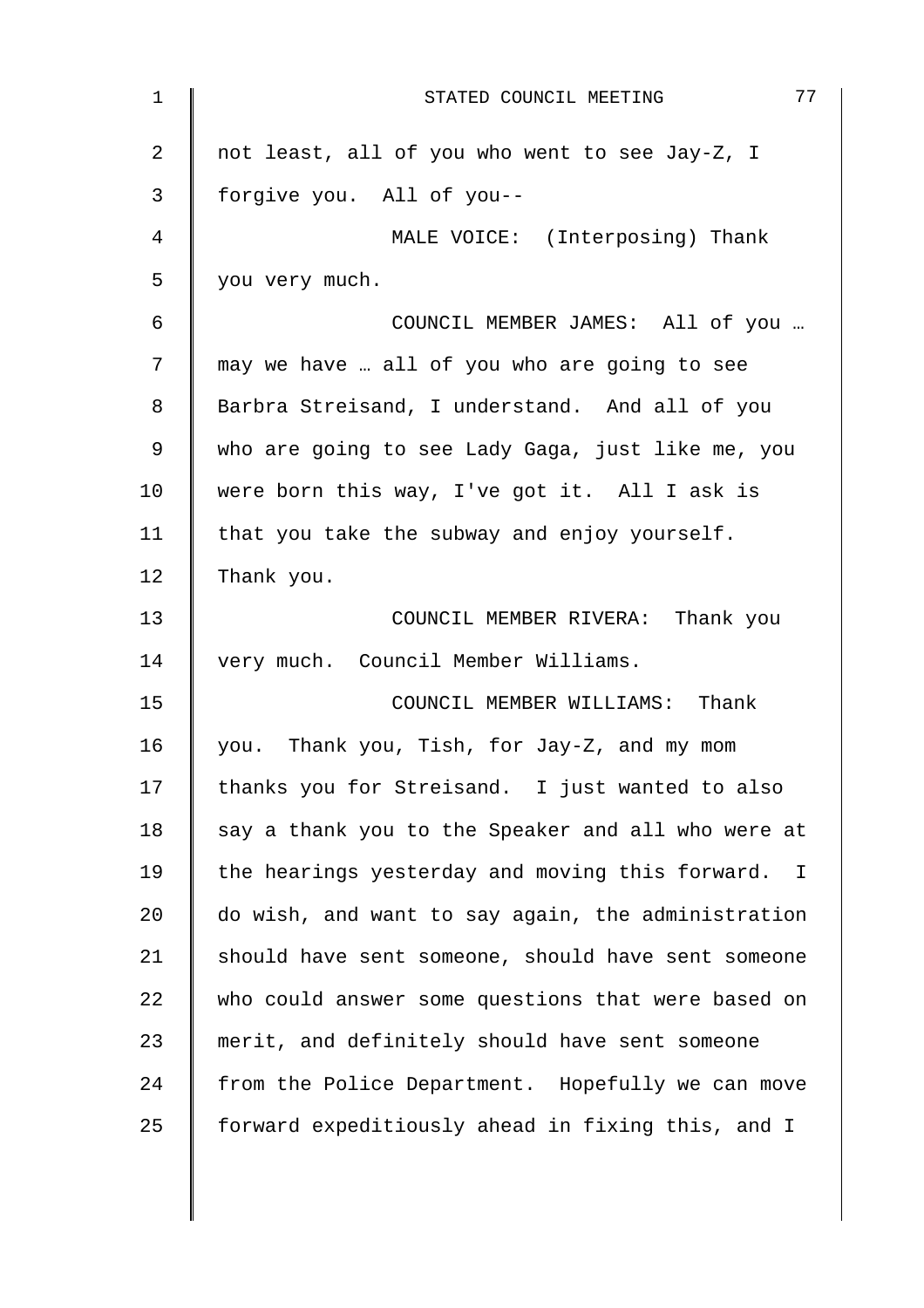| $\mathbf 1$    | 78<br>STATED COUNCIL MEETING                       |
|----------------|----------------------------------------------------|
| $\overline{a}$ | had a special song for a couple of colleagues.     |
| 3              | Why can't we be friends, why can't we be friends?  |
| 4              | Thank you very much.                               |
| 5              | COUNCIL MEMBER RIVERA: Thank you                   |
| 6              | very much, Council Member, don't quit your day     |
| 7              | job. Council Member Lander. But we're friends,     |
| 8              | so it's good. Council Member Lander.               |
| 9              | COUNCIL MEMBER LANDER: I just want                 |
| 10             | to let everyone know that thanks to Council Member |
| 11             | Levin's good work on opening night, you know       |
| 12             | there's plenty of bicycle parking as well, so      |
| 13             | there's a lot of. On opening night, there's 400    |
| 14             | bike parking slots, and on opening night there     |
| 15             | were three bikes in the 400 slots. So Karen,       |
| 16             | anyone else, plenty of available bike parking,     |
| 17             | that's all I'm saying.                             |
| 18             | COUNCIL MEMBER RIVERA: Thank you                   |
| 19             | very much. Seeing no others, this Stated Meeting   |
| 20             | is now adjourned.                                  |
|                |                                                    |
|                |                                                    |
|                |                                                    |
|                |                                                    |
|                |                                                    |
|                |                                                    |
|                |                                                    |